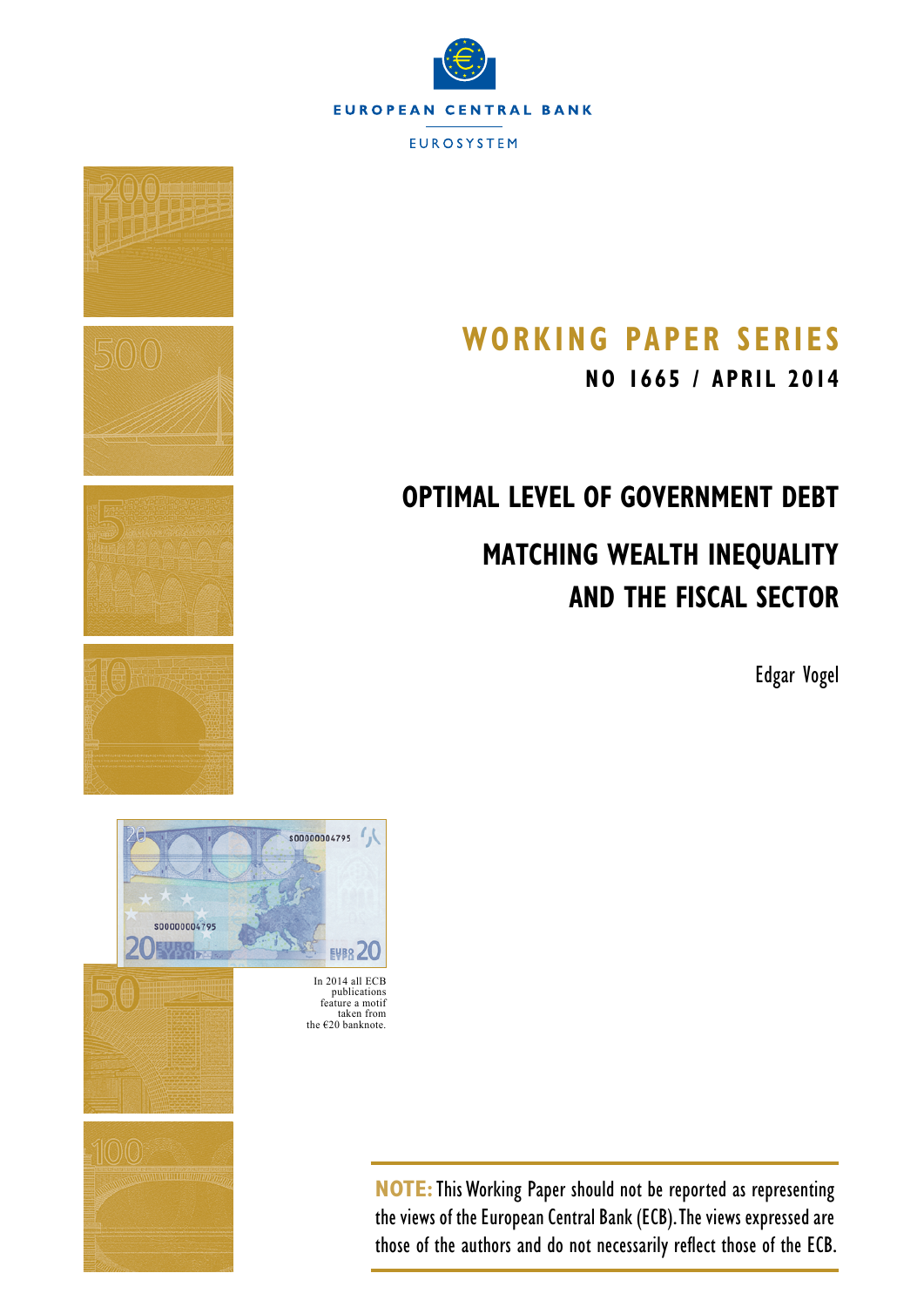#### **Acknowledgements**

The findings and conclusions expressed are solely those of the author and do not represent the views of the European Central Bank (ECB). I thank Grégory de Walque, seminar participants at the Belgian National Bank and at the ECB for comments. All remaining errors are mine.

#### **Edgar Vogel**

European Central Bank; e-mail: [edgar.vogel@ecb.europa.eu](mailto:edgar.vogel%40ecb.europa.eu?subject=)

#### **© European Central Bank, 2014**

| Address        | Kaiserstrasse 29, 60311 Frankfurt am Main, Germany  |
|----------------|-----------------------------------------------------|
| Postal address | Postfach 16 03 19, 60066 Frankfurt am Main, Germany |
| Telephone      | $+496913440$                                        |
| Internet       | http://www.ecb.europa.eu                            |
| Fax            | $+496913446000$                                     |
|                |                                                     |

All rights reserved.

| ISSN                   | 1725-2806 (online)           |
|------------------------|------------------------------|
| <b>EU Catalogue No</b> | $QB-AR-14-039-EN-N$ (online) |

Any reproduction, publication and reprint in the form of a different publication, whether printed or produced electronically, in whole or in part, is permitted only with the explicit written authorisation of the ECB or the authors.

This paper can be downloaded without charge from http://www.ecb.europa.eu or from the Social Science Research Network electronic library at http://ssrn.com/abstract\_id=2411396.

Information on all of the papers published in the ECB Working Paper Series can be found on the ECB's website, <http://www.ecb.europa.eu/pub/scientific/wps/date/html/index.en.html>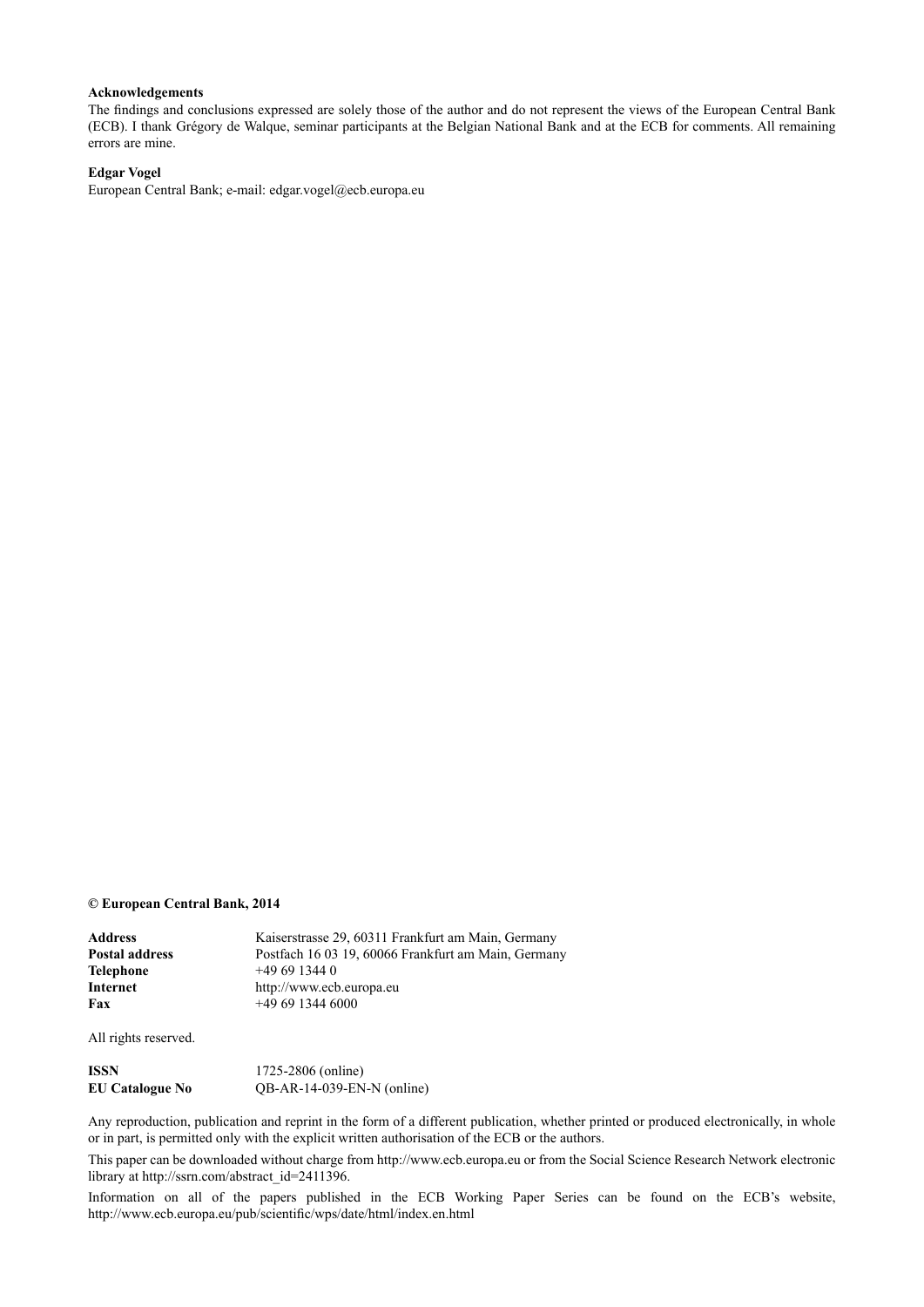#### **Abstract**

We calibrate an incomplete markets large scale OLG model to the US income and wealth distribution and examine the effects of alternative government debt levels and adjustment policies on macroeconomic aggregates and welfare. We find that the government should hold negative debt. Due to the high degree of wealth and income dispersion ex ante lifetime utility increases with increasing wages (falling interest rates) by around 6% of lifetime consumption at optimal debt levels. The optimal level depends on the adjustment policy can vary by up to 70% of GDP (between -180% and -110%).

With lower government debt, high income/wealth agents are always worse off. Adjusting transfers benefits the lowest income/wealth group. The largest gains are, however, experienced by agents in the middle of the income/wealth distribution: they benefit from higher wages and transfers but do not lose too much capital income.

*JEL classification: C54, D52, D6, E2, H2, H6 Keywords: Government Debt, Redistribution, Incomplete Markets, Ricardian Equivalence*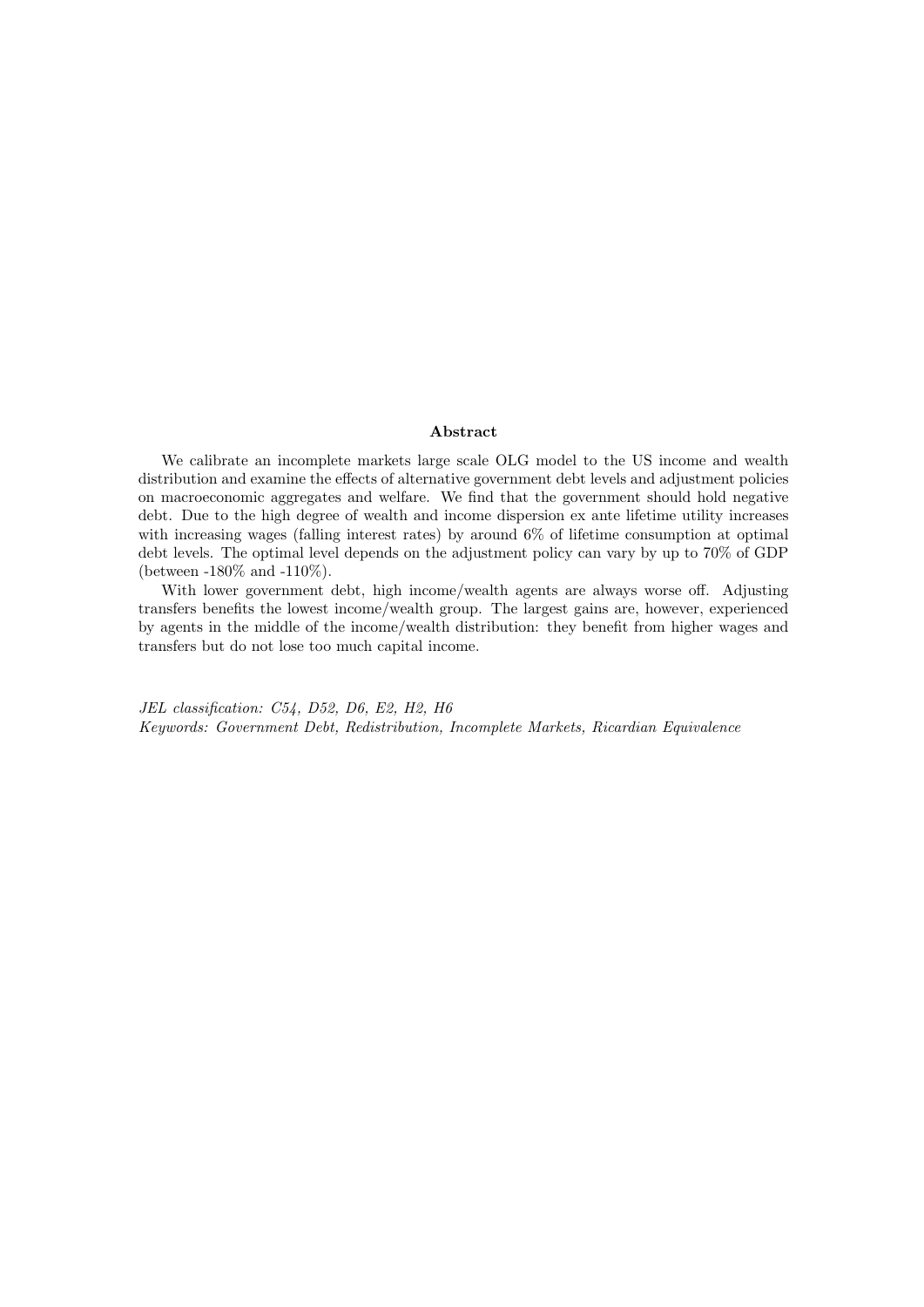## Non-Technical Summary

What is the effect of government debt on macroeconomic aggregates and individual welfare? To answer this question, the paper uses a calibrated general equilibrium Overlapping Generations Model with uninsurable labor market risk, detailed demographics and a carefully modelled public sector. The model is calibrated to the US and specifically targets the income and wealth distribution which plays a key role in the analysis. The main finding is that instead of holding debt, the government should accumulate assets. The intuition behind this result is as follows. As the government decreases debt (or equivalently, increases assets) it also increases the total capital stock. The higher capital stock increases wages and decreases returns to capital. However, the observed wealth distribution is such that a large part of assets (capital) is held by a few. Hence, the majority of the population would benefit from higher wages but only a minority would loose from falling returns on capital. Consequently, a high aggregate capital stock (increasing wages) driven by low government debt is welfare improving. It is important to note that the analysis focuses on the general equilibrium effect in steady state. The paper does not model the transition to that new (hypothetical) value of debt. The main reason is that there are a variety of options how to get to that new level which are largely of political (economy) nature and beyond the scope of this paper.

Theoretical literature has shown that under certain assumptions, government debt does not have an effect on the macroeconomy. This is the case if an increase in government debt today, say to increase transfers, must be reversed at some point in the future and hence financed by higher taxes. If agents perfectly predict this future increase, they will save the additional transfers today in order to pay back debt in the future. However, this result was proven by empirical research to be largely of theoretical nature. In practice government debt matters at least for three reasons. First, the burden and benefits of a change in government debt often do not accrue to the same generation. Second, taxes are distortionary and hence non-neutral. Third, the presence of frictions (e.g. borrowing constraints) inhibits agents to adjust their behavior even if they perfectly foresee future policy.

While the literature agrees that debt matters, there is no consensus as regards the optimal level. On the one hand, higher taxes to finance more debt are clearly lowering welfare. Also, higher government debt crowds out capital and decreases production and income. However, in models with uninsurable income risk, like the present one, agents want to put money aside for the case of unemployment or low wages. Then, a benevolent social planner might want to remunerate those precautionary savings at a high rate in order to increase welfare. This can be done by increasing debt. However, as in general equilibrium high interest rates are the mirror image of low wages, this hurts wage earners. The total effect is unknown and is ultimately a quantitative question.

In line with other papers accounting for the skewed income distribution, we find that governments should accumulate assets. The welfare maximising policy is one where labor taxes are adjusted. We find that the lowest income group benefits mostly from higher transfers and less from lower taxes on capital (as they have little savings) and lower taxes on labor (as they pay low taxes initially). The largest winner is the group of agents with a mix of not to low labor income and some asset holdings. They are able to reap the benefits of higher wages, benefit also from insurance by higher transfers but do not have sufficiently high asset holdings to lose a sizable portion of their income due to falling interest rates. Agents in the high income/wealth group are always losing as a higher capital stock depresses their returns from assets. While they benefit from higher wages, these gains are eroded by the high income tax bracket.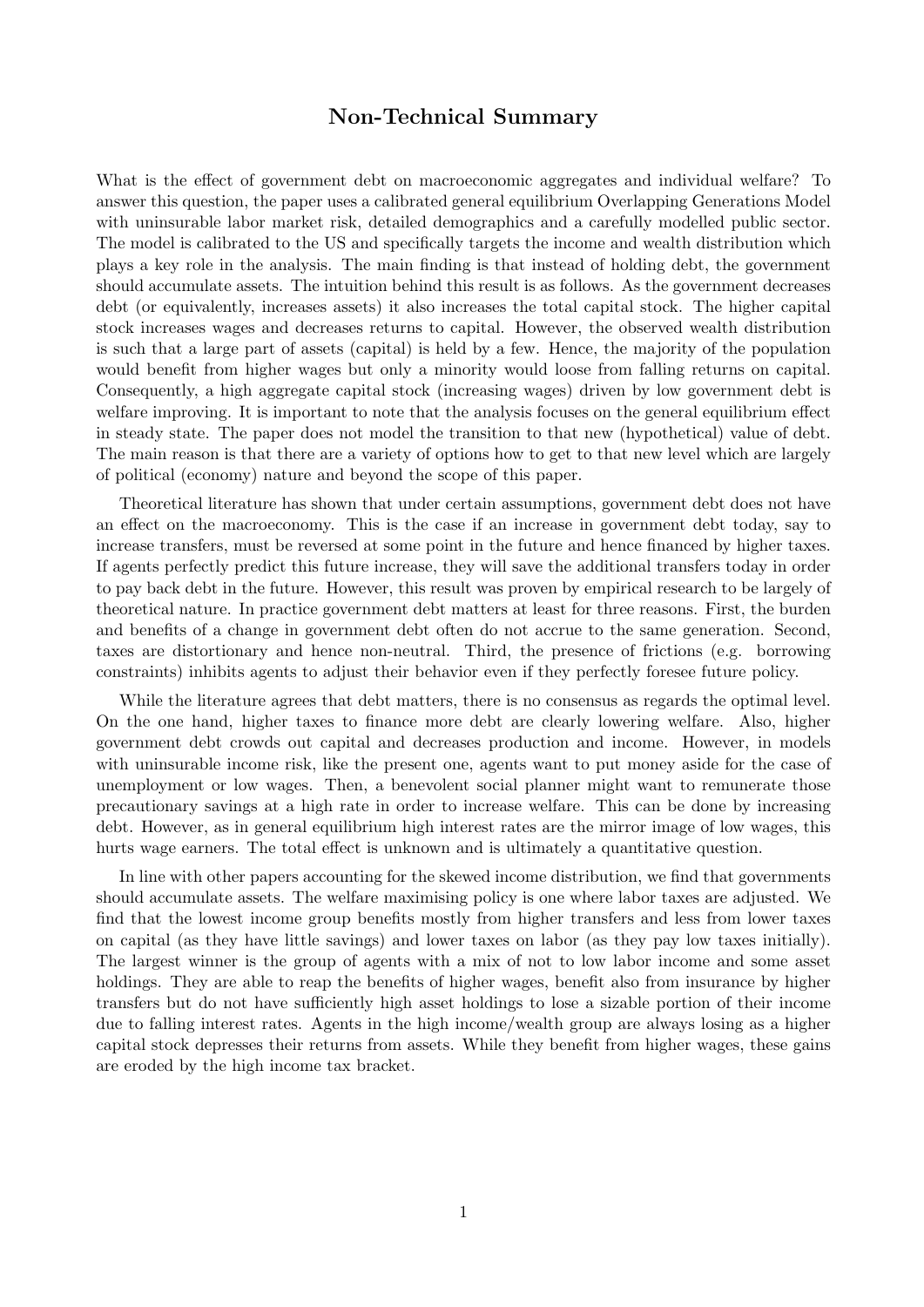## **1 Introduction**

The question whether government debt has an effect on allocations and prices (and who benefits or loses) is as old as the economics profession. Earlier literature (Ricardo (1888) or Barro (1974) for classical references) showed that under specific conditions the level of government debt is neutral and any change in government borrowing will be completely offset by agents' saving decisions. Since then, the profession converged to the conclusion that in reality debt and hence the timing of taxes and spending matters (Bernheim (1987) or Seater (1993) for an overview). While earlier results were based on frictionless representative agent frameworks, recently the research focus has shifted to models explicitly modeling wealth (income) inequality, preference heterogeneity and frictions.

This paper follows the latter approach and builds a large scale general equilibrium OLG model with uninsurable income risk, endogenous labor supply and a detailed public sector. We explicitly target the observed US wealth and income distribution and match the usual macroeconomic targets.

We contribute to the literature in several ways. Firstly, the OLG structure captures the life-cycle behavior and the associated incentives and constraints in a realistic way. For instance, agents are likely to own little assets (or being borrowing constraint) early in life but will have a sizable amount of assets when the retire. Hence, policies without affecting the net present value of agents' lifetime income (e.g. lower transfers to the young and higher pensions) will matter. Secondly, we carefully model a detailed public sector with government debt, taxes on capital, consumption, labor (non-linear), transfers, and a pension system. While some of these channels can also be modeled with infinitely lived agents, an OLG model uses the "correct" population weights and provides a more realistic picture of the underlying population. Thirdly, we are the first paper to bring detailed life-cycle and fiscal modeling together with the observed income and wealth distribution. We use these two elements to make statements about who benefits or loses (young or old, asset poor or rich) from which policy (changing transfers or capital taxes).

Reasons why Ricardian equivalence fails to hold are threefold: finite planning horizons, distortionary taxation, and incomplete markets hindering agents to borrow against future income. Firstly, if government policies are such that the burden and benefits do not accrue to the same generation, any change in government spending or taxation will be non-neutral. Secondly, changing the time profile of distortionary taxation and spending will have an effect on intertemporal allocations (Auerbach and Kotlikoff (1987), McGrattan (1994), Trostel (1993a)), even if both policies affect the same generation. Effects of taxation are magnified if it also affects reproducible factors benefiting future generations; like human capital in Trostel (1993b). Thirdly, if agents cannot borrow against future income, government policies will have non-trivial effects. Modeling these channels, Heathcote (2005) finds that the combination of uninsurable risk and distortionary taxation have quantitatively the largest role in explaining the breakdown of Ricardian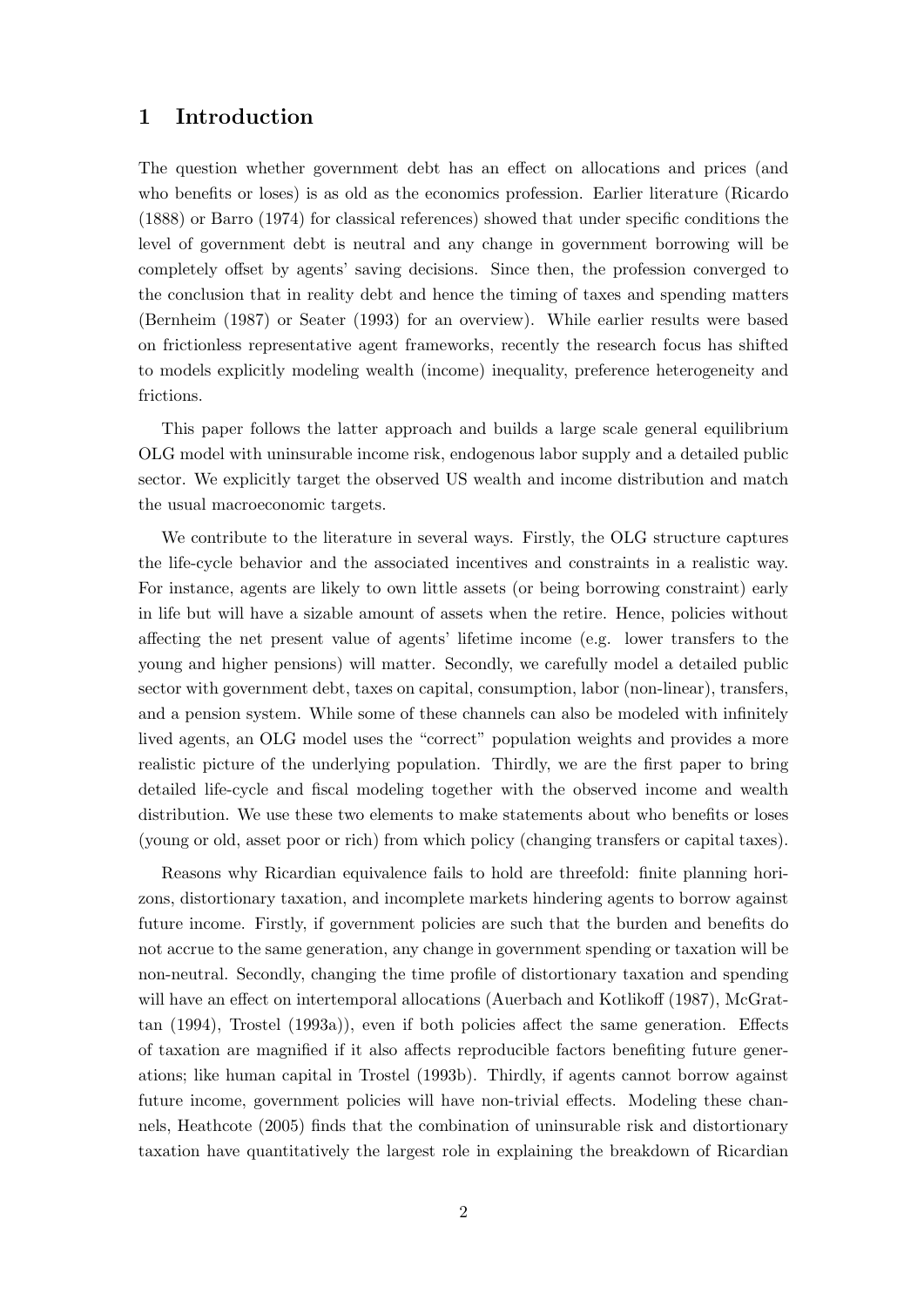equivalence.

While the literature agrees that debt matters, there is no consensus as regards the optimal level. On the one hand, in dynamically inefficient economies higher debt can bring the economy to the optimal capital level and increase welfare.<sup>1</sup> On the other hand, distortions caused by financing debt are clearly lowering welfare.<sup>2</sup> Further, in models with heterogeneous agents and incomplete markets government bonds (debt) can be an instrument to self-insure against unfavorable labor market outcomes to smooth consumption over time. Hence, in this class of models, increasing debt (to crowd out capital) and higher interest rates can be welfare improving as savers are remunerated with higher returns. However, by the inverse relationship of wages and interest rates in general equilibrium, welfare gains from higher capital returns might be outweighed by losses from lower wages. The total effect is unknown and is ultimately a quantitative question. As Dávila, Hong, Krusell, and Ríos-Rull (2011) show, a constrained planner's choice depends on the model calibration and can give rise to quantitatively *and* qualitatively very different answer to the question what the optimal capital level is. The crucial condition is whether the consumption-poor ("unlucky") consumers have lower labor earnings or asset holdings relative to the average. In a nutshell, it is the income composition of the majority which determines the optimal capital intensity. Depending on the main source of income in the economy, high (low) wages (interest rates) might be more or less desirable from an ex ante view of a benevolent government.

Echoing the ambiguity from theory, the quantitative literature provides a set of mixed results. Aiyagari and McGrattan (1998) find that the welfare maximizing level of debt is positive and around  $60\%$  of GDP with a very flat welfare function. Flodén (2001) calibrates a model to the US and argues that debt increases welfare only if transfers are sup-optimal. If transfers are at the optimal level (23% of output) welfare maximizing government debt is -100% of GDP. He argues that it is more efficient to provide insurance by transfers rather than crowding out capital to push up the interest rate. However, both models have to little inequality compared to the data. Calibrating the income process to match earnings and wealth distribution, Röhrs and Winter  $(2012)$  show that the optimal level of debt is negative (more than -100%) and welfare gains from moving to the optimum are non-negligible. However, an implementation might be not feasible as the welfare change including the transition is negative. Combining idiosyncratic and aggregate risk and also matching the wealth distribution, Desbonnet and Kankanamge (2011) estimate the optimal level of debt to be around  $5\%$ . Also, Dávila, Hong, Krusell, and Ríos-Rull (2011) find that with a high degree of inequality (as in the data) government debt should be negative to increase wages. The practical importance of accounting for the

<sup>&</sup>lt;sup>1</sup>The basic ideas dates back to Diamond (1965) which was extended to endogenous labor supply by Lopez-Garcia (2008). For quantitative applications see Aiyagari (1995) who uses capital taxes or Imrohoroğlu, Imrohoroğlu, and Joines (1995) who use social security to crowd out capital.

<sup>2</sup>A non-linear tax code can provide an insurance against fluctuating pre-tax wage income. However, Conesa and Krüger (2006) find that the insurance effect is not large enough to justify the increasing distortions and hence argue that a linear tax rate increases welfare.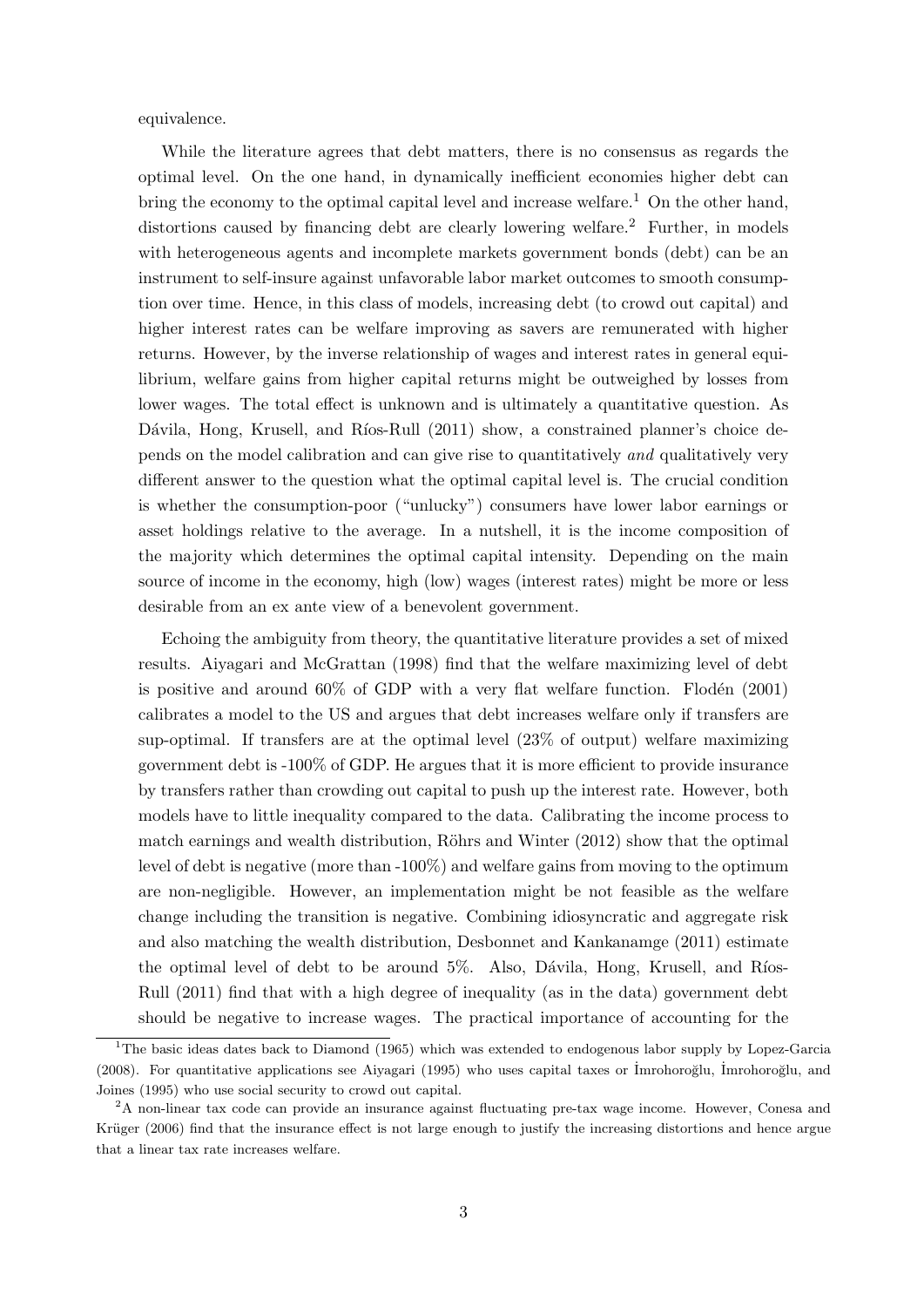skewed income and asset distribution is also demonstrated by Gomes, Michaelides, and Polkovnichenko (2010). They show that the fiscal "bailout package" in the US had a very different effect on consumers' welfare depending on their position in the wealth and income distribution and their age with old (wealthy) agents bearing the majority of the costs.<sup>3</sup>

In line with other papers accounting for the skewed income distribution, we find that the optimal level of government debt is in fact negative: governments should accumulate assets. The steady state welfare maximizing level of government debt (assets) depends on the adjustment instrument and the optimal debt level can vary by as much as 70% of GDP. Among the considered instruments, adjusting labor taxes such that the tax code becomes more linear is maximizing welfare. Our results also show that providing insurance by increasing transfers provides relatively large welfare gains of around 6% of lifetime consumption around the calibrated value of  $\text{debt}/\text{GDP-ratio}$  (50%). However, this policy is not the global maximizer in the (restricted) policy space as it does not create incentives to increase savings or labor supply. More labor supply by highly productive agents due to lower labor taxes spills also over to lower income agents.

A higher steady state capital stock is *ex ante* welfare increasing as young and low asset agents are more likely to be borrowing constraint and at the same time have a higher remaining lifetime labor income risk. More specifically, we find that the lowest income group benefits mostly from higher transfers and less from lower taxes on capital (as they have little savings) and lowering labor taxes (as they pay low taxes initially). The largest winner is the group of agents with a mix of not to low labor income and some asset holdings. They are able to reap the benefits of higher wages, benefit also from insurance by higher transfers but do not have sufficiently high asset holdings to lose a sizable portion of their income due to falling interest rates. Agents in the high income/wealth group are always losing as a higher capital stock depresses their returns from assets. While they benefit from higher wages, these gains are eroded by the high income tax bracket. In general, we find that the role of changing wages and interest rates (due to general equilibrium effects) is more important than changing taxes.

The plan for the paper is as follows. Section 2 presents the formal model, section 3 the calibration strategy, and section 4 presents the results. Concluding remarks are in section 5. Technical details are provided in appendix A and additional results in appendix B.

<sup>&</sup>lt;sup>3</sup>There is also a large literature focusing mostly on representative agents but giving a more active role to government debt and fiscal policy. In these models debt is often used to smooth distortions over time (Lucas and Stokey (1983), Aiyagari, Marcet, Sargent, and Seppälä (2002)), to stabilize aggregate consumption over the cycle (Hiebert, Pérez, and Rostagno (2009)), to loosen private borrowing constraints to crowd in investment (Woodford 1990) or to crowd out capital in dynamically inefficient economies (Aiyagari (1995), İmrohoroğlu, İmrohoroğlu, and Joines (1995)). For heterogenous agent models past research (e.g. (Krusell and Smith 1998)) has shown that including aggregate risk in a standard setup without adding additional elements interacting with it (e.g. pro-cyclicallity of idiosyncratic shocks) does not help much to explain the wealth dispersion in the data. Nevertheless, aggregate risk would help to generate a more dispersed wealth distribution and would enable a calibration of the idiosyncratic income process with less risk.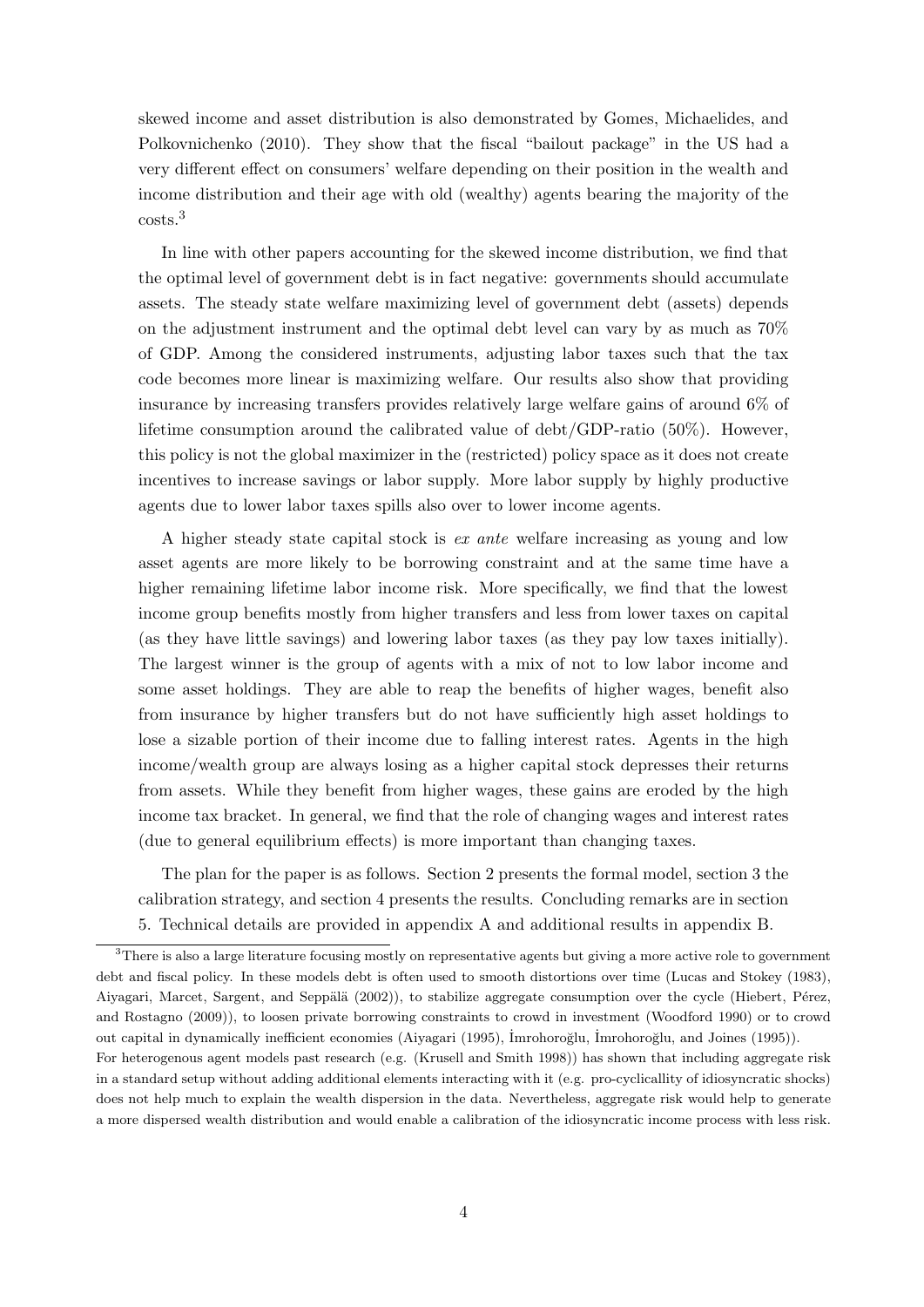## **2 The Model**

We use a large scale OLG model following Auerbach and Kotlikoff (1987) with endogenous labor supply, a standard consumption-saving decision, and uninsurable idiosyncratic shocks to labor endowment in the spirit of Aiyagari (1994). There is no aggregate uncertainty. The population structure is exogenously given.

Firms produce with a standard constant returns to scale production function using capital and efficient labor as inputs. Factor markets are perfectly competitive.

The government collects labor taxes, social security contributions, capital taxes, and consumption taxes. It spends revenues on government consumption, lump-sum transfers, debt servicing and social security liabilities (pensions) and uses lump-sum transfers to make the budget constraint hold. Following the related literature, we abstain from modeling a financial sector.

#### **2.1 Households**

Time is discrete and there are *J* generations at each point in time. In each period *t* new agents are born. Households have one unit of time and choose consumption, saving, and labor supply until the age of *jr* and retire afterwards. Agents are heterogenous along three dimensions: age, asset holdings and the realization of the labor endowment shock. At the beginning of economic life  $(j = 0)$ , households maximize

$$
V = \mathbb{E}\left[\sum_{j=0}^{J} \beta^j \pi_{t,j} u(c_{t+j,j}, 1 - \ell_{t+j,j})\right] \quad \sigma > 0
$$
  

$$
u(\cdot) = \frac{1}{1 - \sigma} \{c_{t+j,j}^{\phi} (1 - \ell_{t+j,j})^{1 - \phi}\}^{1 - \sigma},
$$
 (1)

where we use *V* to denote expected lifetime utility (before the first shock realization),  $c_{t,i}$ and  $\ell_{t,j}$  to denote consumption and labor supply. Expectations are taken with respect to the realizations of labor endowment shocks.  $\beta$  is the discount factor,  $\phi$  is the weight of consumption and  $\sigma$  is the inverse of the intertemporal elasticity of substitution with respect to the consumption-leisure aggregate. We use  $\pi_{t,j}$  to denote the unconditional probability to survive up to age *j* in year *t* with  $\pi_{t,j} = \prod_{k=0}^{j-1} \varphi_{t+k,k}$ , for  $j > 0$  where  $\varphi_{t+j,j}$  is the conditional survival probability. Agents die with certainty at  $j = J + 1$ .

Workers supply effective labor and receive a pension when retired, earn interest payments on their assets, and receive lump sum transfers. With missing annuity markets the government redistributes accidental bequests as lump-sum payments to all living households. Labor income is subject to a linear social security contribution rate  $\tau_t$  and a non-linear labor income tax rate. We use  $T_t(y_t)$  to denote the tax income code  $T_t$ applied to the tax base  $y_t$  of period  $t$ . The tax code  $T_t$  is indexed by a time index  $t$  as the parametrization of the tax code is allowed to vary. Net labor income of an agent in year *t* of age *j* with labor endowment shock *η* is given by

$$
w_{t,j}^{n} = \ell_{t,j} w_t (1 - \tau_t) h_j \eta - T_t(y_{t,j}) \tag{2}
$$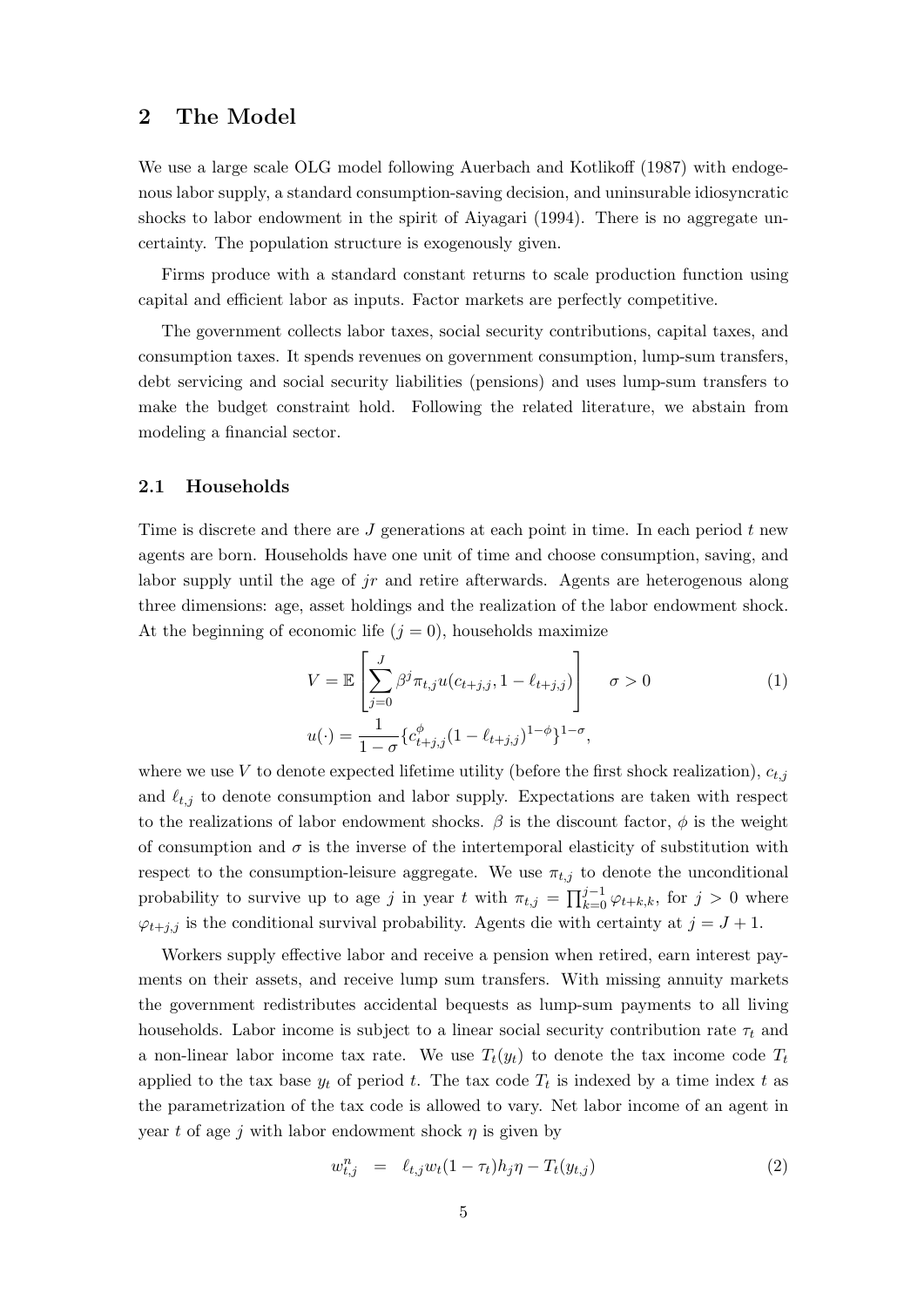where  $w_{t,j}^n$  is net labor income,  $w_t$  is gross wage per unit of effective labor supply,  $h_j$  is the deterministic age-dependent efficiency profile and  $\eta$  is the current realization of the labor endowment shock. The dynamic budget constraint of the household is given by

$$
a_{t+1,j+1} = \begin{cases} (a_{t,j} + b_t)(1 + r_t(1 - \tau_t^k)) + w_{t,j}^n + tr_t - c_{t,j}(1 + \tau_t^c) & \text{if } j \leq jr \\ (a_{t,j} + b_t)(1 + r_t(1 - \tau_t^k)) + p_t + tr_t - c_{t,j}(1 + \tau_t^c) & \text{if } j > jr \end{cases}
$$
(3)

where  $a_{t,j}$  denotes assets,  $b_t$  denotes accidental bequests,  $tr_t$  are lump sum transfers,  $p_t$ pension payments,  $r_t$  is the gross interest rate,  $\tau_t^k$  is the capital tax rate, and  $\tau_t^c$  is the tax rate on consumption. Agents start with zero assets  $(a_{t,0} = 0)$  and optimality requires  $a_{t,J+1} = 0$ . As common in the literature without annuity markets and survival risk we impose a strict borrowing constraint with  $a_{t+1,j+1} \geq 0$ .

We define  $\mathcal E$  to be the set of all possible realizations of the labor endowment shock with  $\eta \in \mathcal{E}$ . The transition process between states is time-invariant and independent across agents and can be characterized by a finite-state Markov chain with a transition probability matrix

$$
Q_t(\eta, \mathcal{E}) = Pr(\eta' \in \mathcal{E}|\eta) = Q(\eta, \mathcal{E})
$$
\n(4)

with only positive entries in  $Q$  to ensure a unique and time-invariant distribution  $\overline{Q}$ . For each newborn cohort, the initial distribution of labor productivity corresponds to the time-invariant distribution  $\overline{Q}$  and the associated realizations *η* with  $\eta \in \mathcal{E}$ . Hence, agents enter economic life with identical conditions but they experience different sequences of labor market outcomes generating endogenously a distribution of income, assets, labor supply, and consumption.

#### **2.2 Firms**

Firms operate in a perfectly competitive environment and produce one homogenous good used for private consumption, government consumption, and investment according to

$$
Y_t = K_t^{\alpha} (A_t H_t)^{1-\alpha},\tag{5}
$$

where  $\alpha$  is the share of capital.  $Y_t, K_t, H_t$ , and  $A_t$  are output, physical capital, effective labor and the level of technology. We assume that labor input of agents of different cohorts are perfectly substitutable.<sup>4</sup> Competition ensures that factor prices are given by

$$
w_t = (1 - \alpha)A_t k_t^{\alpha} \qquad r_t = \alpha k_t^{\alpha - 1} - \delta \tag{6}
$$

$$
k_t = \frac{\Lambda_t}{A_t H_t},\tag{7}
$$

with  $w_t$  being the gross wage per unit of effective labor,  $r_t$  is the gross return on capital, and  $\delta$  is the depreciation rate. Technology  $A_t$  is growing at the exogenous rate  $g_t$  with  $A_{t+1} = A_t(1 + g_t).$ 

<sup>&</sup>lt;sup>4</sup>See Prskawetz and Fent (2007) for modeling with imperfect substitutability of age groups.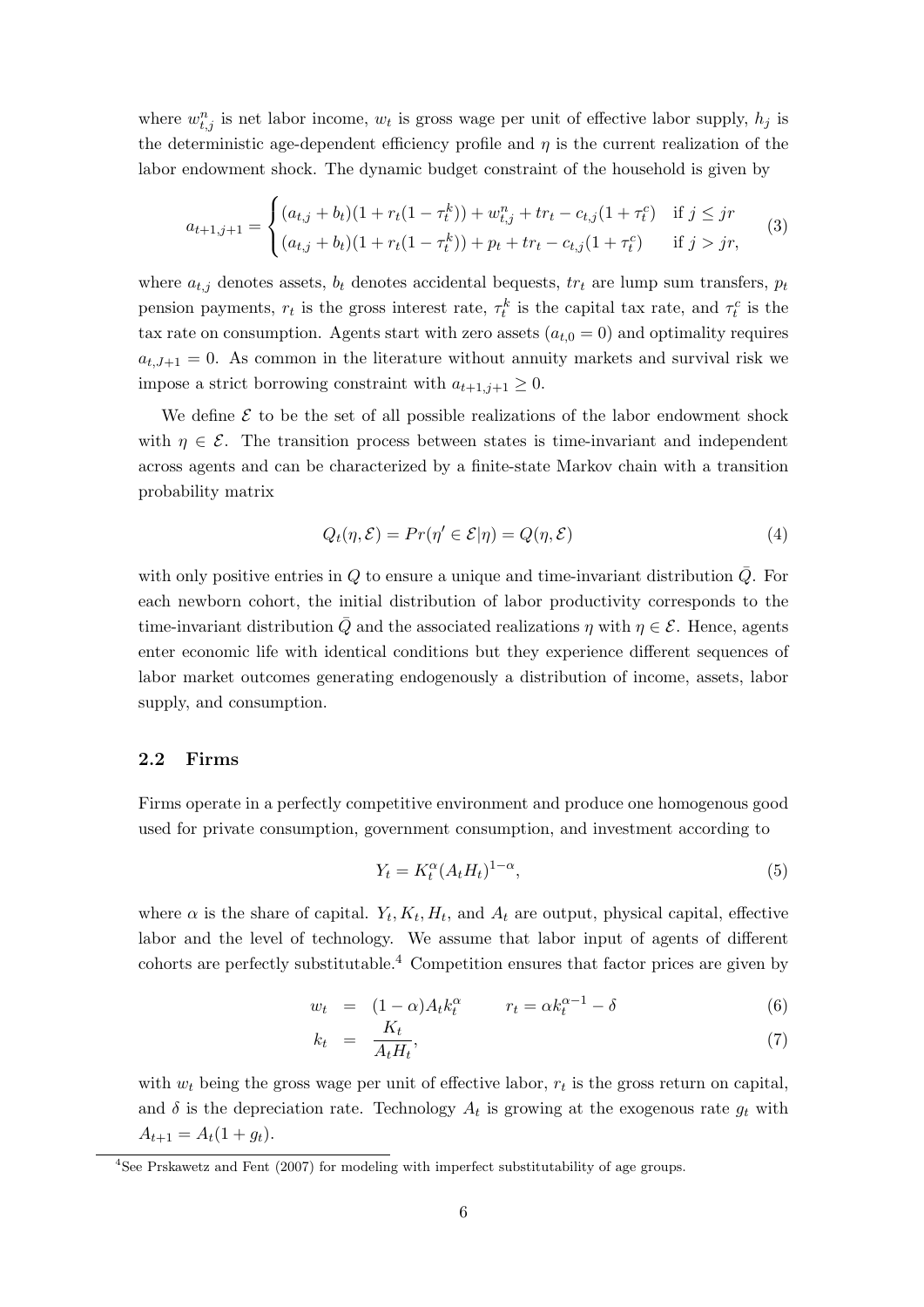## **2.3 Government**

The role of the government is to adjust either revenues or spending such that its consolidated intertemporal budget constraint is satisfied in all periods. To do this, it runs a social security system collecting contributions and paying pensions, and it levies taxes in order to finance government expenditure and service debt obligations. The consolidated budget constraint is

$$
G_t + Tr_t + (1 + r_t)D_t = BPS_t + T_t^c + T_t^k + T_t^\ell + D_{t+1}
$$
\n(8)

$$
T_t^c = \tau_t^c \int c(a, \eta, j) \Phi(da \times d\eta \times dj) \tag{9}
$$

$$
T_t^k = \tau_t^k r_t \int a(a, \eta, j) \Phi(da \times d\eta \times d\jmath)
$$
\n(10)

$$
T_t^{\ell} = \int T[w_t h_j \eta \ell(a, \eta, j)] \Phi(da \times d\eta \times d\{1 \dots jr\})
$$
  

$$
Tr_t = \sum_{j=0}^{J} N_{t,j} tr_t
$$
 (11)

where  $G_t$  is government consumption,  $Tr_t$  are aggregate lump-sum transfers to households,  $BPS_t$  is the balance of the pension fund (social security system),  $T_t^c$  are consumption taxes,  $T_t^a$  are capital income taxes,  $T_t^\ell$  are labor income taxes, and  $D_t$  denotes the amount of government assets. If necessary, the government must adjust its taxation or spending policy such that it is able to honor its debt obligations. Hence, no default is possible and government policies are such that the debt to GDP ratio must converge to a finite value.

#### **2.4 Social Security**

We assume that pensions  $p_t$  are a share of current average net wages after the deduction of social security (but before taxes),

$$
p_t = \rho_t (1 - \tau_t) w_t \bar{h}_t \tag{12}
$$

where  $\tau_t$  is the contribution rate,  $\rho_t$  is the replacement rate – an indicator for the generosity of the pension system – and  $\bar{h}_t$  is average effective labor supply of a working age person. Then, for all *t* the budget of the social security system can be described by

$$
w_t \tau_t H_t - \rho_t (1 - \tau_t) w_t \bar{h}_t R_t = BPS_t \tag{13}
$$

where the LHS is income minus spending (pension payments, outflows) of the social security system and,  $BPS<sub>t</sub>$  is the balance of the pension fund at time  $t$  where for the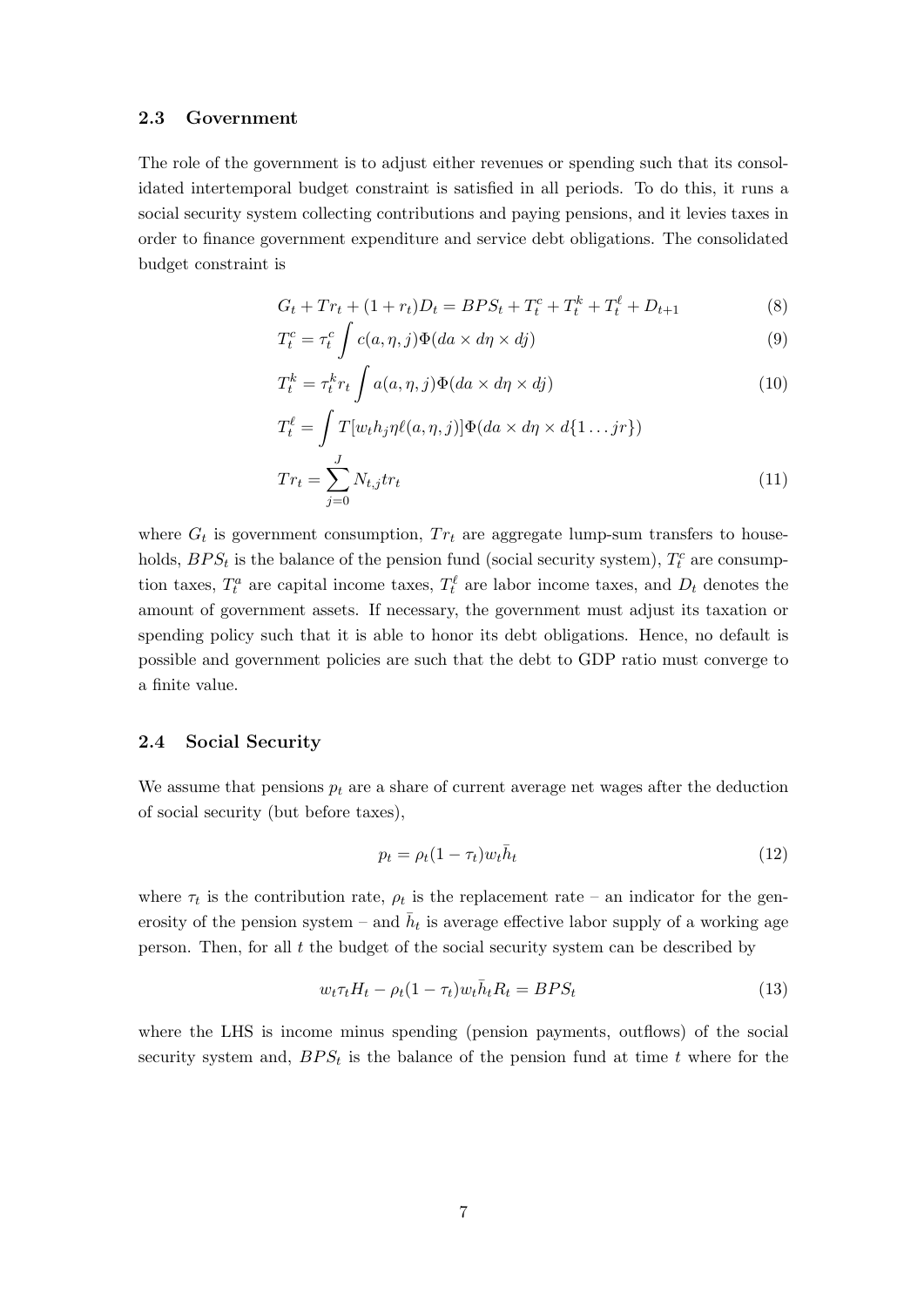sake of a more compact notation we used

$$
H_t = \int N_t h_j \ell_t(a, \eta, j) \Phi_t(da \times d\eta \times d\{1 \dots jr\}) \tag{14}
$$

$$
L_t = \sum_{j=0}^{jr} N_{t,j} \tag{15}
$$

$$
\bar{h}_t = \frac{H_t}{L_t} \tag{16}
$$

$$
R_t = \sum_{j=jr+1}^{J} N_{t,j} \tag{17}
$$

Adjusting either  $\rho_t$  or  $\tau_t$  for a given balance  $BPS_t$  leads to the following solutions

$$
\rho_t = \frac{\bar{\tau}H_t - bp s_t}{(1 - \bar{\tau})R_t \bar{h}_t},\tag{18}
$$

$$
\tau_t = \frac{bps_t + \bar{\rho}\bar{h}_t R_t}{H_t + \bar{\rho}\bar{h}_t R_t}.
$$
\n(19)

where  $bps_t = \frac{PBS_t}{w_t}$  $\frac{BS_t}{w_t}$  is the budget balance scaled by wages. Holding  $\rho_t$  or  $\tau_t$  fixed will affect the balance if either the number of effective contributors  $H_t$  or recipients  $R_t$  changes. Beyond adding realism to the model, pensions serve the purpose of correctly capturing saving incentives for old-age. While pensions provide disincentives for low income agents to save (hence helping us to generate enough agents with low savings), pension payments do not matter for agents at the top of the income distribution. However, by ignoring the link between pensions and lifetime earning we increase the tax distortions in the economy.

#### **2.5 Labor Income Taxation**

We use the widely used tax function proposed and estimated by Gouveia and Strauss  $(1994).$ <sup>5</sup> The taxable income mimics the US tax system where the tax base is defined as total labor income without the deduction of social security contributions.<sup>6</sup> Formally, the tax base  $y_{t,j}$  is thus

$$
y_{t,j} = \ell_{t,j} w_t h_j \eta \tag{20}
$$

and the tax function (dropping the subscripts  $t, j$ ) is

$$
T(y) = a_0 \left( y - \left( y^{-a_1} + a_2 \right)^{-\frac{1}{a_1}} \right) \tag{21}
$$

For  $y \to \infty$  we have  $\frac{T(y)}{y} = T'(y) = a_0$ , for  $a_1 = -1$  the system turns into a lump-sum tax system with  $T(y) = -a_0a_2$  and for  $a_1 \to 0$  the system is a proportional with  $T(y) = a_0y$ 

 ${}^{5}$ Recent examples include Conesa and Krüger (2006), Castaneda, Diaz-Giménez, and Ríos-Rull (2003), and Conesa, Kitao, and Krüger (2009).

<sup>&</sup>lt;sup>6</sup>See Carey and Rabesona (2002) for a cross-county review of tax systems and the treatment of social security contributions.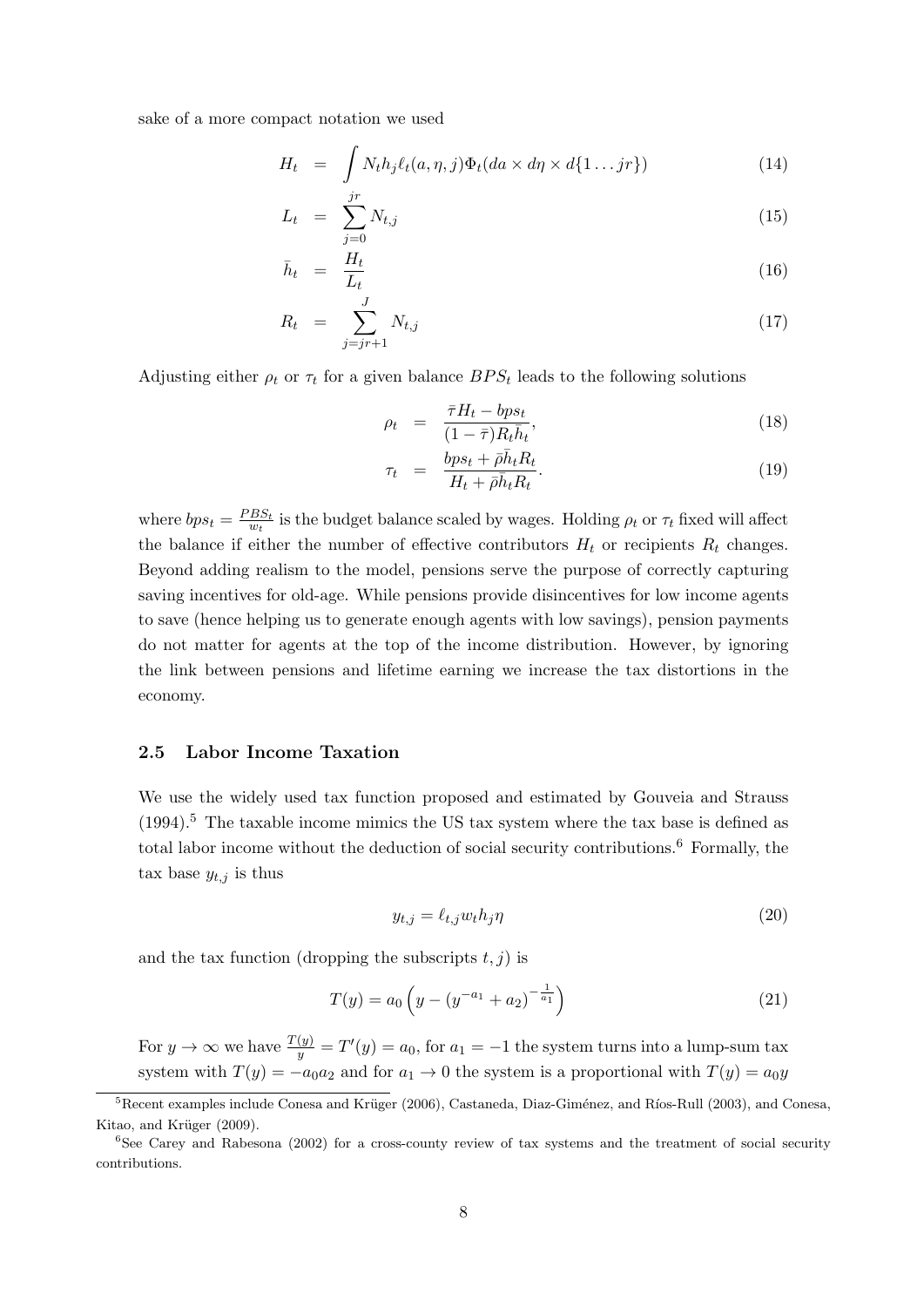and  $T'(y) = a_0$ . For the general case we obtain

$$
t(y) = \frac{T(y)}{y} = a_0 \left( 1 - \left( 1 + a_2 y^{a_1} \right)^{-\frac{1}{a_1}} \right) \tag{22}
$$

$$
T'(y) = a_0 \left( 1 - \left( 1 + a_2 y^{a_1} \right)^{-1 - \frac{1}{a_1}} \right) \tag{23}
$$

Note that  $a_2$  is not scale-invariant and has to be adjusted in case of trend growth.<sup>7</sup>

### **2.6 Market Structure**

We assume that workers neither can buy insurance against the idiosyncratic labor market risk nor are annuity markets available to insure against longevity risk. Hence, agents can only trade one period risk-free bonds *a* in order to self-insure themselves against unfavorable labor market outcomes. We follow the literature and impose a tight borrowing constraint in order to prevent households (who would like to borrow) to die with negative assets.<sup>8</sup>

### **2.7 Welfare Criterion**

To quantify the effects of different policies on welfare, we follow the literature (Conesa and Krüger (1999), Attanasio, Kitao, and Violante  $(2007)$ ) and compute the consumption equivalent variation, that is, we ask how much an individual's consumption has to change (holding leisure constant) in all future periods under the alternative policy to make the individual indifferent between the two alternatives. When comparing welfare of households between two policies (i.e. living in two different steady states), we will use *V* to denote expected total lifetime utility *before* the first labor market shock is realized. Given the assumptions on the functional form of utility, this can be computed by

$$
g = (V(\{c, 1 - \ell\})_1 / V(\{c, 1 - \ell\})_0)^{\frac{1}{\phi(1 - \sigma)}} - 1
$$
\n(24)

where the subscript 0 indicates utility from the baseline policy and the subscript 1 is utility from the alternative policy. Positive numbers for *g* indicate welfare gains from moving to the alternative policy 1. In addition to the quantification of overall welfare changes we quantify the role of uncertainty and changes in life cycle profiles following the methodology of Pries (2007).<sup>9</sup>

<sup>9</sup>Formally, we compute

$$
g(\eta, 0, 0) = \left(\frac{\sum_{\eta \in \mathcal{E}} \bar{Q}(\eta) V(\eta, 0, 0)_{1}}{\sum_{\eta \in \mathcal{E}} \bar{Q}(\eta) V(\eta, 0, 0)_{0}}\right)^{\frac{1}{\phi(1-\sigma)}} - 1
$$
\n(25)

(26)

<sup>&</sup>lt;sup>7</sup>Define  $y_t = y_0 A_t$  where  $A_t$  is growing at a constant gross rate  $1 + g$  with  $A_t = A_0 (1 + g)^t$ . Define  $a_{2,t}$  as  $a_2$  in the period t corresponding to the level of  $A_t$ . Then we have  $a_{2,t}y_t^{a_1} = a_{2,0}y_0^{a_1}$  which can be rewritten to  $a_{2,t} = a_{2,0}A_t^{-a_1}$ implying that marginal and average tax rates are independent of *At*.

<sup>8</sup>Alternatives would include a set of financial contracts with interest rates adjusted for the survival risk or introducing annuity markets in combination with some natural borrowing limit (Aiyagari 1994). See e.g. also Kehoe and Levine  $(2001)$  and Ábrahám and Carceles-Poveda  $(2010)$  for models with endogenous market participation constraints and Japelli and Pagano (1999) for welfare effects of borrowing constraints in OLG models.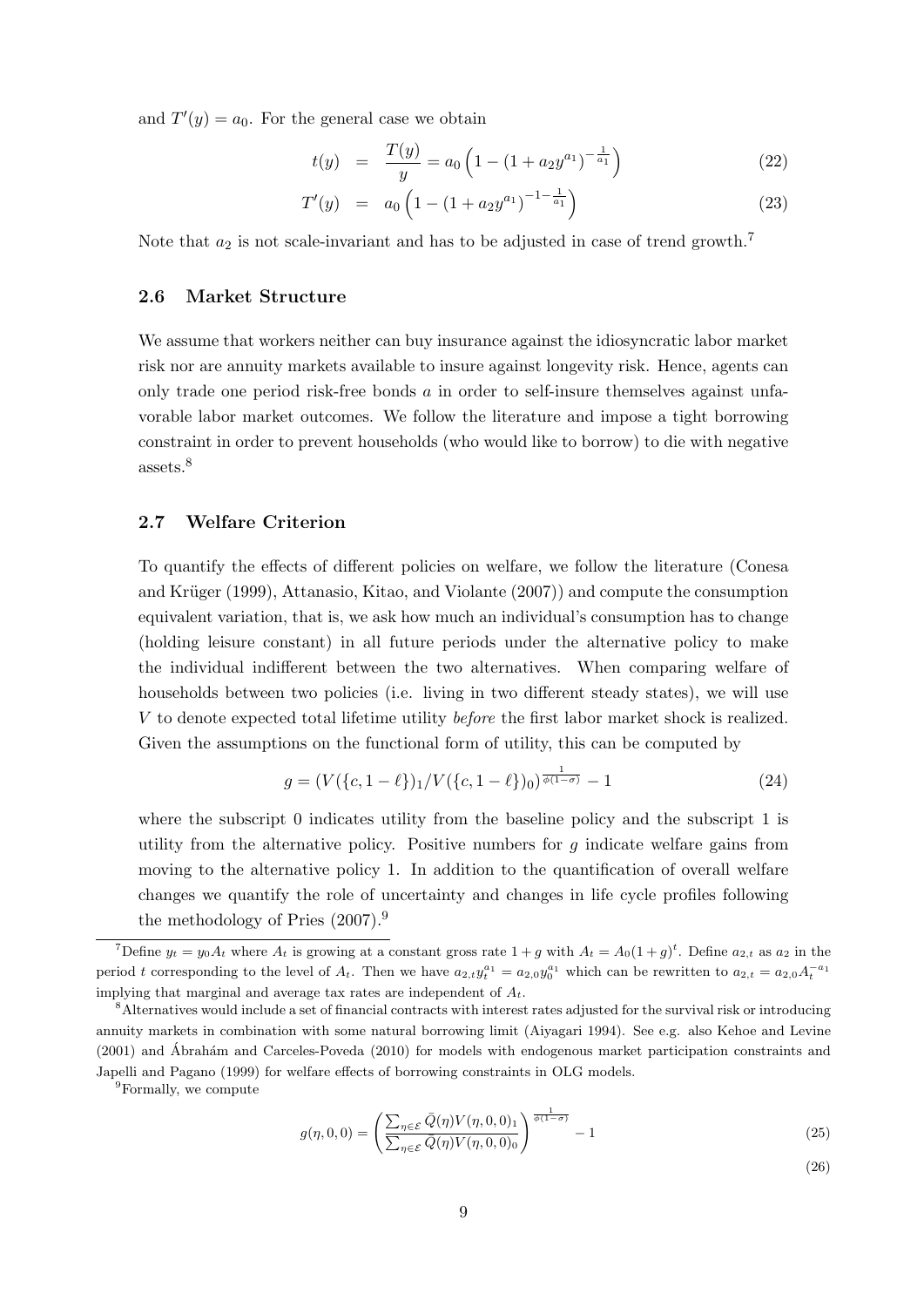Let  $V(\{\bar{c}, 1-\bar{\ell}\})_k$  denote total lifetime utility (for policy *k*) of an agent who is given the *average* consumption and leisure life cycle profiles. The associated welfare compensation (denoted  $\bar{q}$ ) is computed as

$$
\bar{g} = (V(\{\bar{c}, 1-\bar{\ell}\})_1 / V(\{\bar{c}, 1-\bar{\ell}\})_0)^{\frac{1}{\phi(1-\sigma)}} - 1 \tag{27}
$$

and measures how well agents are insured against wage shocks. If welfare gains from moving away from the steady state policy are higher in the deterministic case relative to optimization under uncertainty (i.e.  $\bar{g} > g$ ), it must hold that policy 0 offers a better protection against income shocks. Further, we assess the role of changes in levels (wages, transfers, pensions) and the role of a shift in life cycle profiles. First, we rescale total lifetime consumption and leisure such that they are identical to averages observed under the baseline policy. That is, we compute the scaling factors  $\gamma^c$  and  $\gamma^{\ell}$  by solving  $\gamma^c \mathbb{E} \left[ \sum_{j=0}^J c_j^1 \right]$  $\Big] = \mathbb{E} \Big[ \sum_{j=0}^J c_j^0 \Big]$ and  $\gamma^{\ell} \mathbb{E} \left[ \sum_{j=0}^{J} 1 - \ell_j^1 \right]$  $\Big] = \mathbb{E} \left[ \sum_{j=0}^J 1 - \ell_j^0 \right]$ ] . The consumption needed to make agents indifferent between two bundles with identical averages but different life cycle profiles is

$$
\tilde{g} = \left( V(\{\gamma^c \bar{c}, \gamma^{\ell} (1 - \bar{\ell})\})_1 / V(\{\gamma^c \bar{c}, \gamma^{\ell} (1 - \bar{\ell})\})_0 \right)^{\frac{1}{\phi(1 - \sigma)}} - 1 \tag{28}
$$

#### **2.8 Thought Experiments**

We use the targets reported in section 3 to calibrate the structural parameters of our model in the steady state. As the driving force of the model we take exogenous variation in the steady state level of government debt. In a general equilibrium setting, this induces changes in prices and taxation (or transfers). Both will affect household behavior which in turn changes welfare. We measure these changes. We then report also changes in factor prices, aggregates, inequality, and the required adjustments of government policies. We compare only steady states with each other and do not model the transition; the main reason being ambiguity about the adjustment path. Hence, we focus more on the conceptual issue of what the optimal level is and not so much how we get there. For instance, the optimal transitional policy of a benevolent government could even be a *higher* level of debt. Hence, the model would never reach the optimal lower level of  $\text{debt.}^{10}$  We also ignore the issue of implicit debt; a major source of concern for many countries. The reason is that implicit debt is only of temporary nature until today's promises turn into actual pension claims. As this is not the focus of this paper, we delegate a detailed discussion and additional material to section B.3 in the appendix.

where we sum up over all possible realizations of  $\eta$  using the time-invariant distribution  $\overline{Q}(\eta)$ . Obviously, this can be done for any age, labor market status or asset holdings separately and thus computing  $g(\eta, a, j)$ . For alternative welfare decompositions see also Flodén  $(2001)$  or Bénabou  $(2002)$ .

<sup>&</sup>lt;sup>10</sup>Essentially all research using infinitely lived agent models shows that the costs of decreasing debt (forgone consumption) is higher than the expected gains. This result will be even stronger in an OLG model as the costs of the reform (debt reduction) will be borne by today's generations and the benefits will materialize only in the future. Given that OLG agents are "short lived", they will reap only a very small share of this benefits making the reform unfeasible. In fact, Desbonnet and Weitzenblum (2011) show that it is rather likely that if initial debt is not to high, going even deeper into debt may be optimal as higher consumption in the short run is likely to overcompensate long run losses.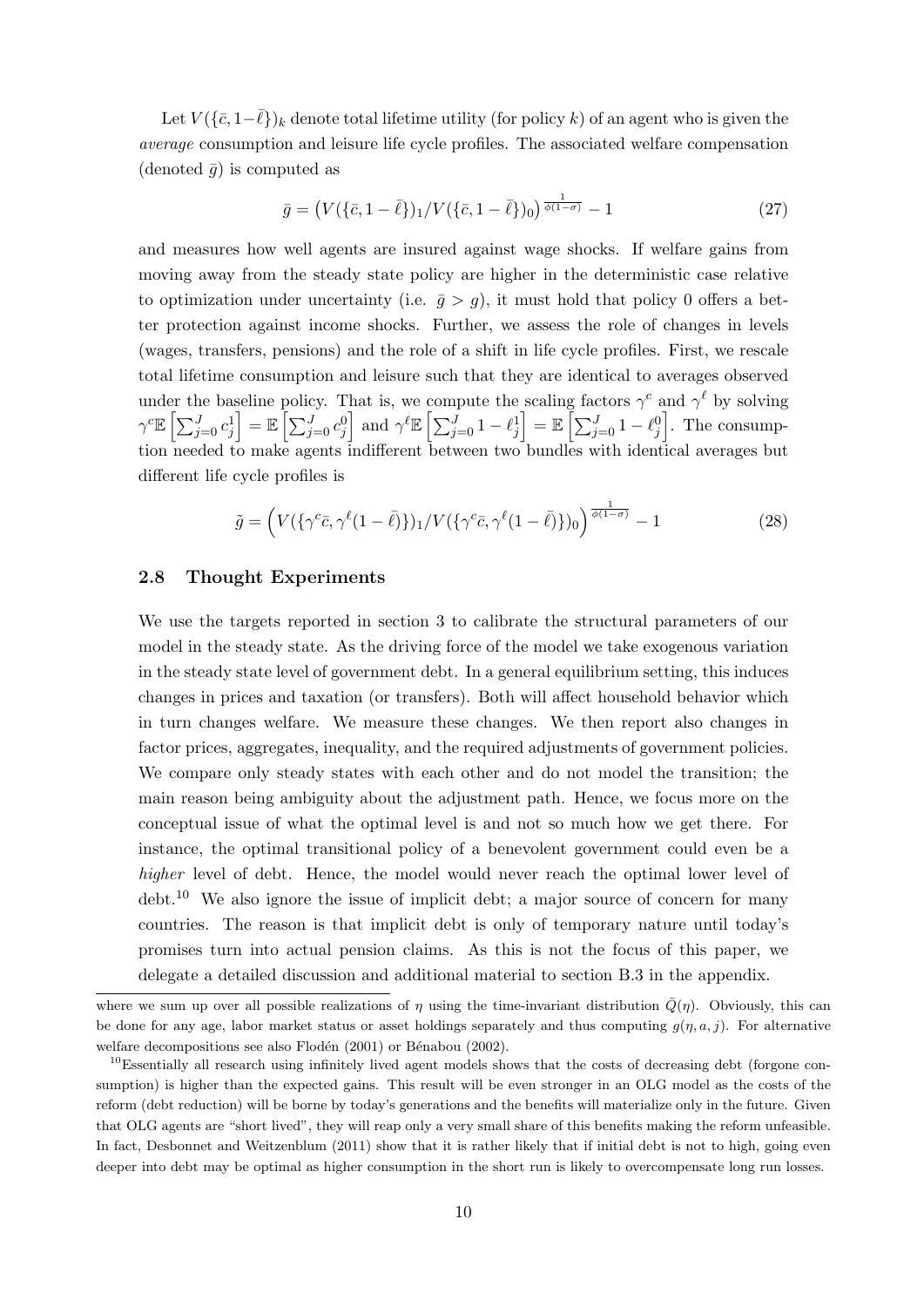While performing the experiments, we adjust only one policy parameter (tax rate, transfers, etc.) and keep all other instruments at their calibrated values. We also keep *G/Y* constant. We do this in order to keep the overall level of distortions that arise due to collection of taxes constant.<sup>11</sup> Further, when we adjust tax rates, we have to take a stand on whether per capita transfers are kept constant (in absolute numbers) or whether they vary with GDP (i.e. keep  $Tr/Y$  constant). Flodén (2001) shows that transfers can be an effective alternative to insure agents against bad shocks. The baseline is to keep *T r/Y* constant and thereby increase transfers with GDP. As robustness check we run the experiments also solving for the equilibrium with a constant *level* of transfers (changing  $Tr/Y$ ) and will discuss the differences between the two alternatives.

#### **2.9 Market Clearing and Equilibrium**

In this section we define the competitive equilibrium of the economy and the associated state variables. Firms and households are price takers and maximize profits and utility given expected future wages and interest rates. Individual households' state variables are asset holdings *a*, individual realization of the labor market endowment *η*, and age *j*. Given the individual state variables, the aggregate economy is then characterized by a joint measure  $\Phi$  over asset holdings, labor endowment, and age.

**Definition 1.** *Given the exogenous population distribution and survival rates*  $\{ \{N_{t,j}, \pi_{t,j}\}_{j=0}^J \}_{t=0}^T$ , *an initial physical capital stock K−*1*, an initial level of government assets D−*1*, and an initial measure* Φ*−*1*, an approximate competitive equilibrium are sequences of indi*vidual decision variables  $\{\{c_{t,j}, \ell_{t,j}, a_{t+1,j+1}\}_{j=0}^J\}_{t=0}^T$ , government expenditures  $\{G_t\}_{t=0}^T$ , consumption tax rates  $\{\tau_t^c\}_{t=0}^T$ , capital tax rates  $\{\tau_t^k\}_{t=0}^T$ , labor income tax codes  $\{\tau_t\}_{t=0}^T$ , *social security contribution and replacement rates*  $\{\tau_t, \rho_t\}_{t=0}^T$  *with corresponding pen*sion payments  $\{p_t\}_{t=0}^T$ , lump-sum transfers  $\{tr_t\}_{t=0}^T$ , government assets  $\{D_t\}_{t=0}^T$ , prices  $\{w_t, r_t\}_{t=0}^T$  with corresponding firm plans  $\{H_t, K_t\}_{t=0}^T$ , and measures  $\{\Phi_t\}_{t=0}^T$  such that

- *1. given prices, transfers, government tax policies, and initial individual conditions, households solve the maximization problem as described in equation (1) subject to the constraints in equation (3) and the strict borrowing constraint*  $a_{t+1,j+1} \geq 0$ ,
- *2. factors of production are paid marginal products according to equations (6),*
- *3. per capita transfers from accidental bequests are determined by*

$$
b_t = \frac{\int (1 - \varphi_{t,j}) a_{t+1,j+1}(a, \eta, j) \Phi_t(da \times d\eta \times dj)}{\Phi_{t+1}(da \times d\eta \times dj)},
$$
\n(29)

*4. the budget of the social security system as specified in (13) holds with equality in every period and pensions are given by (12),*

<sup>&</sup>lt;sup>11</sup>Keeping the absolute level of government spending constant would imply a declining  $G/Y$  ratio over time which would be an implicit modeling of structural change. Further, the lower distortions would increase the optimal capital stock further and welfare gains would be higher for any debt/GDP ratio.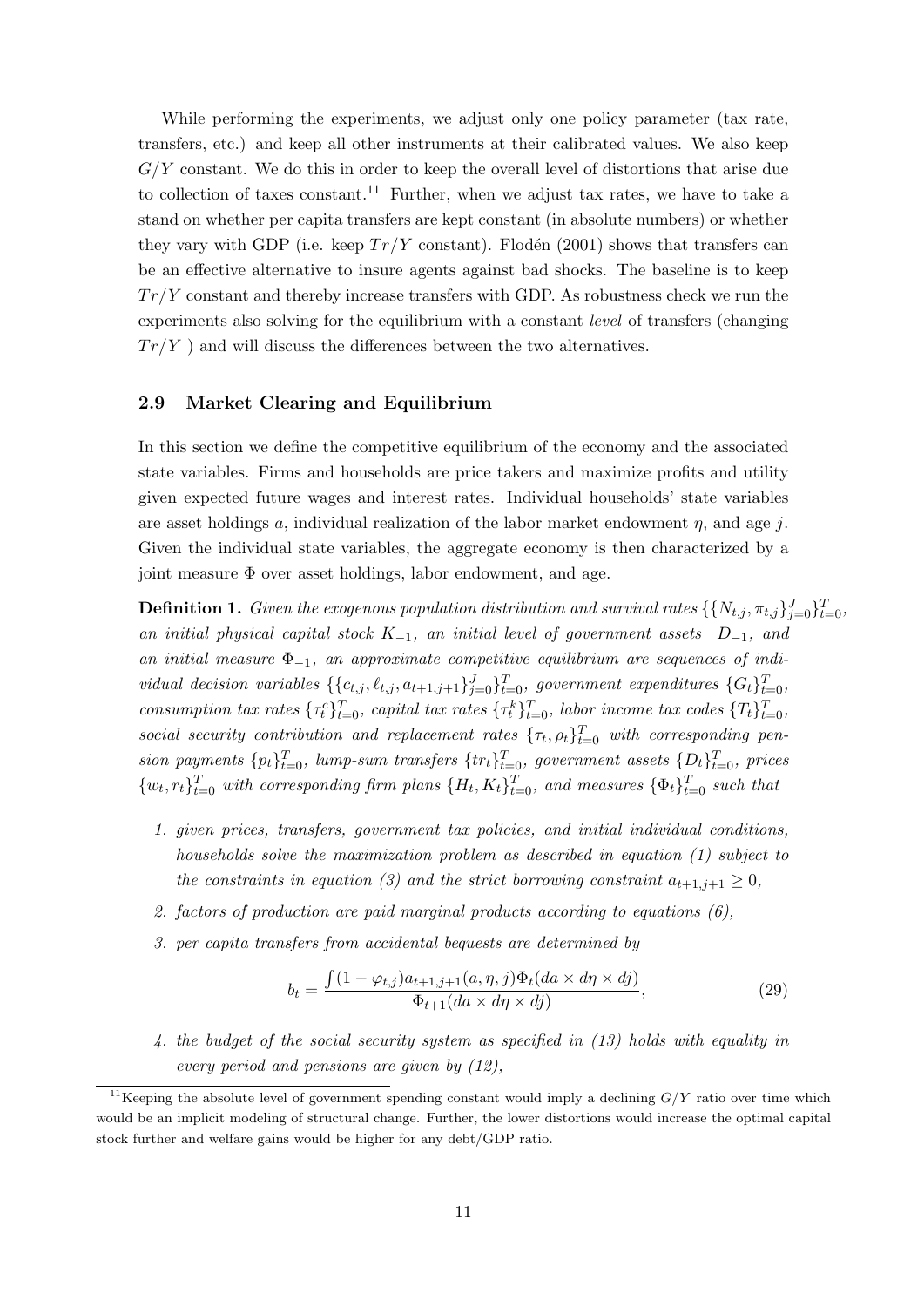- *5. government policies are such that the consolidated dynamic budget of the government as specified in (8) holds every period,*
- *6. allocations are feasible for all periods with aggregates defined as*

$$
K_{t+1} = \int a_{t+1,j+1}(a,\eta,j)\Phi_t(da \times d\eta \times dj) - D_{t+1}
$$
 (30)

$$
H_t = \int N_t h_j \ell_t(a, \eta, j) \Phi_t(da \times d\eta \times d\{1 \dots jr\}) \tag{31}
$$

$$
Y_t = \int c_t(a, \eta, j) \Phi_t(da \times d\eta \times dj) + K_{t+1} + G_t \tag{32}
$$

*with*  $Y_t$  *as defined in (5),* 

*7. and the joint measure* Φ *over asset holdings, labor endowment shocks and age evolves according to*

$$
\Phi_{t+1} = \int P_t((a, \eta, j), \mathcal{A}, \mathcal{Q}, \mathcal{J}) \Phi_t(da \times d\eta \times dj)
$$
\n(33)

*for all sets*  $A, Q, J$  *where transition probabilities*  $P_t$  *for agents*  $j \geq 1$  *are defined as* 

$$
P_t((a, \eta, j), \mathcal{A}, \mathcal{Q}, \mathcal{J}) = \begin{cases} Q(\eta, \mathcal{E})\pi_{t,j} & \text{if } a_{t+1,j+1}(a, \eta, j) \in \mathcal{A}, \quad j+1 \in \mathcal{J} \\ 0 & \text{else} \end{cases}
$$
(34)

*and for newborns with*  $j = 0$ 

$$
\Phi_{t+1}(\mathcal{A}, \mathcal{Q}, 1) = N_{t+1,0} \times \begin{cases} \bar{Q}(\mathcal{E}) & \text{if } 0 \in \mathcal{A} \\ 0 & \text{else} \end{cases}
$$
(35)

**Definition 2.** *A stationary equilibrium is a competitive equilibrium in which per capita variables grow at the gross rate*  $1 + g<sup>A</sup>$ *, de-trended prices and polices are constant, and* aggregate variables grow at the rate  $(1 + g<sup>A</sup>)(1 + n)$ .

## **3 Calibration**

To calibrate the model we chose parameters such that we match selected moments in the data. Our calibration targets are the "great ratios" well established in the literature and the empirically observed income and wealth distribution. The time window for macroeconomic data used for calibration is 1975-2000. This choice is motivated by the availability of data: effective tax data provided by Carey and Rabesona (2002) and Gouveia and Strauss (1994) and the fact that this period is characterized by rather stable economic environment.

In the sequel we describe our procedure in more detail. Although we associate each parameter with the calibration target most closely linked to it, the calibration is done in one step with all coefficients having an effect on all targets. All parameters are summarized in table 1 and more details on the data construction is provided in the appendix.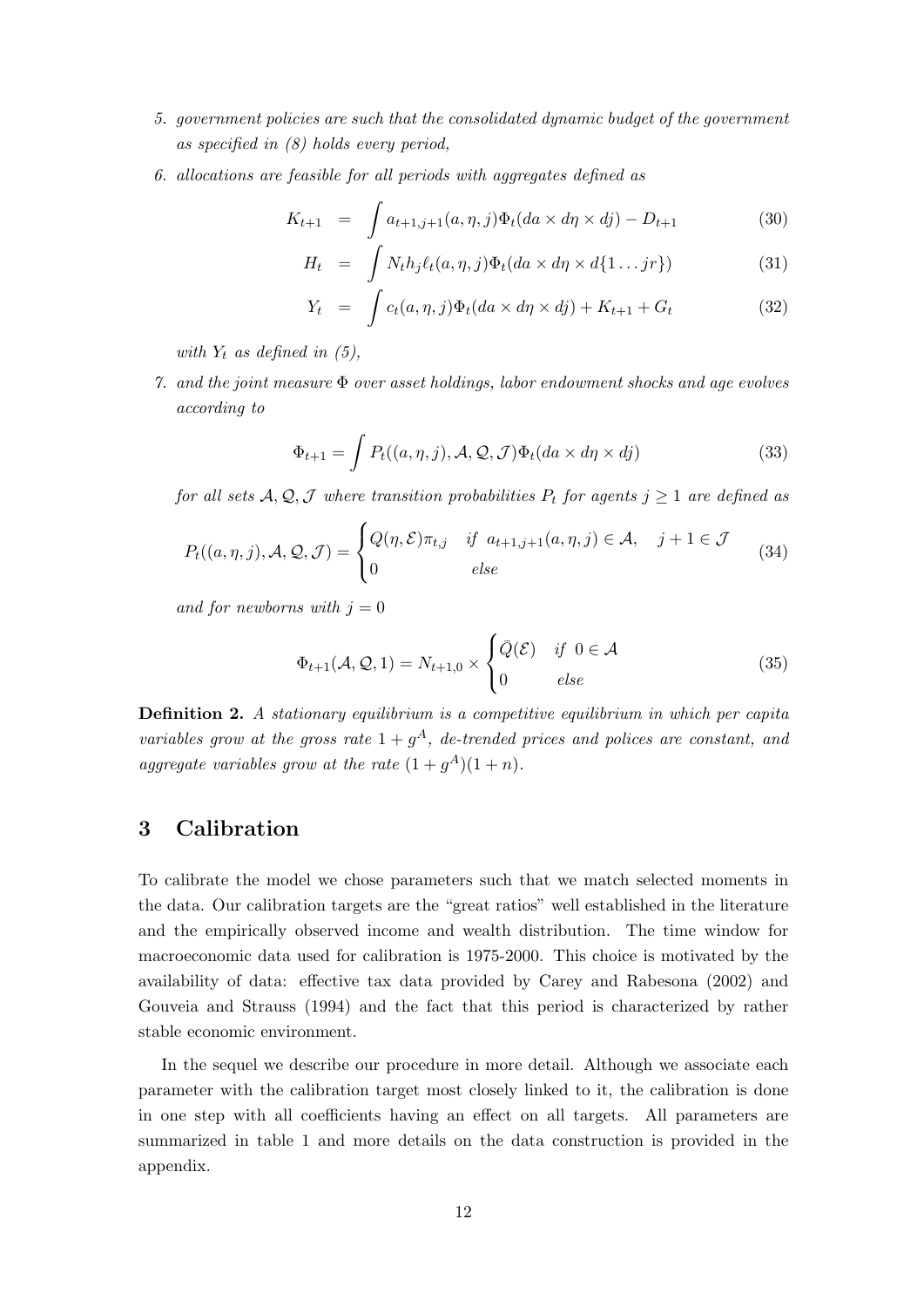|                |                                                  | Value   | Target                     |
|----------------|--------------------------------------------------|---------|----------------------------|
|                | Preferences                                      |         |                            |
| $\sigma$       | Inverse Intertemporal Elasticity of Substitution | 2.00    | $IES = 0.5$                |
| $\beta$        | Pure Time Discount Factor                        | 0.992   | $K/Y = 2.7$                |
| $\phi$         | Weight of Consumption                            | 0.45    | Avg. Hours = $1/3$         |
|                |                                                  |         |                            |
|                | Production                                       |         |                            |
| $\alpha$       | Share of Physical Capital in Production          | 0.33    | Data                       |
| $\delta$       | Depreciation Rate of Physical Capital            | $5.9\%$ | $I/Y = 19.9\%$             |
| $g^A$          | Exogenous Growth Rate                            | 1.5%    | Data                       |
|                |                                                  |         |                            |
| jr             | Demographics<br>Retirement Age                   | 65      | assumption                 |
| $\overline{J}$ | Maximum Age                                      | 90      | assumption                 |
|                | Survival Probabilities                           | Data    | Bell and Miller (2005)     |
| $\pi$          |                                                  | 83.2%   | Data                       |
|                | Working Age Population Ratio                     |         |                            |
|                | Old Age Dependency Ratio                         | 20.2%   | Data                       |
|                | Government                                       |         |                            |
| D/Y            | Debt to GDP Ratio                                | 50%     | Data                       |
| G/Y            | Government Spending to GDP Ratio                 | 16.3%   | Data                       |
| Tr/Y           | Transfers to GDP Ratio                           | 7.6%    | Implicit                   |
| $\tau$         | Social Security Contribution                     | 11.4%   | Data                       |
| $\tau^c$       | Consumption Tax                                  | $6.5\%$ | Carey and Rabesona (2002)  |
| $\tau^k$       | Capital Tax                                      | 39.4%   | Carey and Rabesona (2002)  |
| $a_0$          | "Marginal" Labor Tax                             | 0.258   | Gouveia and Strauss (1994) |
| $a_1$          | Shape Parameter                                  | 0.768   | Gouveia and Strauss (1994) |
| $a_2$          | <b>Scaling Parameter</b>                         | 4.35    | $T^{l}/GDP = 14.3\%$       |
|                | <b>Endowment Process</b>                         |         |                            |
| $\eta$         | Level of Labor Endowment                         | Table 2 | Calibrated                 |
| $\bar{Q}$      | Invariant Distribution                           | Table 2 | Calibrated                 |
|                |                                                  |         |                            |

*Notes:* Population data describes the demographic situation used for calibration.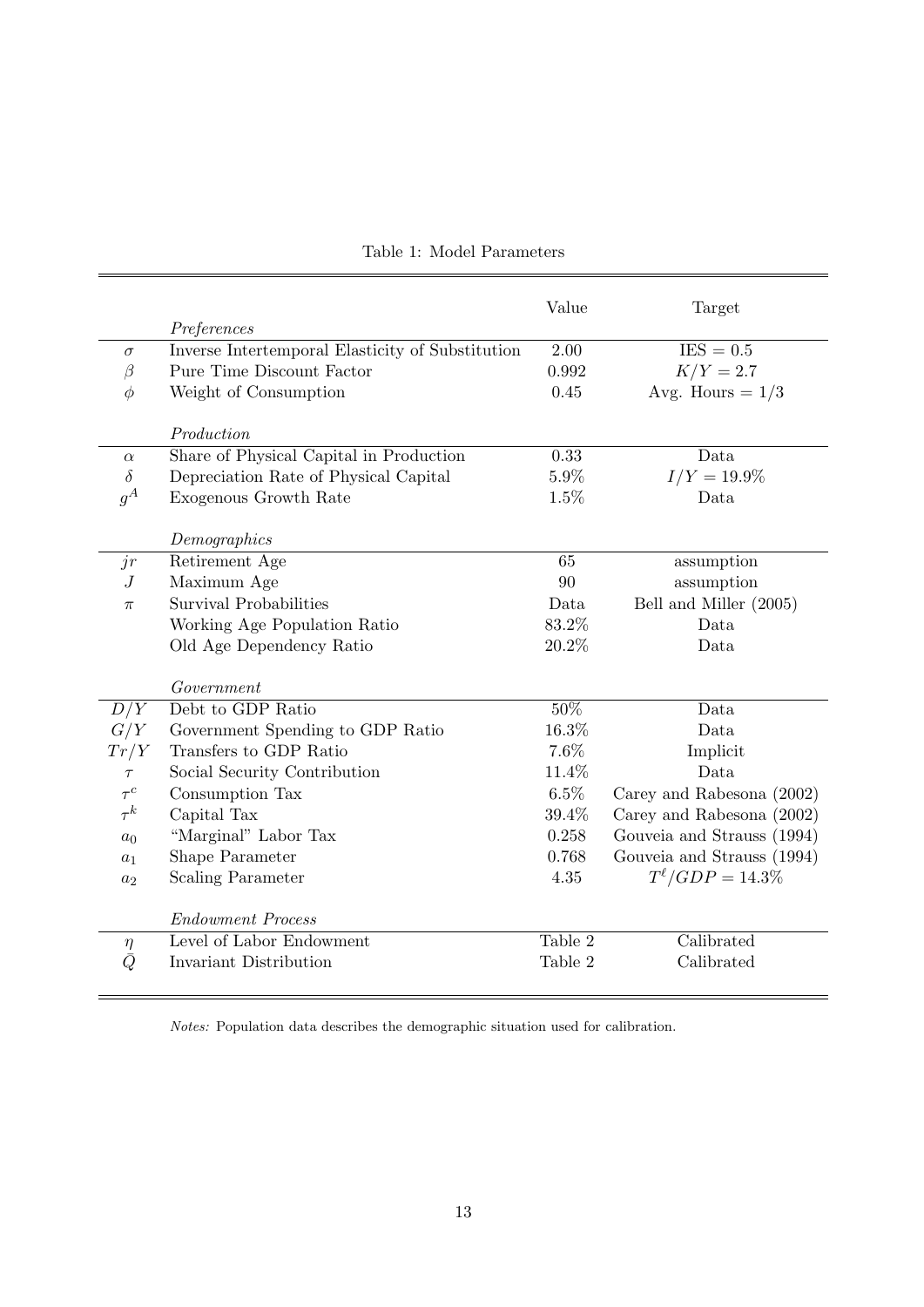|                                                                        | Transition Matrix                               |  |                                                                            |                                                          |  |
|------------------------------------------------------------------------|-------------------------------------------------|--|----------------------------------------------------------------------------|----------------------------------------------------------|--|
| $\eta = 1$ 96.3\% 1.6\% 2.0\% 0.0\%<br>$\eta = 4$ 2.8% 9.6% 5.5% 82.1% | $\eta' = 1$ $\eta' = 2$ $\eta' = 3$ $\eta' = 4$ |  | $\eta = 2$ 2.4\% 96.7\% 0.9\% 0.0\%<br>$\eta = 3$ 3.2\% 0.2\% 95.6\% 0.9\% | 43.2\% 0.12<br>27.7% 0.45<br>27.5\% 0.67<br>$1.6\%$ 5.38 |  |

Table 2: Endowment Process

#### **3.1 Demographics and Households**

Cohort survival probabilities are taken from Bell and Miller (2005). The calibrated cohort (born in 1950) has a life expectancy of 75.4 years at birth and a remaining life expectancy at the age of 20 of 68.7 years. We report key demographic statistics in table 1.<sup>12</sup>

On the household level we choose the discount factor  $\beta = 0.992$  in order to match the capital output ratio of 2.7 from the NIPA tables. Our calibration target for hours worked is  $1/3$  of the available time which pins down  $\phi = 0.45^{13}$  The coefficient of relative risk aversion  $\sigma$  is set equal to 2; a choice within the range of estimates reported in Browning, Hansen, and Heckman (1999). We show calibrated life cycle profiles for household decisions in figure 17 in the appendix.

#### **3.2 Production**

We chose  $\alpha$  to match the labor share in the data which requires  $\alpha = 0.33$ . We calibrate the depreciation rate  $\delta$  such that we match the observed share of investment in the national accounts (20%) which delivers  $\delta = 0.059$ . The average growth rate of technological progress is set to  $g_t = 0.015$ .

 $12$ Population data is an average over males and females. For the cross sectional aggregation during calibration we take the data from United Nations (2007). Note that as the cross sectional population is not in a steady state during the 20th century, cohort survival rates computed are not compatible with the ones computed from cross sectional data. Computing survival rates from the cross section would underestimate the life expectancy of any cohort and thus bias cycle profiles. Using cohort survival rates to construct the cross sectional population distribution would overstate the OADR (i.e. make the population older) and thus introduce a bias in the calibration of the social security system. Hence, we use cohort survival rates to solve the household problem but use the actual cross sectional distribution for aggregation.

<sup>&</sup>lt;sup>13</sup>The Frisch labor supply elasticity in a model without borrowing constraints is given by  $\frac{1-\phi(1-\sigma)}{\sigma}\frac{1-\ell}{\ell}$ . However, as Contreras and Sinclair (2011) show, this is a misleading measure for models with incomplete markets and overestimates the true elasticity substantially. Domeij and Flodén (2006) show that neglecting liquidity constraints biases results downwards whereas Wallenius (2011) shows that the direction of the bias goes into the same direction when neglecting endogenous human capital accumulation. Both papers show that these biases can be quantitatively large.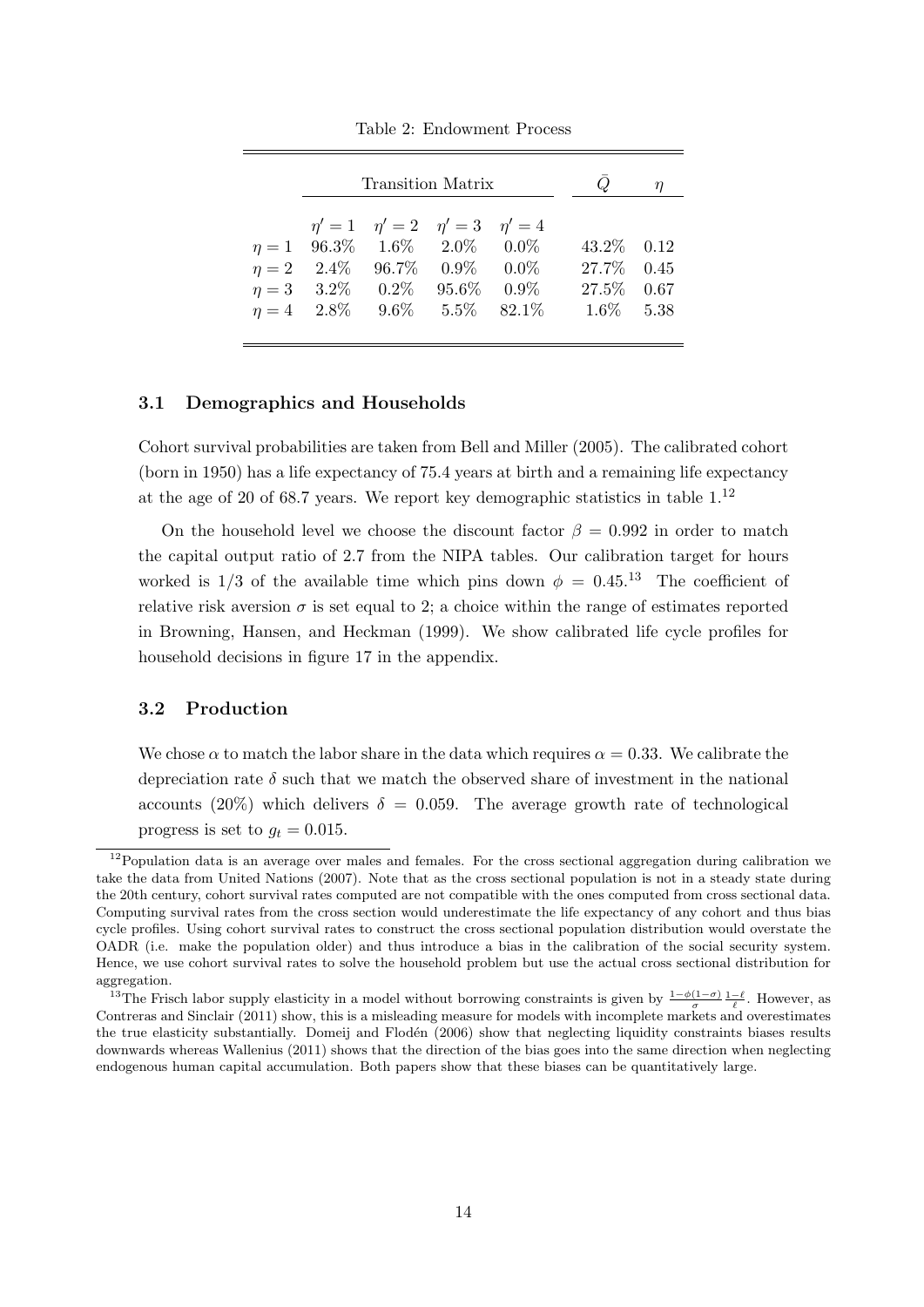#### **3.3 Labor Endowment Process and Life Cycle Labor Efficiency**

The deterministic life cycle efficiency profile is taken from Huggett, Ventura, and Yaron  $(2012)$  and displayed in figure 1. It peaks around the age of 50 and decreases thereafter.<sup>14</sup> To calibrate the stochastic part of the endowment process we follow Castaneda, Diaz-Giménez, and Ríos-Rull (2003). Instead of following the traditional approach of taking a microeconometric estimate for the endowment process and discretize it according to some technique (e.g. Tauchen (1986) or Kopecky and Suen (2010)), we directly calibrate jointly the Markov transition matrix and the realizations of the shocks (i.e. the levels).<sup>15</sup> In order to be able to come close to the empirically observed income and wealth distribution we choose a transition matrix with 4 states. We take the data on the Gini coefficients and the quintile of the income and wealth distribution from Diaz-Giminez, Quadrini, and Rios-Rull (1997) (based on data from the SCF). We report these numbers (together with the calibrated distributions) in table 3.

The calibrated transition matrix, the time-invariant distribution (which we use to initialize the newborns' entry into the labor market) and the associated realizations of the endowments can be found in table 2. The structure of the matrix is similar to Castaneda, Diaz-Giménez, and Ríos-Rull (2003). Relative to a matrix generated by more standard procedures, this matrix is not symmetric around the diagonal. The intuition behind this structure – and why it helps to match the skewed distributions – is that it is for all states more likely to move to a lower income realization than to receive a better realization of the income shock. Hence, compared to a symmetric matrix, this income process entails more downward risk and agents have a stronger incentive to insure themselves against bad shocks. This is reinforced by the fact that the differences between the income levels are relatively large. We are aware that the choice of this calibration strategy may not be innocuous. However, as Dávila, Hong, Krusell, and Ríos-Rull (2011) show, the result of low optimal debt depends primarily on the highly unequal income and wealth distribution and not how this distribution is generated. All models rely on some incentive to accumulate assets because of significant uncertainty (e.g. about income or health outcomes) or because of the initial conditions and preferences (e.g. for bequests) lead to a divergence of wealth paths but it is not possible to judge how the results would change without a proper model comparison.

#### **3.4 Social Security System**

We use data on contributions and expenditures from the NIPA tables (Government Social Insurance Funds Current Receipts and Expenditures) and divide them by total compensation per employee to compute contribution rates and benefits. Figure 2(a) shows the

<sup>&</sup>lt;sup>14</sup>The original estimates are available only from age  $23$  to 60. In order to get also data for younger and older agents, we estimate a 3rd degree polynomial and use this to generate the smooth profile (instead of using original data where it is available).

<sup>&</sup>lt;sup>15</sup>See Cagetti and De Nardi (2008) for a review of the literature focusing on the replication of the observed income and wealth distribution.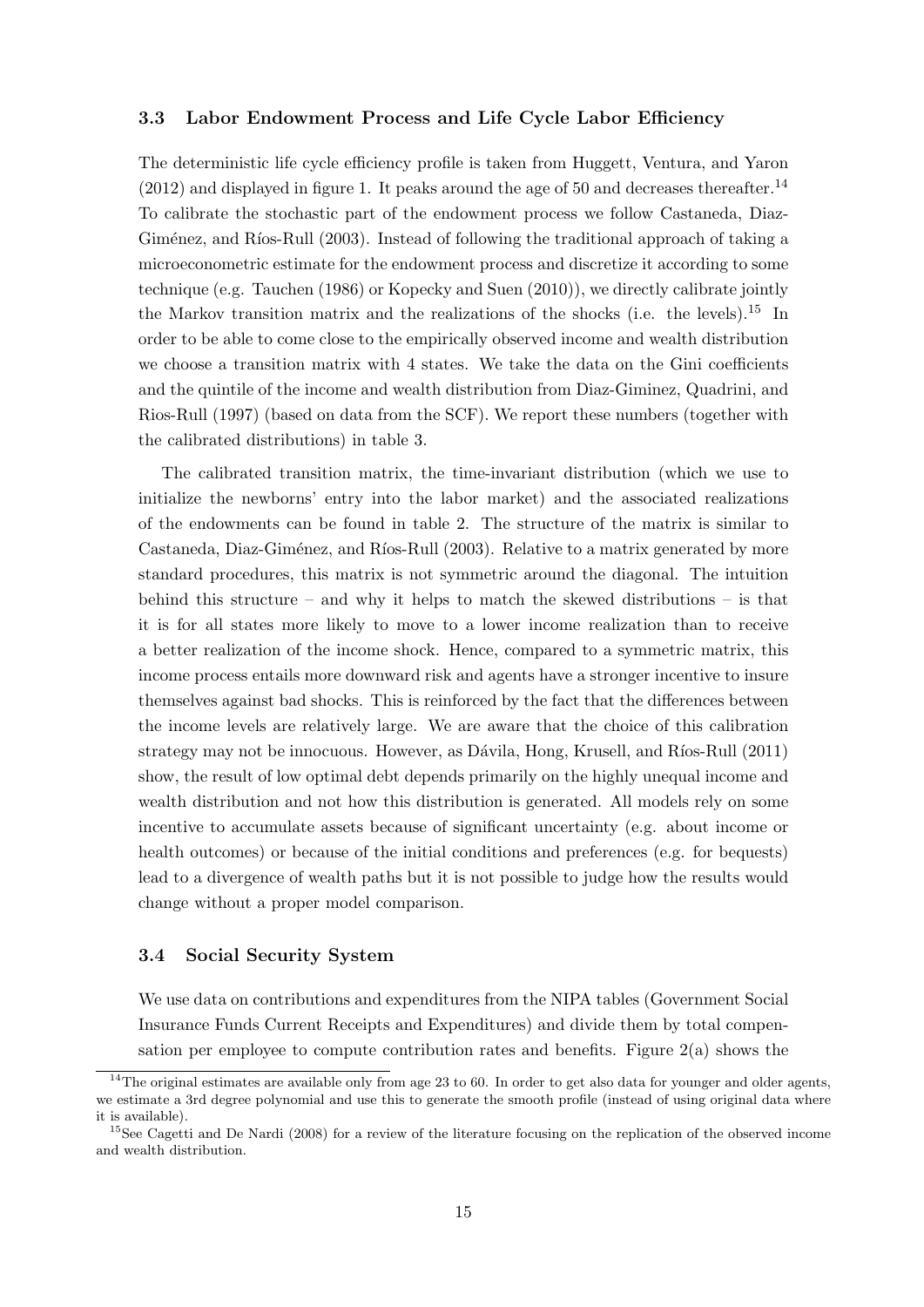



*Notes:* Data smoothed by a 3rd order polynomial and standardized by the wage at the age 20. Source: Huggett, Ventura, and Yaron (2012), own calculations.

|          |                                                   |      | Quintile |                             |                              |      |        |
|----------|---------------------------------------------------|------|----------|-----------------------------|------------------------------|------|--------|
|          |                                                   | Gini | $1^{st}$ |                             | $2^{nd}$ $3^{rd}$ $4^{th}$   |      | 5th    |
| Earnings | Data<br>Calibration 0.62 0.01 0.03 0.12 0.23 0.61 | 0.63 | 0.00     |                             | $0.03 \quad 0.12 \quad 0.23$ |      | -0.61  |
| Wealth   | Data<br>Calibration 0.78 0.00                     | 0.78 | 0.00     | $0.02 \quad 0.06$<br>- 0.00 | $0.05$ $0.17$ $0.79$         | 0.14 | - 0.80 |

Table 3: Distribution of Wealth and Income

*Notes:* Source: Diaz-Giminez, Quadrini, and Rios-Rull (1997), own calculations.

evolution of the contribution rate  $\tau_t$  with the average over the calibration period being  $\bar{\tau}_t = 11.4\%$ . As can also seen in figure 2(a), the ratio of outflows (pension payments, "outflow rate") to total contributions ("contributions rate") closely follows contributions and averages 12*.*1%. As over the calibration period the system does not show a strong tendency for large surpluses or deficits we assume for calibration a balanced budget  $(BPS_t = 0)$ , keep  $\tau_t$  fixed, and back out the replacement rate  $\rho_t$ . The model is calibrated such that the economy is dynamically efficient (as shown by Abel, Mankiw, Summers, and Zeckhauser (1989) for the U.S.). Hence, the role of social security is not to decrease inefficiently high savings.

#### **3.5 Labor Income Taxation**

We calibrate the tax function in two steps. Firstly, we use the baseline estimates for for  $a_0$  and  $a_1$  as computed by Gouveia and Strauss (1994). Secondly, we adjust  $a_2$  such that the share of labor income taxes in aggregate output corresponds to the ratio computed from the data setting  $T^{\ell}/Y = 14.3\%$ . As the data used for estimation of  $a_0$  and  $a_1$  is from 1989 we have a coefficient estimate generated by the middle of our calibration period.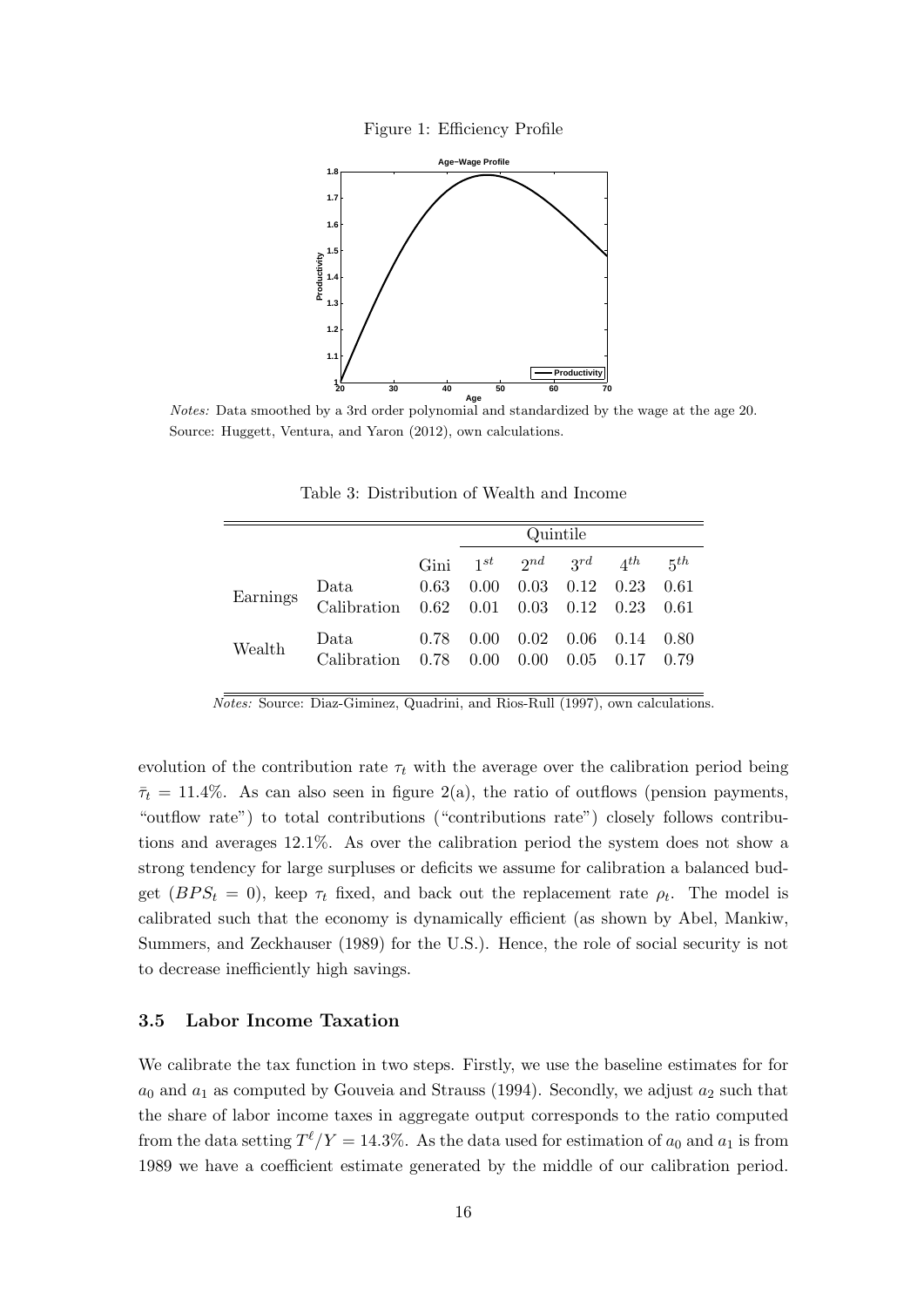



*Notes:* Source: NIPA-tables, own calculations.

Further, note that this procedure captures the curvature of the tax function but also matches the average tax by the choice of *a*2. To give the reader a quick overview about the calibration, we plot marginal and average tax rates for a hypothetical 20 year old agent  $(h_i=1)$  with  $\ell=1/3$  for the four different realizations of  $\eta$  in figure 3. Adjusting  $a_0$  has a linear effect on marginal and average tax rates for all types.<sup>16</sup> However, due to the fact that tax rates are a function of the *level* of income, changing  $a_0$  has a relatively larger effect on high income earners, relative to low wage agents (the tax functions are steeper). A change in *a*<sup>2</sup> has a stronger effect on low income earners but leaves tax rates unchanged for a broad range of  $a_2$  for high-income agents.<sup>17</sup>

#### **3.6 Government Sector**

Given the calibration of labor income taxes and social security, we have to choose the remaining free parameters: capital taxes, consumption taxes, and variables related to government spending, transfers, and debt.

For the consumption and capital taxes we use the numbers provided by Carey and Rabesona (2002) for the period 1975-2000.<sup>18</sup> This gives  $\tau^c = 6.5\%$  and  $\tau^k = 39.4\%$ . Together with the calibration of the capital-output ratio and the depreciation rate, this gives a net interest rate of 3.9%. For the government debt to GDP ratio we use the numbers on gross federal debt provided by the US Office of Management and Budget. This gives a calibration target of  $D/Y = 50\%$ . Further, we divide gross government

<sup>&</sup>lt;sup>16</sup>We would obtain a qualitatively similar behavior of the tax system by changing  $a_1$ . Decreasing  $a_1$  makes the tax system more linear with a linear tax system for  $a_1 \rightarrow 0$ .

<sup>&</sup>lt;sup>17</sup>To be precise, this effect depends on the calibration of the tax system. In our case, decreasing  $a_2$  has a larger effect on lower incomes.

<sup>&</sup>lt;sup>18</sup>Carey and Rabesona (2002) follow closely the approach of Mendoza, Razin, and Tesar (1994) but refine the calculations by taking country specific regulations and a longer data set into account.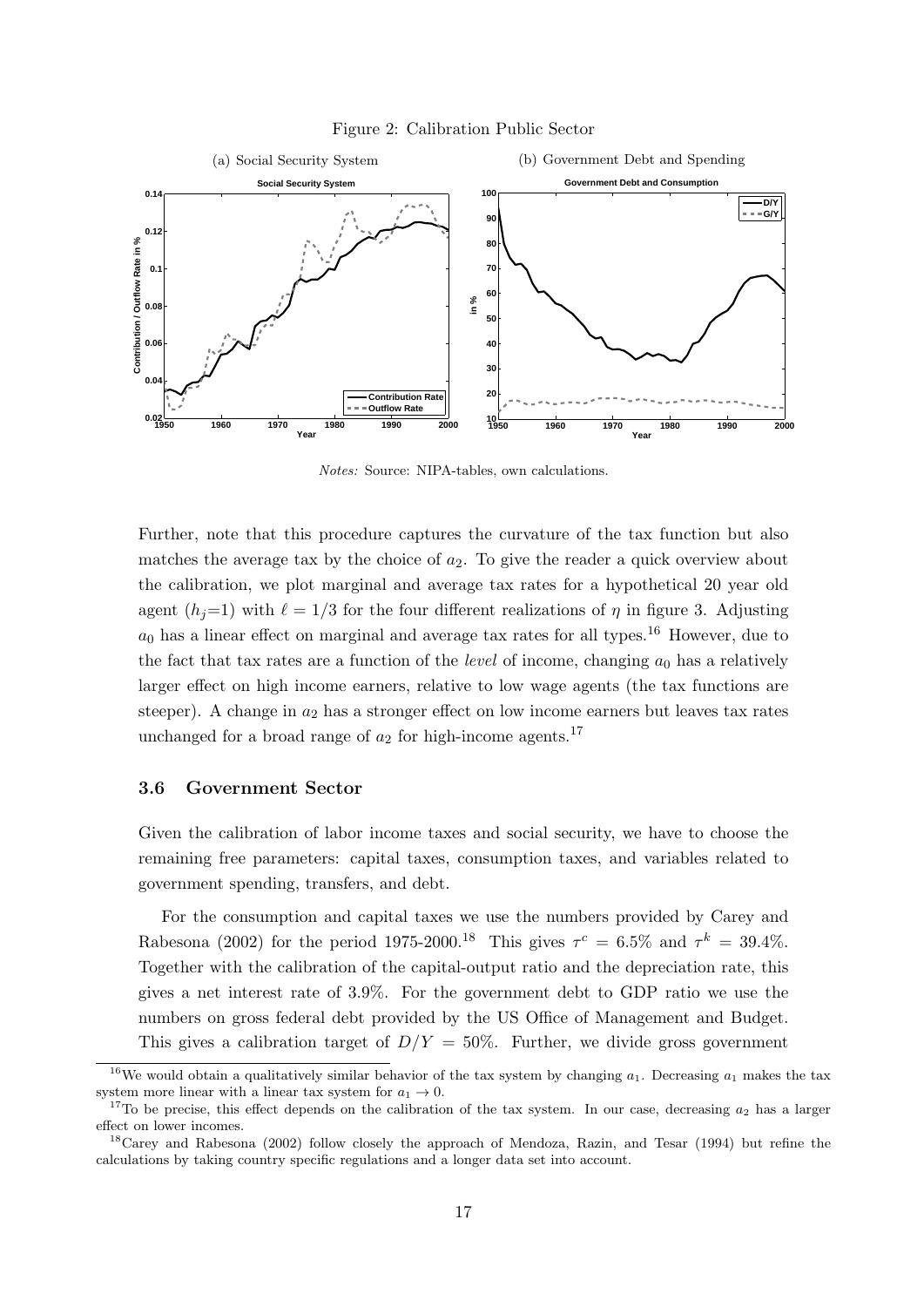

Figure 3: Calibration of Tax System

*Notes:* The vertical dotted line indicates the calibrated value of the respective parameter.

consumption spending from the NIPA by GDP to calibrate  $G/Y = 16.3\%$ . We plot the evolution of both series over time in figure 2(b). Given these numbers, we adjust lumpsum government transfers  $Tr$  such that the consolidated government budget constraint is satisfied with equality. This gives implicitly  $Tr/Y = 7.6\%$ . These choices are broadly in line with the numbers used in other studies, e.g. Uhlig and Trabandt (2012), Conesa, Kitao, and Krüger (2009) or Heathcote (2005).

#### **3.7 Computational Strategy**

For the solution of the individual household we adapt the procedure developed by Carroll (2006). We use 75 gridpoints and a non-linear grid for cash-on-hand with a higher density in the regions where marginal utility has more curvature. On the aggregate level we make a guess for the relevant state variables (depending on the model variant) and use the procedure developed by Ludwig (2007) to update our guess until convergence. For the calibration procedure, we make an initial guess for the vector of structural parameters,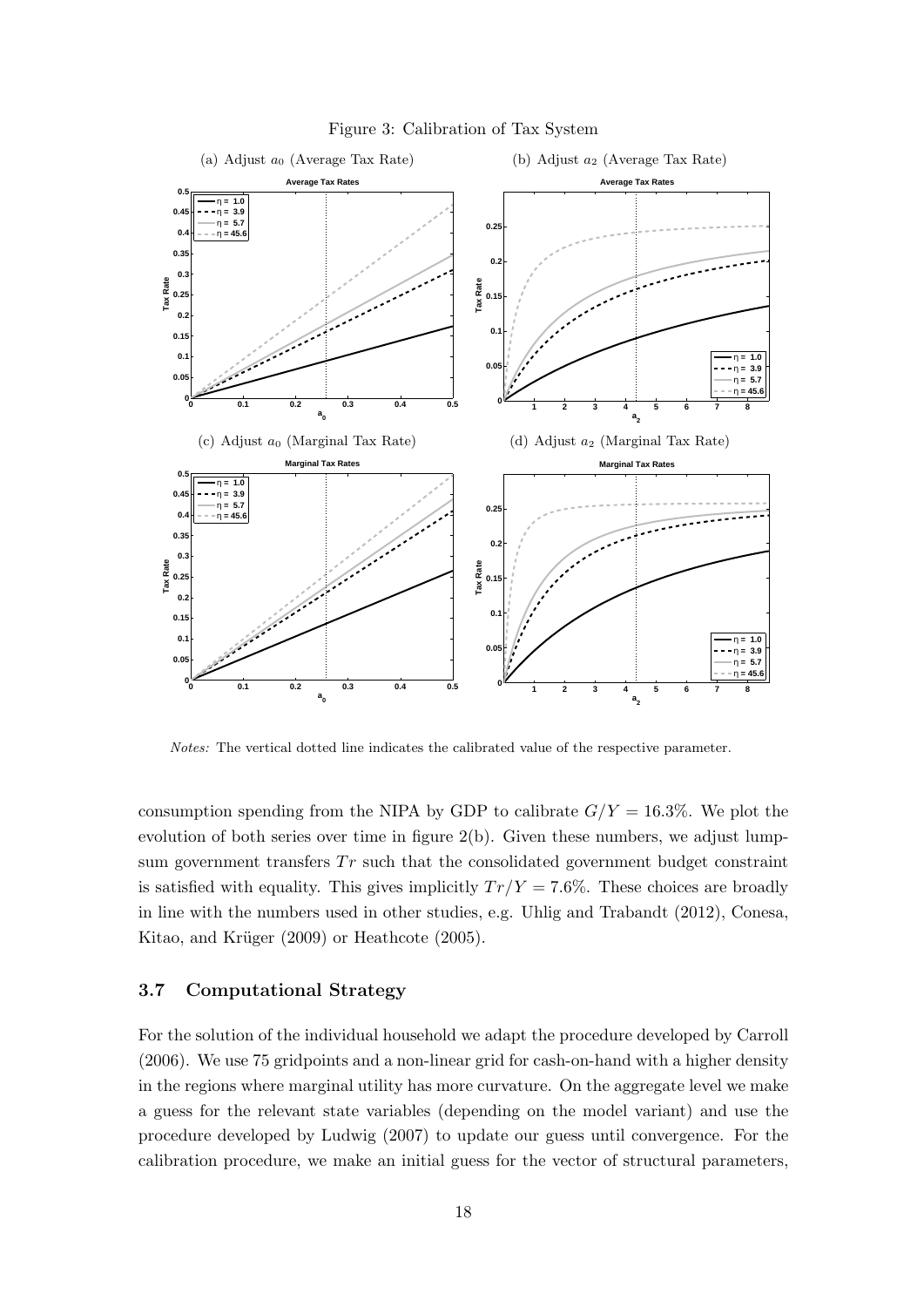compute the equilibrium as described above, and update the initial vector until we have matched our specified calibration targets. The computation of the "outer-outer-loop" is the most expensive part of the procedure as it requires to solve the model for equilibrium many times for each guess of the candidate vector of structural parameters.

## **4 Results**

In section 4.1 we examine the effects of government debt on factor prices, welfare, and the implicitly required policy changes to support an exogenously given government asset level in general equilibrium. We start with a global overview and examine then each policy in a separate sub-section. When looking at welfare, we will show the changes *ex ante* and *after* the realization of the first labor market shock. Later in the section we will also report changes in aggregates.

Section 4.2 sheds light on the role of risk, income levels, and reallocation over the life cycle for the changes in welfare. We show that the welfare gains come from higher income levels (higher capital intensity) and a reallocation over the life cycle due to lower interest rates and the partial loosening of liquidity constraints. Steady states with less government debt carry a higher cost in terms of income risk (decreasing welfare).

By focusing on the general equilibrium, we mix effects stemming from changes in prices (equilibrium capital intensity) and changes in taxation or transfers. To account for this we conduct two counterfactual experiments to isolate price effects and effects from budgetary adjustments. In section 4.3.1 we keep wages and interest rates at calibrated levels and use tax rates and transfers obtained from the general equilibrium analysis to recompute welfare. This tells us something about the quantitative relevance originating from the budget constraint. Then, in section 4.3.2 we reverse the exercise and keep tax rates and transfers at calibrated levels and use the equilibrium capital intensity to compute welfare changes caused by adjusting prices.<sup>19</sup> Lastly, a more saddle effect stems from keeping the ratio of transfers over GDP constant and hence varying the level of transfers. However, the insurance provided by transfers has been shown (e.g. Flodén (2001)) to be an important element, especially for low wealth agents. To control for this effect we re-compute the general equilibrium solution fixing the level of transfers at calibrated values and report the main differences to the baseline (section 4.4).

In our policy experiments we consider four different adjustment mechanisms as a reaction to changing government debt: adjustment of transfers, capital taxes and two scenarios for labor taxation. In our first scenario, we keep all tax rates constant and adjust lump-sum transfers such that the government's intertemporal budget constraint holds. In our second simulation we trace out the effects of changing debt but adjust the capital tax rate to balance the budget. Finally, when we change labor taxes we change the parameters

 $19$ Yet another possibility is to compte the equilibrium of a small open economy with fixed capital intensity. Then, welfare gains from decreasing government debt are higher as interest rates are not falling (so wealthier agent do not lose) but taxes are declining or transfers are rising. However, this exercise is not interesting as there is no trade-off and welfare increases monotonically with government assets.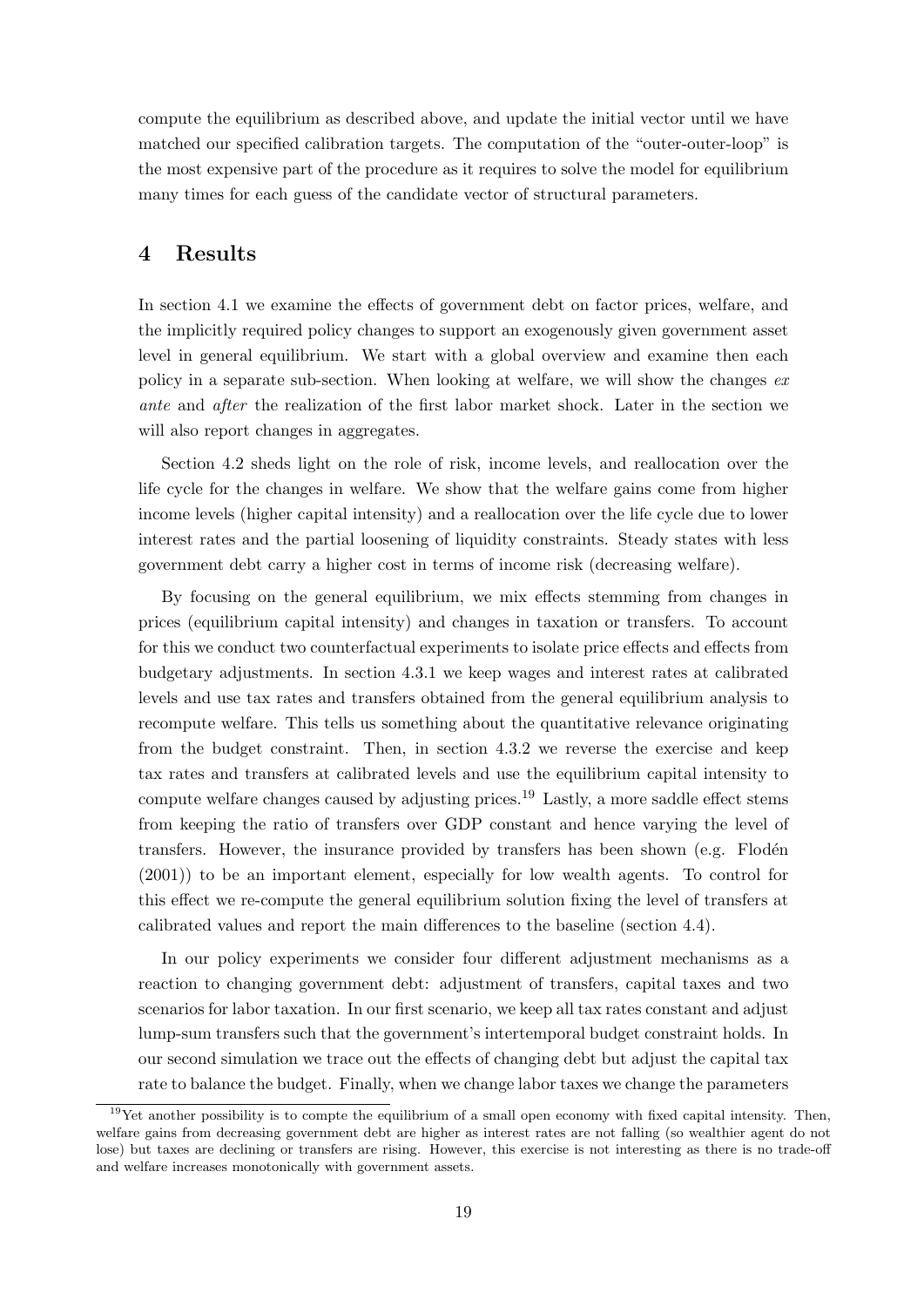$a_0$  and  $a_2$  (one at a time) but keep  $a_1$  unchanged. We use these two adjustment options as this allows us to change marginal and average taxation specifically targeting different parts of the income distribution. In equation 36 we visualize our strategy by spelling out the steady state budget constraint of the government. When changing the steady state debt/GDP-ratio  $(\bar{d})$  we adjust government spending such that  $G/Y$  and  $Tr/Y$ stay at their calibrated values (16.3% and 7.6% respectively) but keep all other tax *rates* constant except the policy variable. Keeping the tax rate constant implies that the ratios can change as the structure of the economy endogenously adjusts to the varying capital intensity.

$$
\frac{G}{Y} + \frac{Tr}{Y} - \left(\frac{BPS}{Y} + \frac{T^c}{Y} + \frac{T^k}{Y} + \frac{T^\ell}{Y}\right) = \bar{d}(g - r)
$$
\n(36)

When interpreting the results, one should keep in mind that changing policy affects agents' welfare in three ways (Flodén 2001). A change in government debt, by changing capital intensity, will affect the level of income. Higher debt will decrease capital, wages and welfare. On the other hand, lower wages decrease the share of risky income increasing welfare. Thirdly, for any given income distribution, increasing (decreasing) the wage/interest rate ratio will make wage (capital) earners better (worse) off. Hence, the distribution of the income source matters. Taking all effects together, it is a priori not clear which effect dominates and whether the government should increase or decrease capital intensity by changing its net asset position.

To keep the presentation format constant, we present for each adjustment scenario two graphs: the left figure presents CEV, the net interest rate, and the share of that instrument in GDP (e.g. capital taxes over GDP when changing capital taxation). Panel b) in the figure then reports the welfare change according to the initial labor market shock. All welfare numbers are measured in percent. A dotted vertical line indicates the calibrated debt to GDP ratio of 50%.

#### **4.1 A Global Comparison Across Policies**

We find that the global welfare maximum is achieved by adjusting labor income taxes in such a way that the marginal tax rate is decreased linearly, i.e. by lowering  $a_0$  (figure 4). Pushing capital intensity beyond welfare maximizing debt decreases welfare via the government's budget channel. As a higher capital intensity pushes the rate of return down, income from capital taxes decreases. The government is then forced to make up for that shortfall in revenues by increasing some other tax or decreasing transfers. Despite relatively small differences in welfare levels, we observe relatively large differences in the optimal debt/GDP ratio ranging from *−*180% to *−*110%.

Furthermore, the slope of the welfare function when adjusting transfers is much steeper compared to the other options. The reason for this is that by increasing transfers, young and low income agents reap the largest benefits: they are less likely to hit the borrowing constraint, must hence work less and can also consume more. At very high aggregate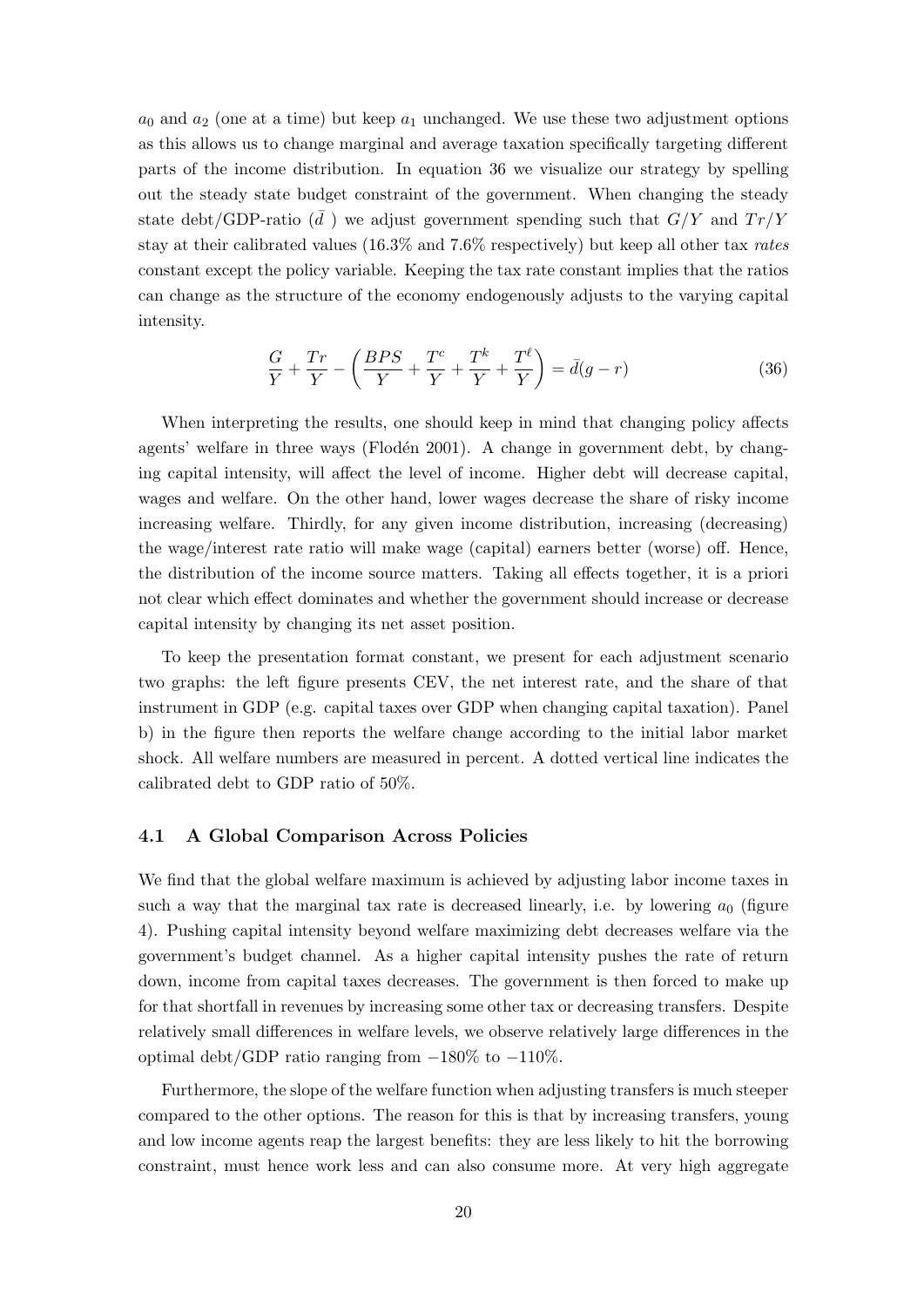capital levels, transfers fall below calibrated levels. Low income and poor agents will work more and accumulate more assets in order to self-insure against shocks. For measures also increasing pure economic efficiency (i.e. adjusting taxes), the welfare function is less steep and flatter after the peak.



Figure 4: Comparing Welfare for All Scenarios

We summarize the effects of debt on aggregate labor supply (hours worked) and total effective labor supply in figure 5 and offer three main findings. Firstly, increasing transfers has initially a relatively small effect on effective labor supply. This is due to low income agents now receiving higher transfers. More insurance reduces their labor supply as the incentive to work hard to build up a buffer stock of savings (in order to stay away from the borrowing constraint) decreases. However, as transfers must decrease at higher levels of capital intensity, the effect is reversed and low income agents work longer hours when government assets increase further. This squares with the observation that the peak of the welfare curve for adjusting transfers is at much lower levels of government assets and drops faster thereafter. Secondly, decreasing *a*<sup>0</sup> has a stronger effect on effective labor supply than on hours worked. This is due to the fact that lowering  $a_0$  comes with relatively larger benefits for agents with high productivity. This increases the incentive for that group to work harder. The ranking is reversed for adjusting  $a_2$ : here incentives for low income earners (which constitute a large part of the economy) are stronger and hence total hours worked increase. However, as firms employ effective labor (and not just raw labor), the effect on the capital/labor ratio is small. Thirdly, the effect of the adjustment of capital taxes on effective labor supply is similar to an adjustment of *a*0. This should not come as a total surprise as these two adjustment mechanisms have a similar target group: wealthy and high-income agents. In line with the argument from above, decreasing tax rates have initially the strongest effect on capital and output as the incentive component is relatively strong. Higher transfers provide less incentives to accumulate capital and work more. However, this changes at higher levels of aggregate as assets and transfers decrease and the necessity for more self-insurance via saving (and more labor supply) increases. Hence, output is highest when transfers are adjusted. We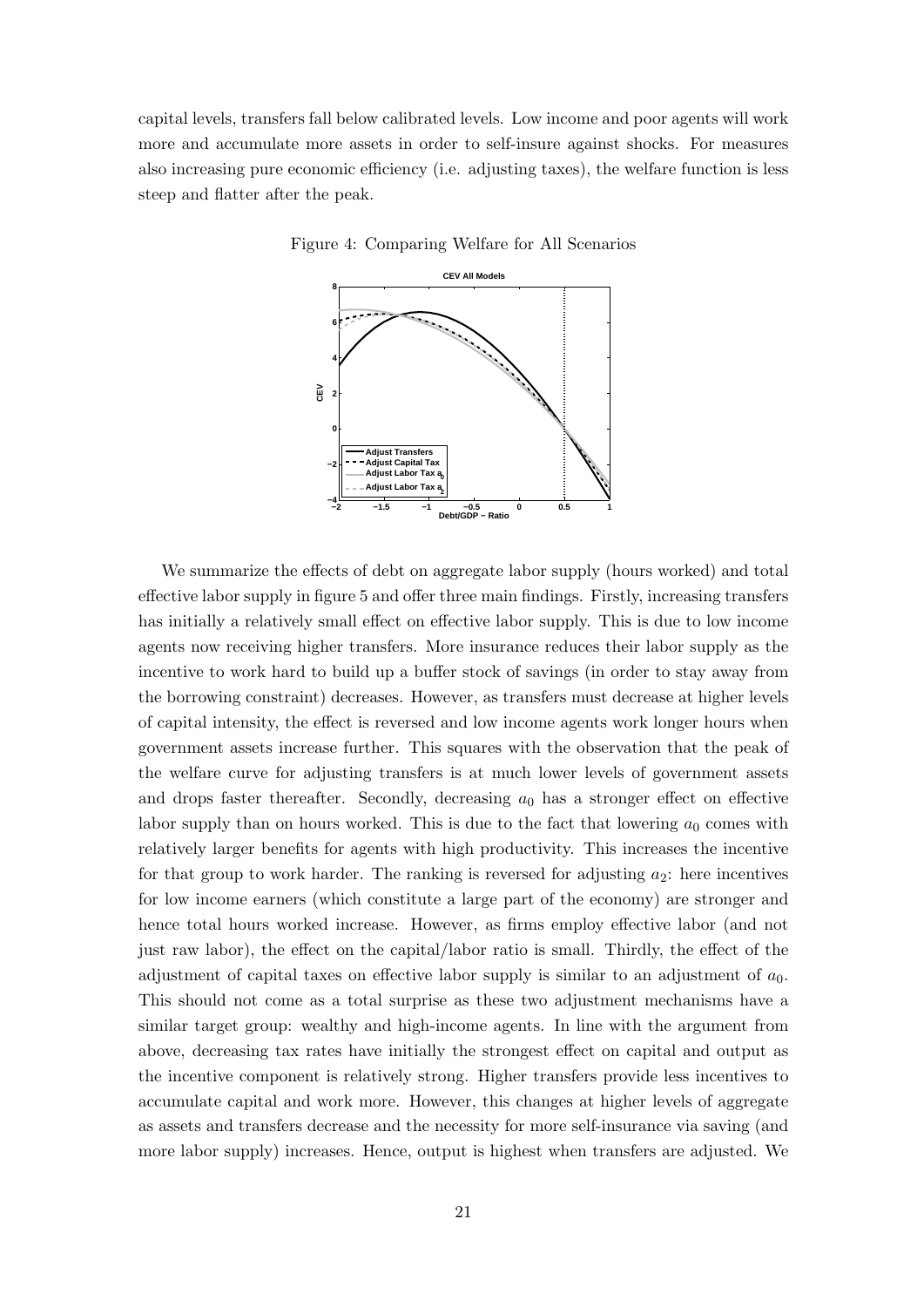show these results in figure 6.

In tables 4 and 5 we provide an overview of changes in selected aggregates, prices, and welfare at the optimal debt ratio for each adjustment scenario individually. Echoing the arguments from above, we observe that similar welfare results are achieved for rather different aggregate outcomes. This underlines the need to examine and properly model heterogeneity instead of focusing exclusively on aggregates.



Figure 5: Change in Effective Labor and Hours

*Notes:* Numbers are deviations from calibrated value.



Figure 6: Change in Capital Stock and Output

*Notes:* Numbers are deviations from calibrated value.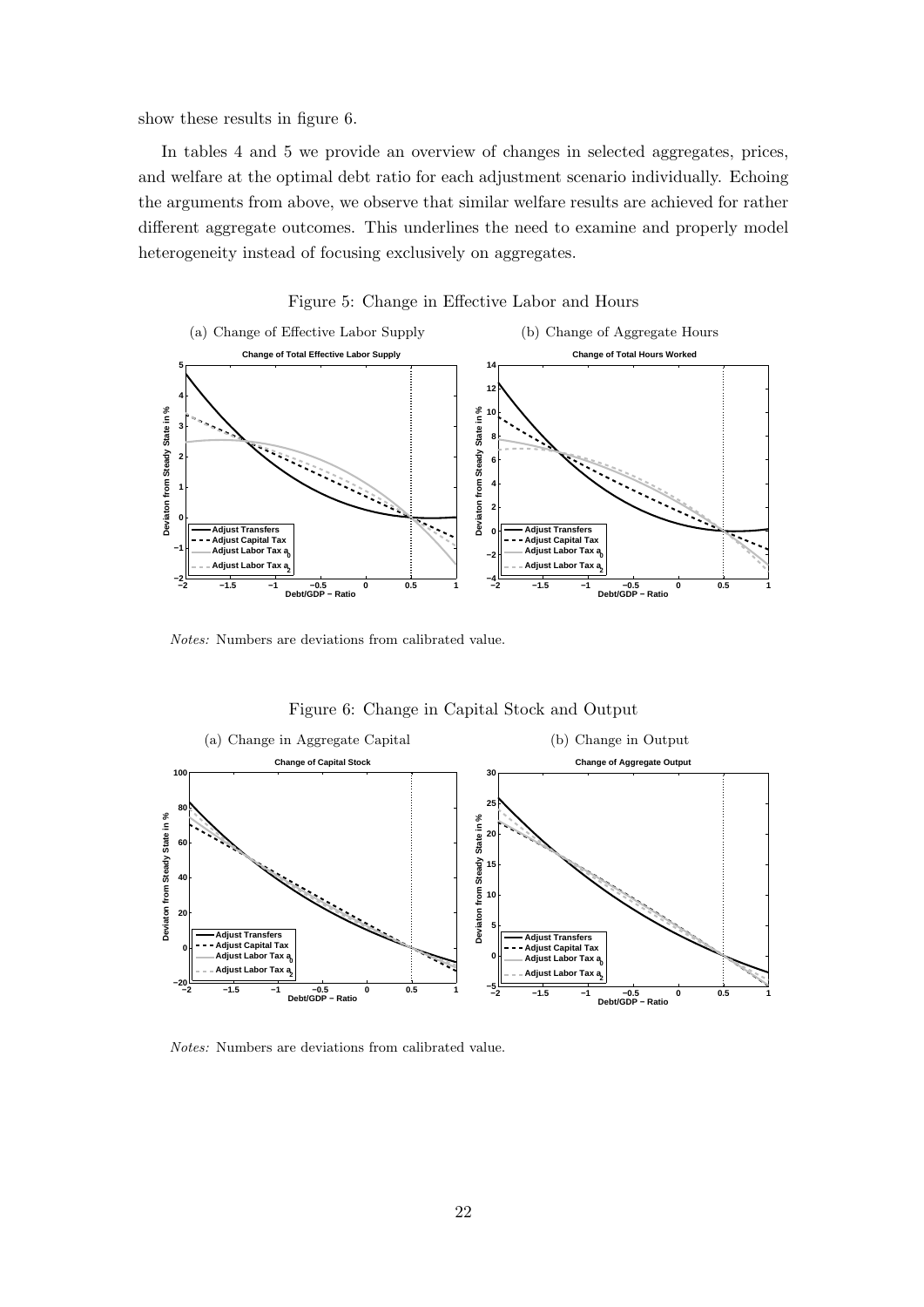|                      | $r^n$   |         |         | $K/Y$ $Tr/Y$ $T^{\ell}/Y$ $T^a/Y$ |         | $\tau^{k}$ | <b>CEV</b> | D/Y    |
|----------------------|---------|---------|---------|-----------------------------------|---------|------------|------------|--------|
| Calibration          | $3.9\%$ | 2.7     | $7.7\%$ | $14.2\%$                          | $8.0\%$ | 39.4\%     |            | 0.5    |
| <b>Transfers</b>     | $2.4\%$ | 3.4     | $8.1\%$ | $14.4\%$ $3.5\%$                  |         | $39.4\%$   | $6.6\%$    | $-1.1$ |
| Capital Tax          | $1.9\%$ | $3.6\,$ | $7.7\%$ | $14.5\%$                          | $3.0\%$ | 42.8%      | $6.5\%$    | $-1.5$ |
| Labor Tax $a_0$      | $1.8\%$ | 3.7     | $7.7\%$ | $15.5\%$                          | $2.3\%$ | $39.4\%$   | 6.7\%      | $-1.8$ |
| Labor Tax $a_2$ 2.0% |         | 3.6     | $7.7\%$ | $14.8\%$                          | $2.7\%$ | 39.4%      | $6.4\%$    | $-1.5$ |

Table 4: Equilibrium values for welfare maximizing debt ratios

| Table 5: Equilibrium values for welfare maximizing debt ratios |  |  |  |
|----------------------------------------------------------------|--|--|--|
|                                                                |  |  |  |

|                                     | $\Delta Y$ | $\Delta K$            |         | $\Delta H$ $PBB/Y$ | $\sum T^{\ell/c/a}/Y$ | D/Y    |
|-------------------------------------|------------|-----------------------|---------|--------------------|-----------------------|--------|
| Calibration                         | $0.0\%$    | $0.0\%$               | $0.0\%$ | $2.4\%$            | 26.4\%                | 0.5    |
| Transfers                           | 13.8%      | $42.4\%$ 1.9%         |         | $-2.7\%$           | 21.7%                 | $-1.1$ |
| Capital Tax                         |            | $18.0\%$ 56.2\% 2.7\% |         | $-2.8\%$           | 21.2%                 | $-1.5$ |
| Labor Tax $a_0$                     |            | $20.5\%$ 67.4\% 2.5\% |         | $-2.6\%$           | 21.4%                 | $-1.8$ |
| Labor Tax $a_2$ 18.3\% 57.8\% 2.7\% |            |                       |         | $-2.7\%$           | 21.3%                 | $-1.5$ |

 $N$  $\overline{otes: \Delta H, \Delta K}$ , and  $\Delta Y$  refer to the percentage difference of total effective labor supply, capital stock, and aggregate output relative to the calibration. *P BB* denotes primary budget balance, and  $\sum \ldots$  denotes total taxes as a share of GDP.

#### **4.1.1 Adjusting Transfers**

We find that the welfare maximizing level of debt adjusting *transfers* is around -110% of GDP with considerable gains in welfare (figure 7). Starting from the calibrated value of a debt to GDP ratio of 50%, decreasing debt increases the capital stock, hence depresses the rate of return. Additionally, welfare gains come from increasing transfers (providing more insurance) and rising wages. However, as the government's income from capital taxation decreases due to lower interest rates and all other expenditures and tax rates are fixed, transfers must eventually decrease (starting at about 40% of net government assets) to balance the budget. Panel b) of the same figure decomposes the aggregate welfare change for the different initial labor market shock realizations. What stands out is that agents with the best shock  $(\eta = 4)$ , experience large welfare losses. The reason is that they start their lives as wealthy agents and suffer from the drop in interest rates. On the other hand, low types gain from decreasing debt. The group with the lowest starting income level has initially the largest gains. This is because initially transfers increase, providing these agents with more insurance and income. However, when transfers start to decrease at around 40% (panel a), they fall behind groups 2 and 3 (in relative terms). The latter groups still gain as they do not rely so much on the insurance effect from transfers but rather benefit from increasing wages.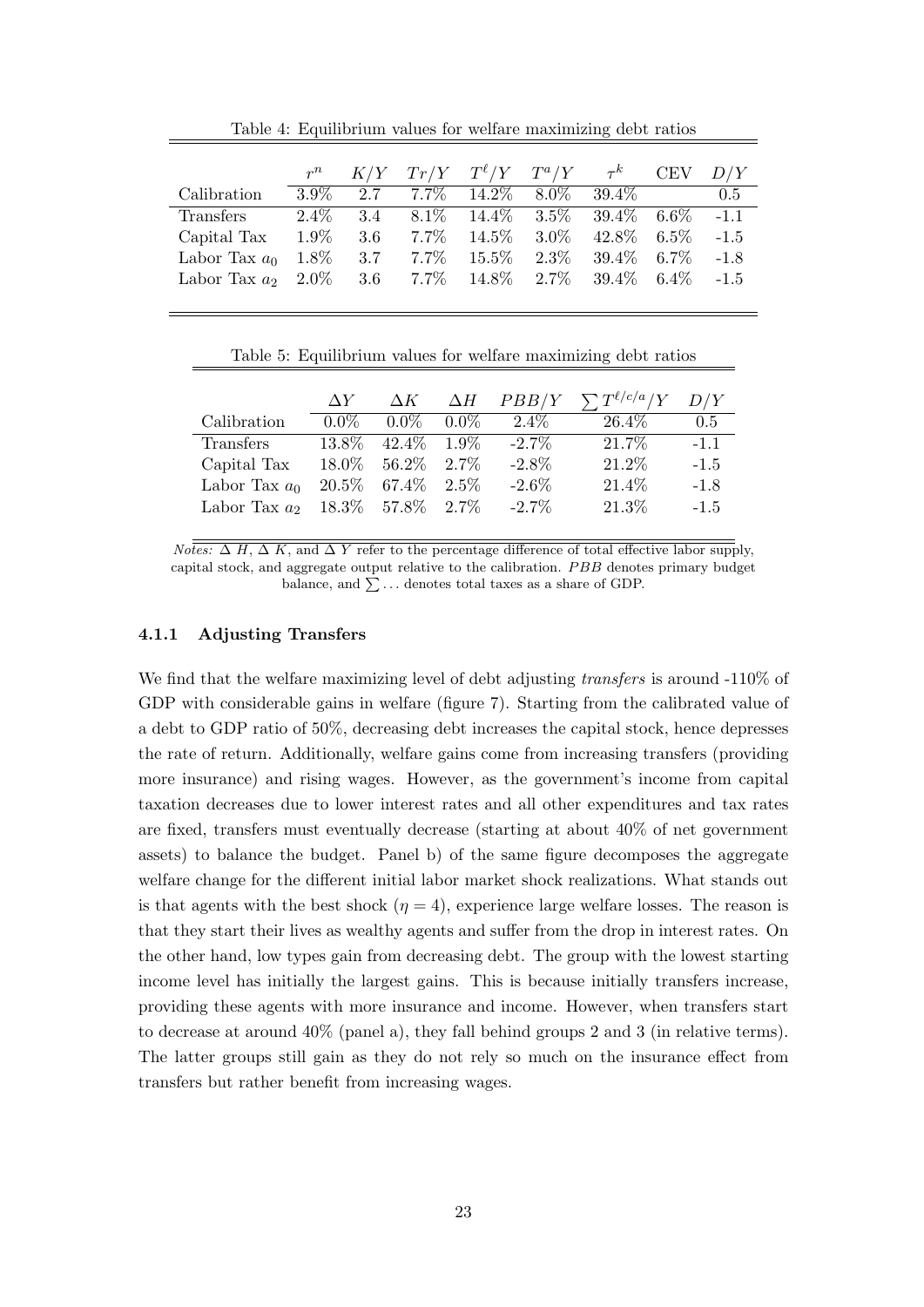#### Figure 7: Adjust Transfers



*Notes:* Left axis is the interest rate and CEV. Right axis is in %.

#### **4.1.2 Adjusting Capital Taxes**

If we adjust *capital taxation* the welfare maximizing level of debt is around -150% of GDP (figure 8). As a consequence of lower interest payments on the stock of debt, the government can initially decrease capital taxes to about 33% when the public sector holds approximately  $60\%$  of GDP as net assets. However, as the tax base becomes smaller (due to falling interest rates), capital taxes must be increased again to pay for exogenous government expenditures and transfers. Decomposing aggregate welfare effects delivers a similar message as above. The main losers are asset-rich agents  $(\eta = 4)$ . However, the largest gains are reaped by agents with  $\eta = 2$ . The reason is that these agents rely to a large extent on labor income (which increases) but also have some assets (benefitting from initially lower capital taxes). Further, as the share of transfers in GDP is constant but total GDP increases, they also benefit to some extent from higher absolute transfer payments. Welfare effects for groups 1 and 3 are relatively similar as gains from higher wages and losses from falling interest rates roughly compensate each other.

#### **4.1.3 Adjusting Labor Taxes**

Turning to an adjustment of *labor taxation* by changing *a*0, the welfare maximizing level of debt amounts to around -180% of GDP (figure 9). Starting again from the calibrated steady state, labor taxes can be decreased, increasing labor supply and production. However, for the same reasons as outlined above, labor taxes must be eventually increased again, leading to higher distortions partly undoing the positive effect of higher wages on labor supply. Therefore, welfare is not monotonically increasing. Looking at the decomposition (panel b), the results are similar to the scenario with adjusting capital taxes: agents receiving a good initial shock are the losers are they suffer from falling interest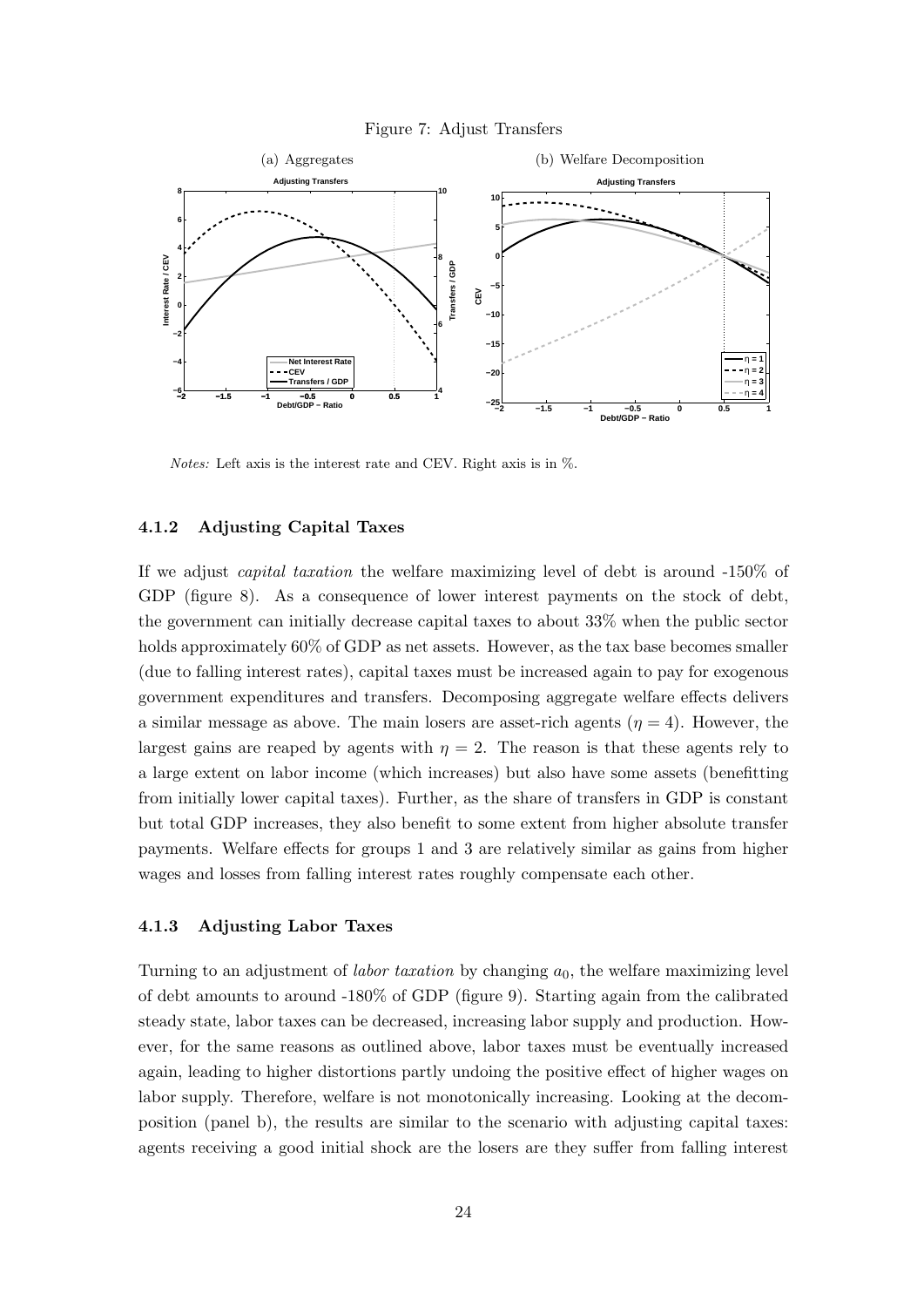#### Figure 8: Adjust Capital Taxes



*Notes:* Left axis is the interest rate and CEV. Right axis is in %.

rates. The "unlucky" agents  $(\eta = 1)$  fare worst among the other types as the labor tax cut is rather limited for them (section 2.5). Conversely, agents with better shock realizations can benefit from higher wages and lower taxation as their marginal and average taxes decrease by an economically significant amount.





*Notes:* Left axis is the interest rate and CEV. Right axis is in %.

The second adjustment option for *labor taxation* by changing *a*<sup>2</sup> delivers remarkably different results (figure 10). First, the optimal level of government assets is much lower (150% of GDP) compared to the alternative labor tax adjustment option. Second, adjusting *a*<sup>2</sup> leads to decreasing welfare beyond the optimal debt/GDP ratio for *all* groups while the adjustment of  $a_0$  increases welfare for low income groups  $(1 \text{ and } 2)$  over the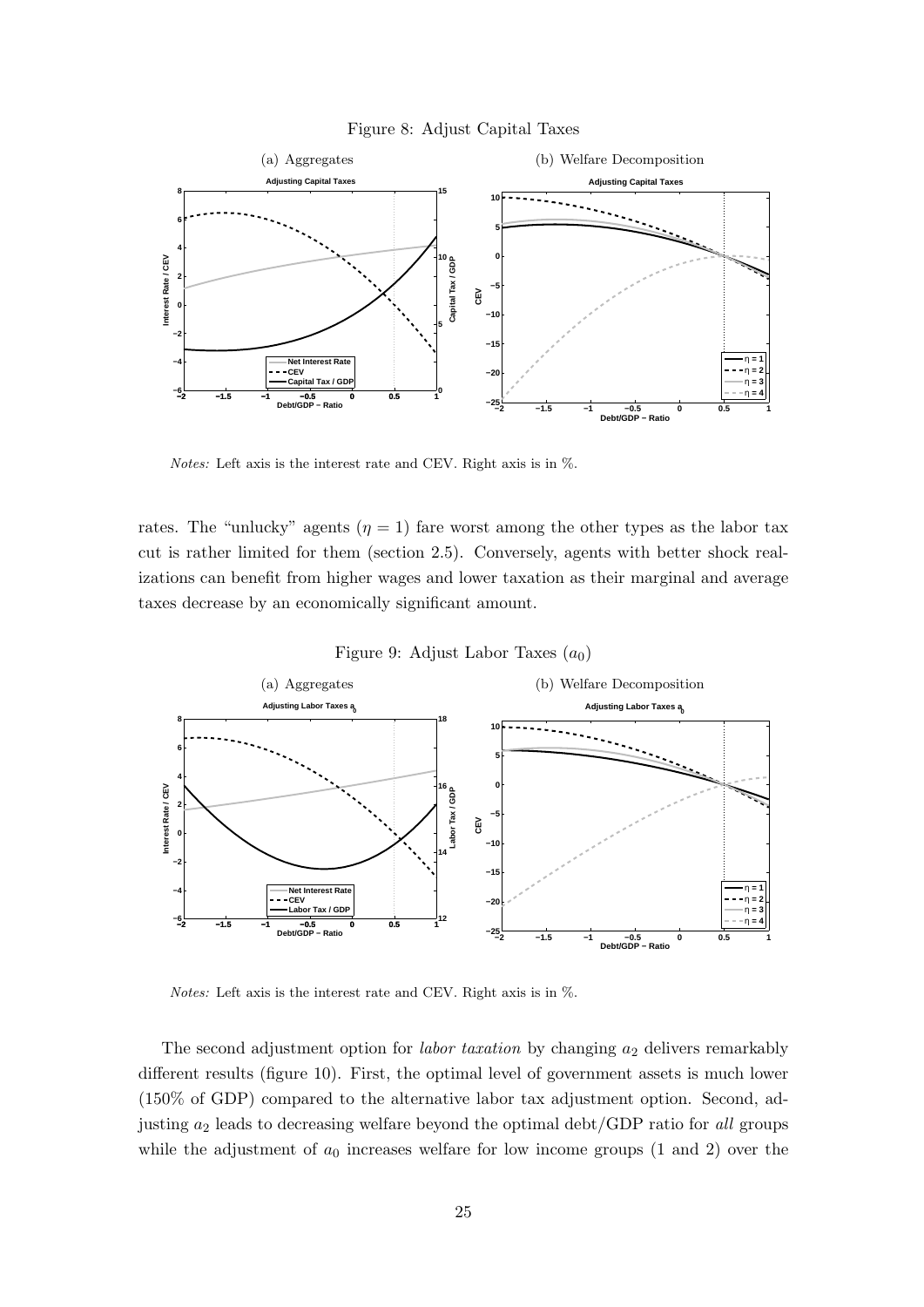entire range of debt levels. The difference can be explained by a complex interaction of labor taxes, insurance due to transfers and labor supply. As lowering  $a_2$  benefits rather low income agents, incentives to increase labor supply for high productivity agents are low. Hence, a given change in government asses generates a smaller increase in effective labor supply and output. The difference in incentives depending on the labor market productivity can be best seen by looking at aggregates. Although changing *a*<sup>2</sup> increases total hours worked more than when adjusting  $a_0$ , the aggregate response of effective hours is much weaker: the order is even reversed (figure 5). Hence, the same change in government assets generated lower aggregate income due to the relatively low labor supply of high income agents. This feeds then back to low income agents who have, as a consequence of lower transfers, less insurance from transfers. This is strong evidence for spill-over effects from highly productive agents to the rest: decreasing  $a_0$  benefits more productive agents as a first order effect but makes everybody better off as these agents increase their labor supply relatively more. Changing  $a_2$  increases the welfare of poor agents initially much more but the global maximum is nevertheless lower.





*Notes:* Left axis is the interest rate and CEV. Right axis is in %.

#### **4.2 The Role of Levels, Life Cycle Decisions, and Risk**

As argued earlier, a change in the capital intensity raises wages and depresses interest rates. While *average* income will be higher, agents will earn a larger portion of their income from wages and the risky component of their income will also increase. This is detrimental for welfare. In the remainder of this section use the notation established in section 2.7.

We find that for the case of adjusting transfers and labor taxes by changing  $a_2$ , lower debt levels offer a better protection against income risk. This is shown in figure 11 as  $\bar{g} - g < 0$  for debt between -10% and 50% of GDP. For adjusting capital taxes and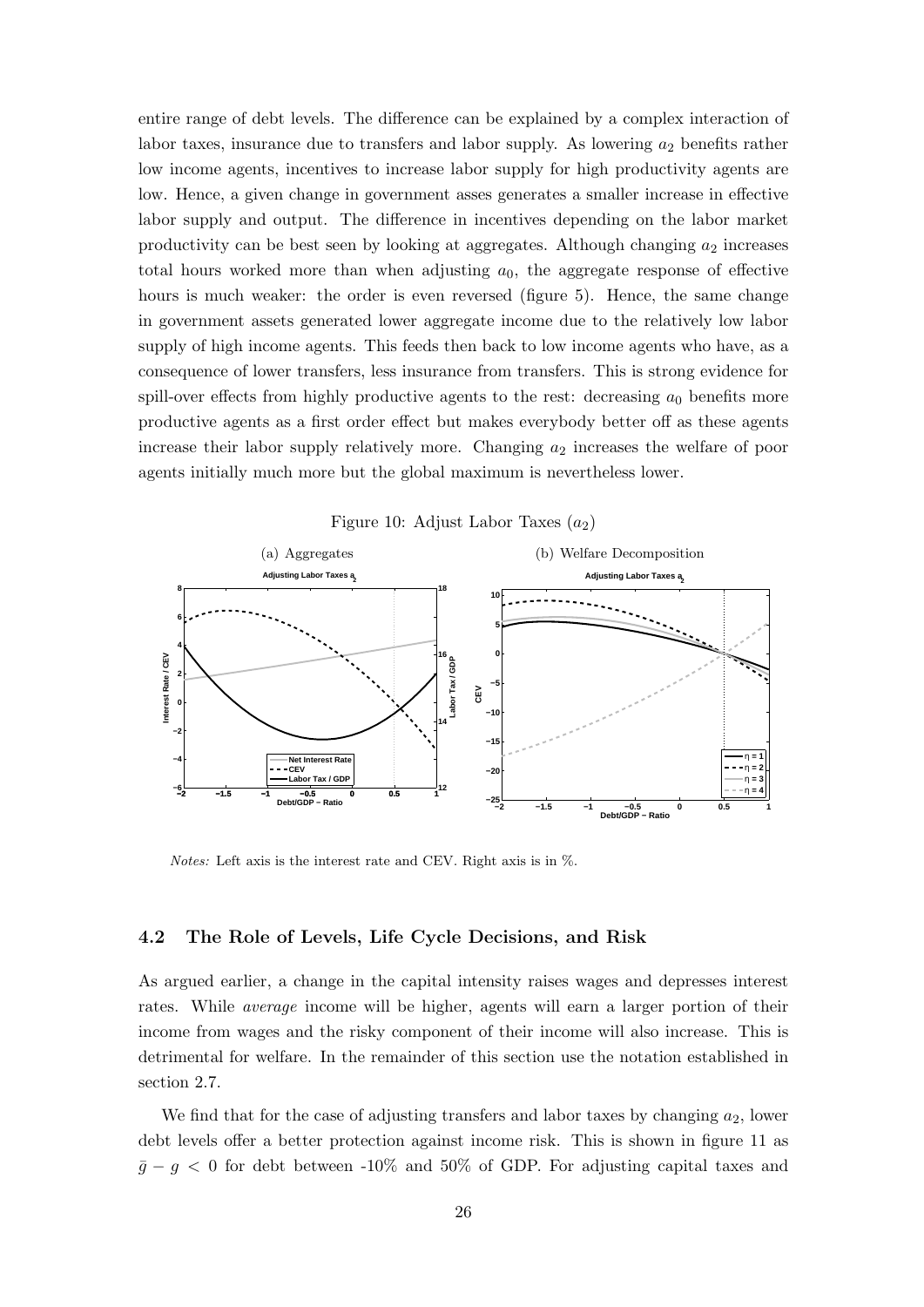

Figure 11: Welfare Evaluation: Risk Protection and Life Cycle Effects

*Notes:* definitions as in section 2.7.

making the labor tax system more linear (change in  $a<sub>0</sub>$ ) we find that lower debt levels provide less protection from income risk  $(\bar{g} - g > 0)$ . This is because higher capital levels are associated, everything else equal, with a higher income risk due to the shift in the share of income sources. However, this effect is counterbalanced in the case of higher transfers or lower taxes for poor agents. For the two other cases economic efficiency is enhanced (so is income) but this is not sufficient to overcompensate the risk via the "income composition channel".

On the other hand, even after controlling for the level effects on consumption and leisure, agents prefer the life cycle profiles chosen in the steady states with lower levels of debt. This is shown in panel b) of figure 11 which corresponds to  $\tilde{g}$ . The reason is twofold. First, higher income levels and also higher transfers loosen borrowing constraints earlier in life. Second, a higher capital stock decreases the interest rate and brings consumption forward. Hence, for the same *average* level of consumption and leisure agents obviously prefer the flatter profile.

The role of labor income risk and asset position can also be assessed by computing the CEV at different ages. In contrast to newcomers to the labor market, agents aged 40 prefer initially cuts in capital tax rates. However, as at that age, agents are in the middle of their working live and/or might have not accumulated a lot of assets, they also derive gains from the other three policy adjustments (figure 12a). At age 50, agents unanimously prefer cuts in capital tax rates and are worse off under all other alternative (figure 12b). This is because they have built up a considerable amount of assets, need less insurance provided by transfers and the share or (remaining) risky labor income has decreased considerably.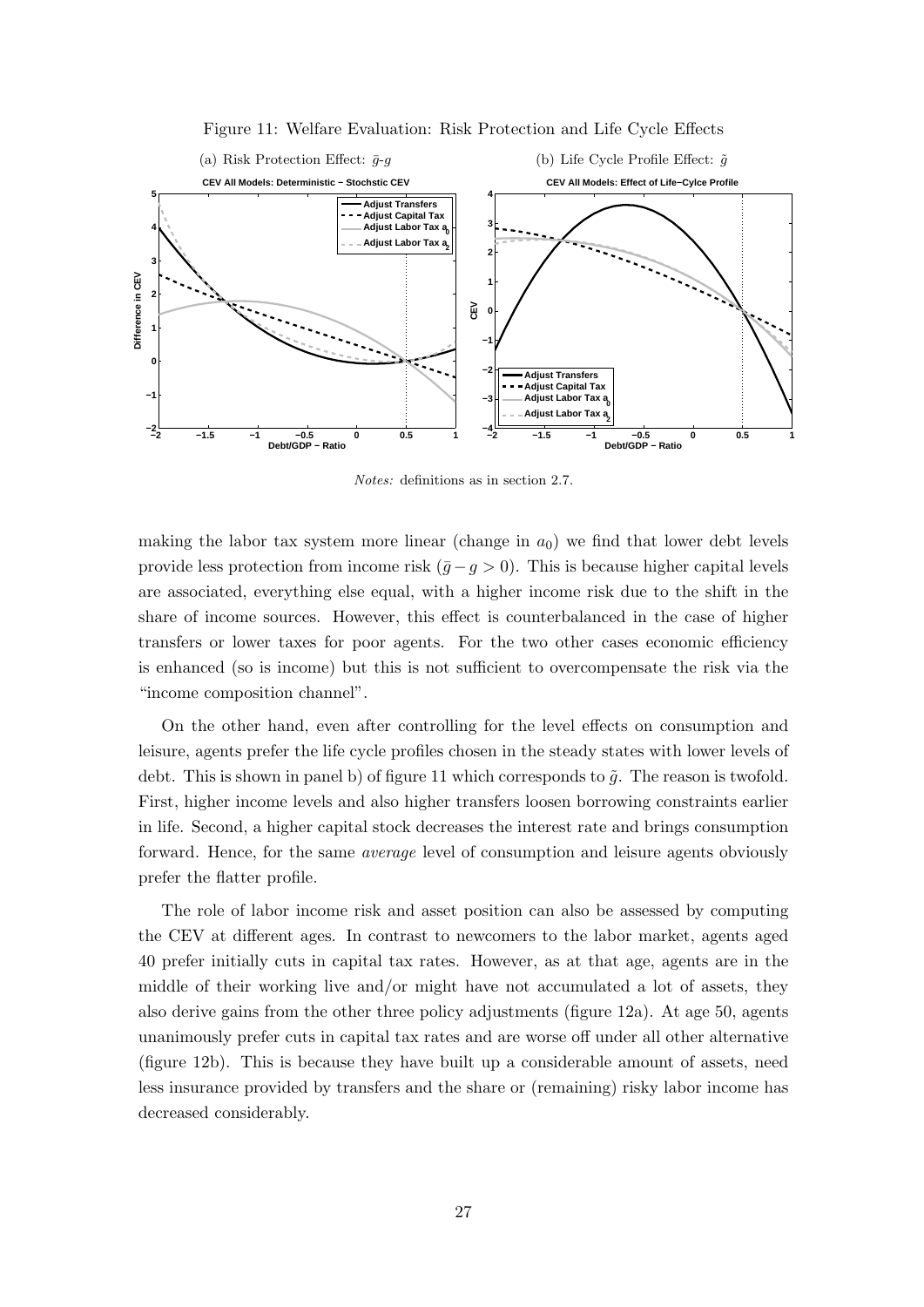



*Notes:* CEV computed unconditional (i.e. averaging over asset position and age) at that specific age.

#### **4.3 Welfare Results for Partial Equilibrium**

This section contains a partial equilibrium analysis with two scenarios: keeping either prices (section 4.3.1) or transfers/taxes (section 4.3.2) at their calibrated values and take the value of the other variables from the general equilibrium solution. Finally, we quantify the contribution of the simultaneous adjustment in section 4.3.3.

#### **4.3.1 Welfare Results keeping Prices at Calibrated Levels**

In this section we recompute household welfare by holding the capital intensity at the calibrated level. All other variables correspond to the respective values from the general equilibrium simulation. Hence, changes in government debt have no effect on the marginal product of labor (gross wages) or capital (gross interest rate) but affect household decisions only via changing taxes and transfers. Figure 13a) shows expected welfare as a function of government debt. The most important observation is that welfare gains are much smaller than in the general equilibrium scenario and reached at much lower capital levels. This can be explained by two counteracting factors. Firstly, wages are not increasing and agents relying on wage income are worse off compared to the general equilibrium situation. Secondly, as interest rates are not falling, welfare losses off assetrich agents are much lower. This is shown in figure 13b) where we perform the familiar welfare assessment after the first shock. For the sake of brevity, we show only the decomposition from the scenario where transfers are adjusted. The other three scenarios are qualitatively similar and only shown in the appendix. For instance, remaining lifetime utility of agent  $\eta = 4$  at a debt/GDP ratio of -100% almost unchanged compared to the calibrated value when holding prices fixed. With falling general equilibrium interest rates, the same agent's loss is around 15% of total lifetime consumption as shown in fig-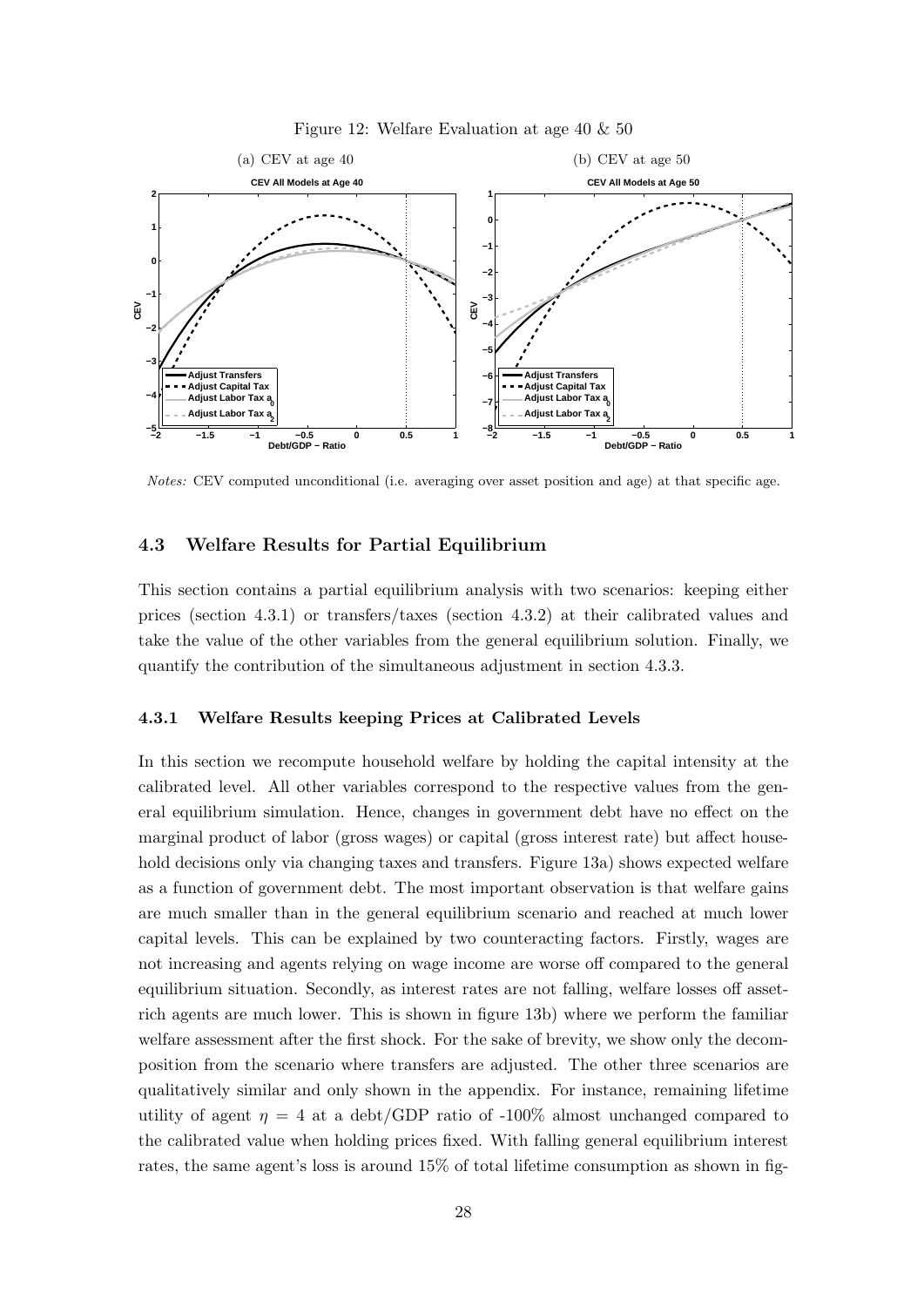ure 7b). However, as the majority of the economy consists of low type agents, the losses due to the constant wage level outweigh the relative gains by the asset-rich households.



Figure 13: Welfare with Prices from Calibration

*Notes:* CEV computed with taxes and transfers from the general equilibrium and gross wages and interest rates (prices) from the calibration.

#### **4.3.2 Welfare Results keeping Taxes and Transfers at Calibrated Levels**

To cancel income effects from higher transfers, we evaluate welfare holding taxes and transfers at their calibrated levels. Hence, the only source of variation is the change in (gross) wages and (gross) interest rates. The intention of this exercise is to isolate welfare effects originating purely from general equilibrium feedback of prices. We employ the strategy from the previous section. Figure 14a) shows welfare changes for all four policy adjustment variants. Panel b) decomposes welfare after the first shock for the case when prices are taken from the simulation adjusting transfers. The other three cases are qualitatively similar and hence only shown in the appendix. The results are – not surprisingly – in stark contrast to the results from the previous section. Keeping taxes and transfers at calibrated levels and letting the capital intensity go up, increases welfare monotonically. This is due to rising wages with large gains for wage earners. Wealthy agents'  $(n = 4)$  losses, however, increase as the interest rates drops monotonically. Nevertheless, even this group's loss is smaller (compared to the general equilibrium simulation) as for high levels of assets the government does not have to increase capital taxes. For instance, welfare losses for the agent with  $\eta = 4$  are about 15% in this counterfactual scenario but roughly 20% in general equilibrium at a debt/GDP ratio of -200%. Smaller losses for capital owners and higher gains for wage earners raise total welfare gains.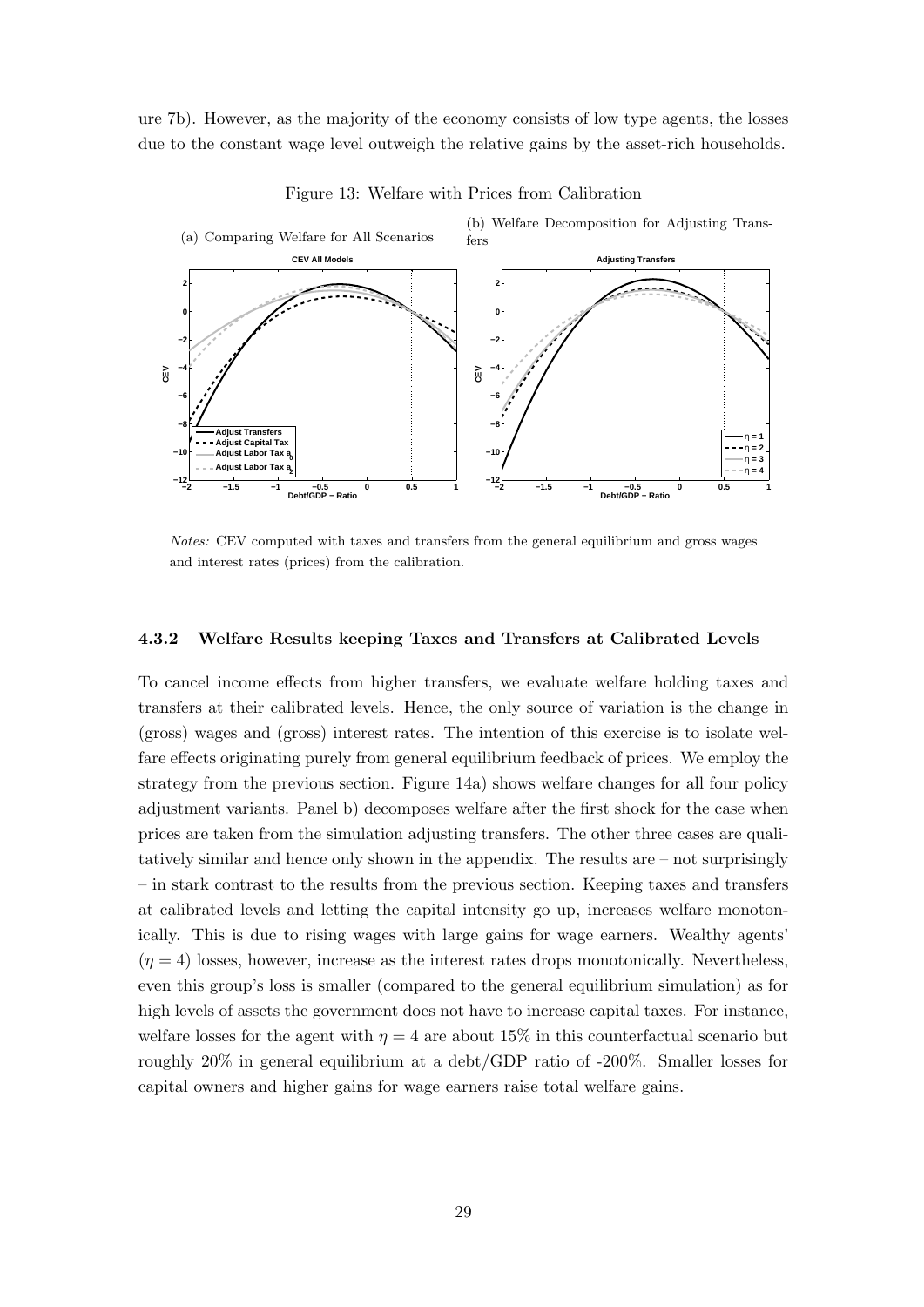



*Notes:* CEV computed with gross wages and interest rates (prices) from the general equilibrium and taxes and transfers from the calibration.

#### **4.3.3 Interaction Effects**

Results from the previous sections show that welfare gains come to a large extent from variations in prices. To quantify the interaction between changing prices, taxes and transfers we compute the difference between the CEV obtained in the general equilibrium and the sum of the two "partial" results obtained from the previous sections. Positive numbers in figure 15 indicate that the CEV from the general equilibrium is larger than the sum from the two counterfactual experiments. The interaction effect is economically significant with the interpretation being that effects due to changes in household income are not symmetric. Higher wages make especially poor agents much better off but decreasing their income by a similar amount pushes lots of agents closer to the borrowing constraint. This is reflected in the fact that gains from wages are relatively evenly distributed (holding taxes and transfers constant) but the variance of losses when e.g. transfers are cut are much larger (and concentrated) for low types (see figures 18 and 19 in the appendix).

## **4.4 Welfare Maximizing Debt in General Equilibrium: Fixed Level of Transfers**

For this experiment we compute the general equilibrium solution keeping the per capita transfers constant and adjusting only labor or capital taxes. We summarize welfare effects in figure 16 and macroeconomic aggregates in figure 20 in the appendix. The main message can be summarized as follows. Firstly, welfare gains are about 1.5 percentage points lower compared to the case with adjusting transfers. Secondly, as transfers are not growing with GDP, lowering labor taxes for low income agents (adjusting  $a_2$ ) is the optimal policy. This serves as a substitute to increasing transfers and provides insurance.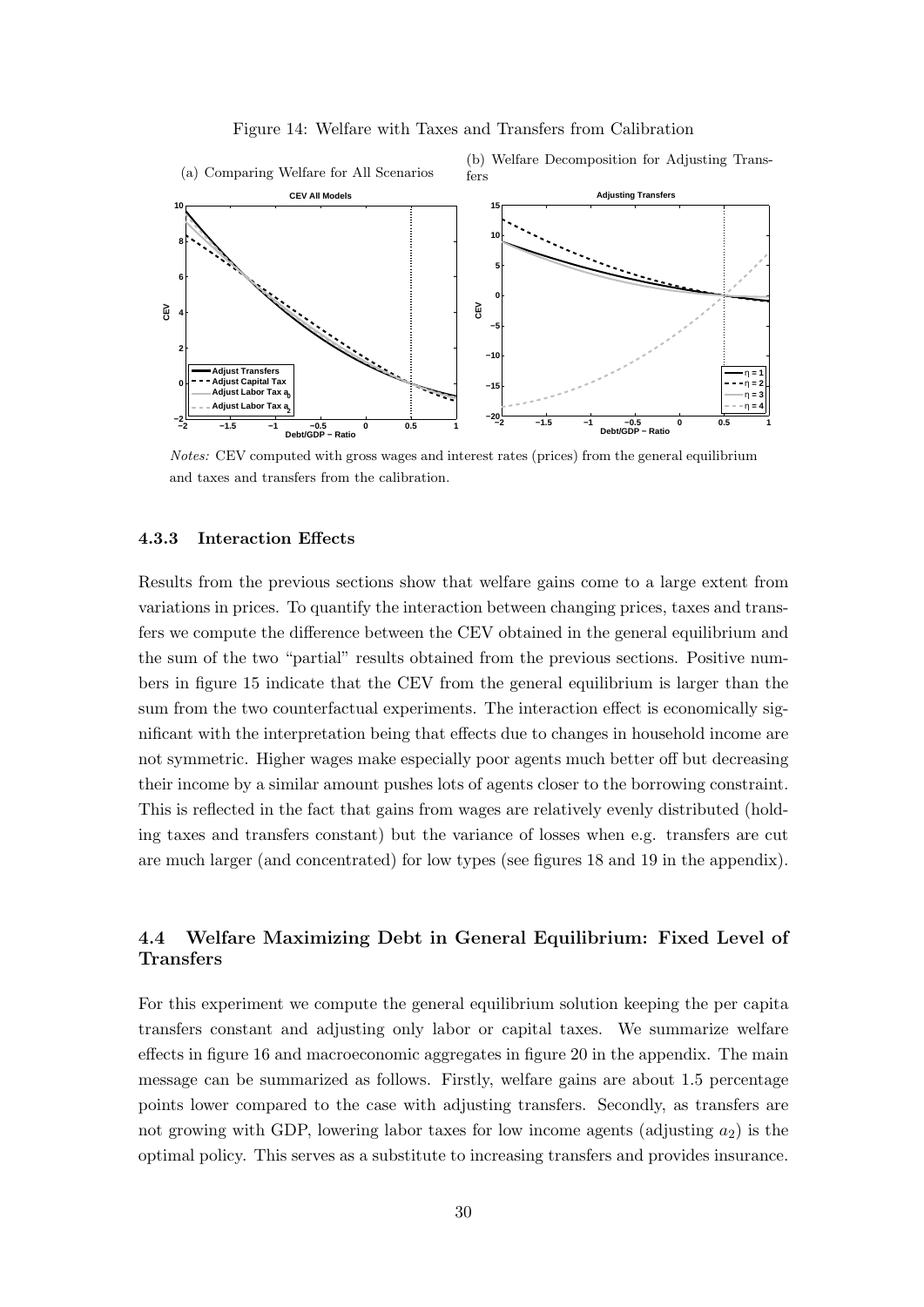Figure 15: Interaction Effect



*Notes:* CEV differential computed as: CEV from GE less sum of the two counterfactual experiments.

One can conclude that while higher transfers make up a non-negligible part of the welfare gains from lower debt, they are not the most important drivers of our earlier results. On the aggregate level, the main difference to the baseline now is that differences in output across scenarios are lower.

Figure 16: Comparing Welfare for All Scenarios (Constant Transfers)



# **5 Conclusion**

How does government debt affect prices, macroeconomic aggregates and the distribution of wealth and income? To answer this question, we calibrated a large scale overlapping generations model to the US economy with a focus on the skewed income and wealth distribution and a detailed fiscal sector.

We find that the optimal level of government debt to maximize *ex ante* welfare is negative, i.e. the government should accumulate assets. This is because young and low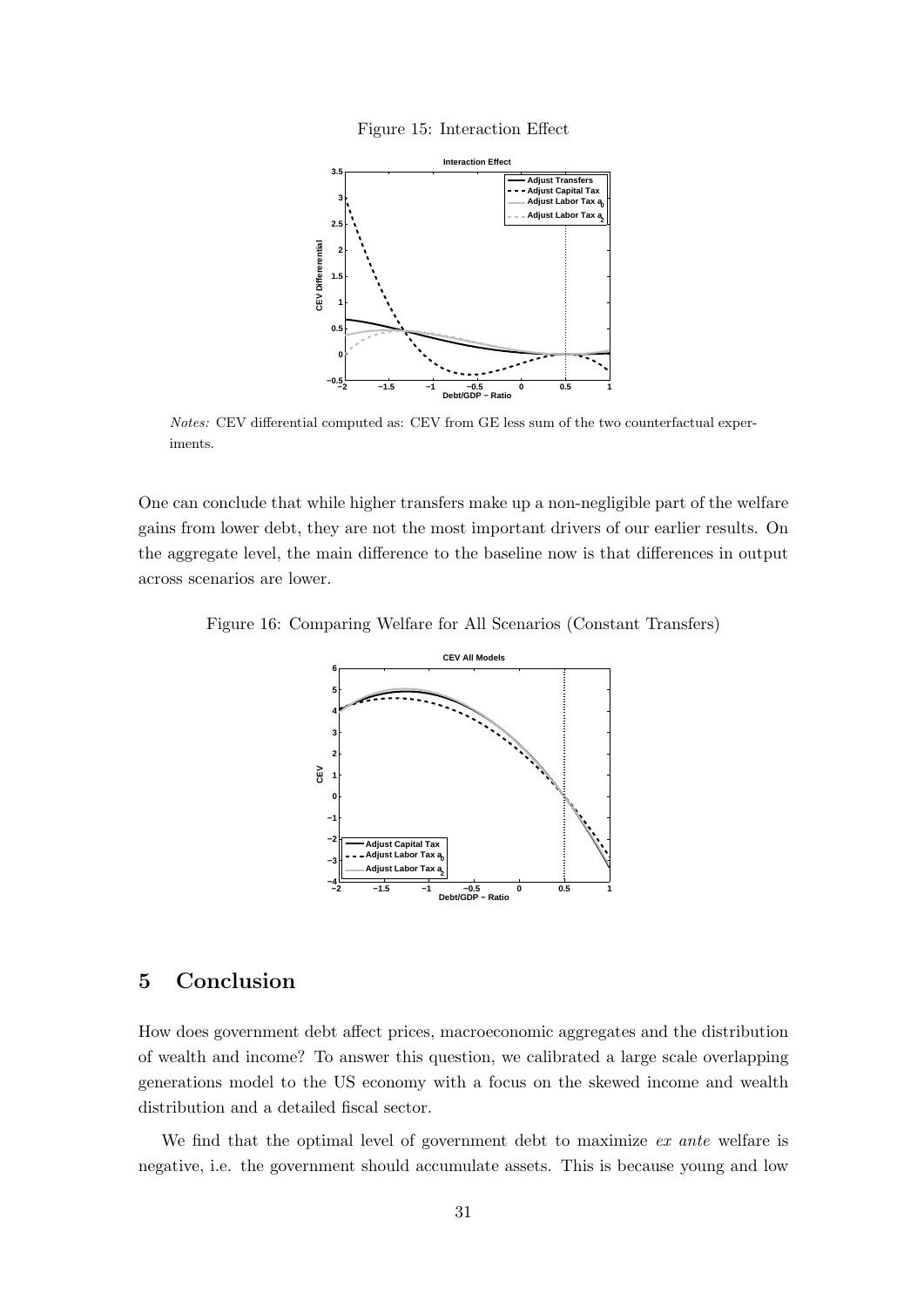asset agents are more likely to be borrowing constraint with a higher remaining lifetime labor income risk. The welfare maximising policy is one where labor taxes are adjusted and the corresponding level of government debt is -180% of GDP. However, the range for the optimal debt level varies according to the adjustment policy between -180% and -110% of GDP. Conditioning on the realization of the labor market status upon entry we find that wealthy agents incur losses while poorer agents are in general winners. On the aggregate level, output, consumption and effective labor supply will increase.

The results give rise to several lessons for the effect of debt on the *distribution* of welfare. First, as agents live in a risky environment, providing unlucky or low income agents with a thicker insurance pillow via increasing *transfers* improves expected welfare.<sup>20</sup> However, as later transfers have to be decreased, the lowest income group suffers most with almost no welfare gains at high aggregate capital levels. In contrast, agents with intermediate labor market outcomes benefit essentially over the whole range. This is because they still benefit from increasing wages at constant tax rates and are not affected so much by falling transfers. Second, for the case of adjusting *capital or labor taxes*, the lowest and the third income group experience very similar welfare gains. For the low income group, transfers and wages are increasing with GDP making them better off while changes in taxes and lower capital income does not affect them much. On the other hand, the third income group is already wealthy enough to lose due to falling interest rates and does not derive a significant benefit from higher transfers as the insurance channel does not play such a prominent role. Also, due to their relatively high initial wages and further wage increases, lowering labor taxes does not have a large effect. This all adds up to a small positive welfare gain. Third, the second income group incurs the largest welfare gains. It benefits from higher transfers, increasing wages, lower taxes (as it's absolute wage level is lower) but does not yet suffer much from falling returns on capital. These results show that the group with a balanced capital/labor income ratio will benefit most from lower government debt.

The complexity of the interaction can be best seen by looking the two partial equilibrium counterfactual simulations. There, we show that in absence of a simultaneous change in prices and taxes/transfers the effects are "monotonic" and more intuitive. Further, the same comparison shows that welfare gains come to a large extent from variations in prices. While higher wages obviously increase welfare, a lower interest rate is also welfare enhancing by re-allocating consumption over the life cycle. On the other hand, higher wages increase the share of the risky income component with negative welfare effects if not counterbalanced by increasing transfers.

This paper provides many essential ingredients needed for a quantification exercise but many are still missing. Hence, some caveats should be considered. For instance, we have neglected aggregate shocks and the potential of government debt to act as a shock absorber or tax smoother over the business cycle. Also, the paper takes one specific

<sup>&</sup>lt;sup>20</sup>This finding is qualitatively consistent with Flodén (2001) and Flodén and Lindé (2001) who find that optimal transfers in the US are much higher than currently.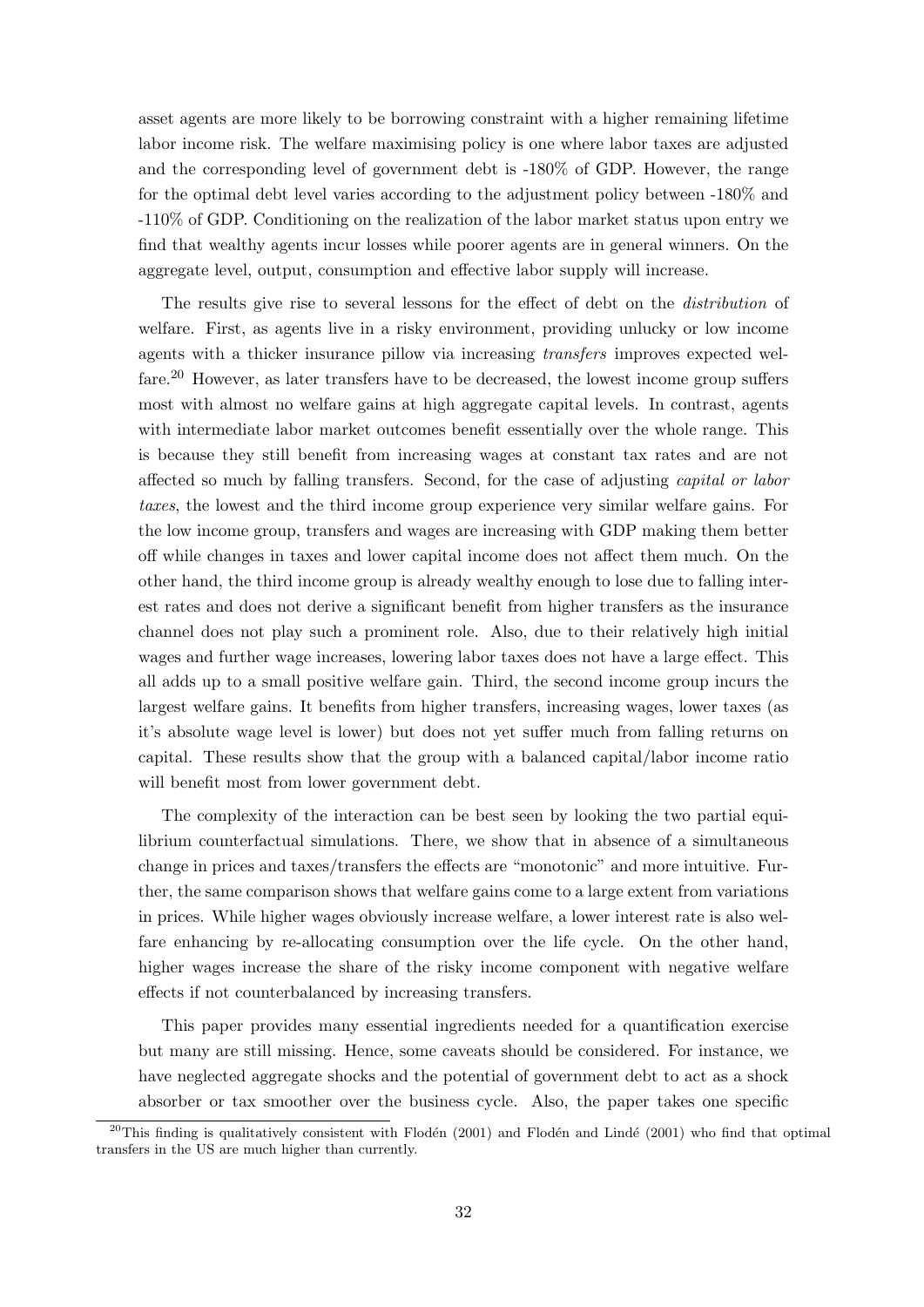approach to replicate the income and wealth dispersion observed in the data. This may not be an unimportant choice but can be ultimately only verified with a proper model comparison. Further, the role of transfers for low income people and the incentives for their labor supply should be modeled in more detail. While not everything can be put into one model, some of these extensions are on the future research agenda.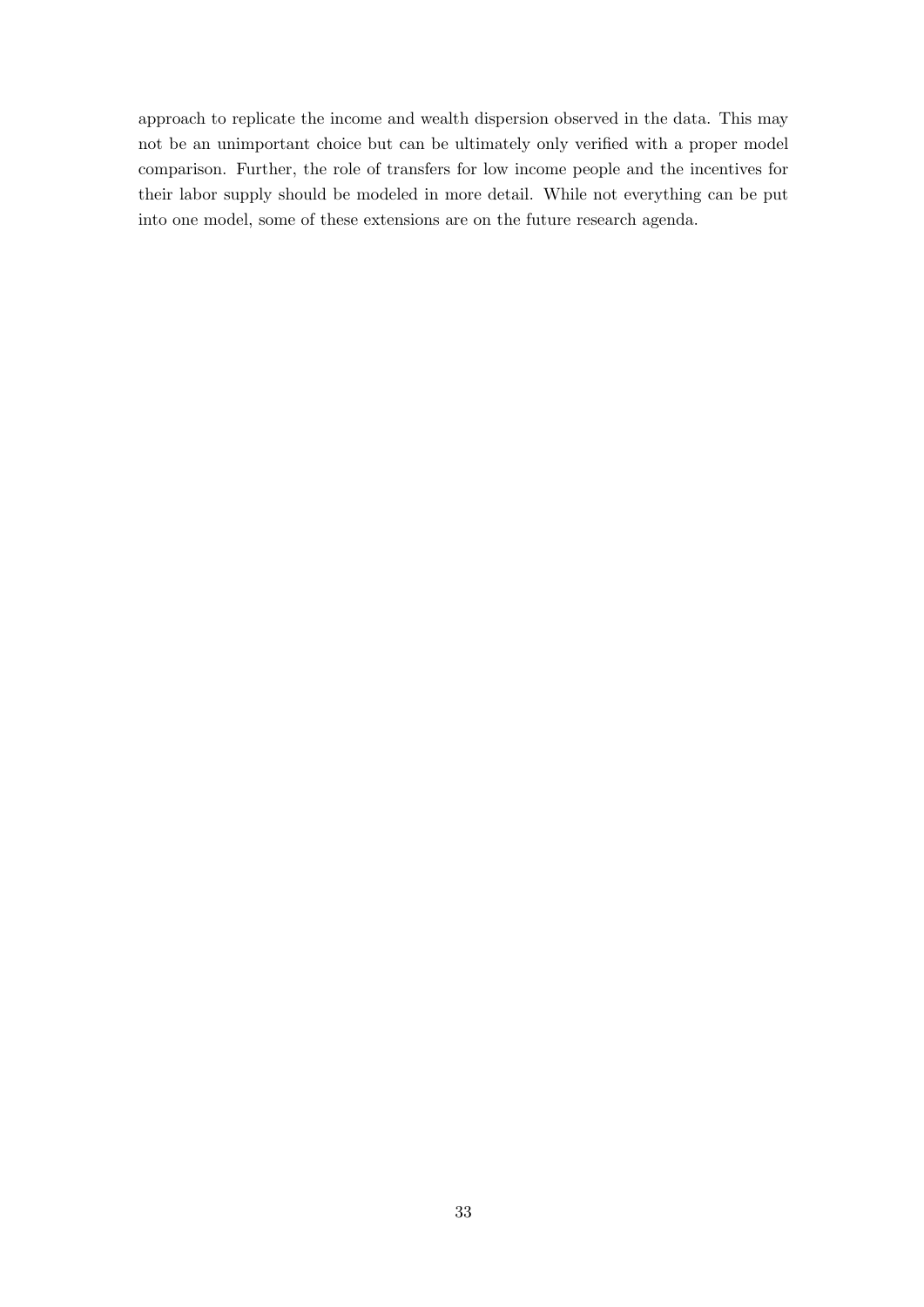## **References**

- Abel, A., G. N. Mankiw, L. H. Summers, and R. Zeckhauser (1989). Assessing dynamic efficiency: Theory and evidence. *Review of Economic Studies 56* (1), 1–19.
- Ábrahám, Á. and E. Carceles-Poveda  $(2010)$ . Endogenous trading constraints with incomplete asset markets. *Journal of Economic Theory 143* (3), 974–1004.
- Aiyagari, R. S. (1994). Uninsured idiosyncratic risk and aggregate saving. *The Quartly Journal of Economics 109* (3), 659–684.
- Aiyagari, R. S. (1995). Optimal capital income taxation with incomplete markets, borrowing constraints, and constant discounting. *Journal of Political Economy 103* (6), 1158–1175.
- Aiyagari, S. R., A. Marcet, T. J. Sargent, and J. Seppälä (2002). Optimal taxation without state-contingent debt. *Journal of Political Economy 110* (6), 1220–1254.
- Aiyagari, S. R. and E. R. McGrattan (1998). The optimum quantity of debt. *Journal of Monetary Economics 42* (3), 447–469.
- Attanasio, O., S. Kitao, and G. L. Violante (2007). Global demographic trends and social security reform. *Journal of Monetary Economics 54* (1), 144–198.
- Auerbach, A. J. and L. J. Kotlikoff (1987). *Dynamic Fiscal Policy*. Cambridge: Cambridge University Press.
- Barro, R. (1974). Are government bonds net wealth. *Journal of Political Economy 82*, 1095–1117.
- Bell, F. C. and M. L. Miller (2005). Life tables for the United States social security area 1900-2100. *Actuarial Study No. 120 Social Security Administration, Office of the Chief Actuary*.
- Bénabou, R. (2002). Tax and education policy in a heterogenous agent economy: what levels of redistribution maximize growth and efficiency? *Econometrica 73* (3), 481– 517.
- Bernheim, D. (1987). Ricardian equivalence: An evaluation of theory and policy. *NBER Macroeconomic Annual*, 263–304.
- Browning, M., L. P. Hansen, and J. J. Heckman (1999). Micro data and general equilibrium models. In J. B. Taylor and M. Woodford (Eds.), *Handbook of Macroeconomics*, Chapter 8, pp. 543–633. Amsterdam: Elsevier.
- Cagetti, M. and M. De Nardi (2008). Wealth inequality: Data and models. *Macroeconomic Dynamics 12* (2), 285–313.
- Carey, D. and J. Rabesona (2002). Tax ratios on labour and capital income and consumption. *OECD Economic Studies No. 35* .
- Carroll, C. D. (2006). The method of endogenous gridpoints for solving dynamic stochastic optimization problems. *Economics Letters 91* (3), 312–320.
- Castaneda, A., J. Diaz-Giménez, and J.-V. Ríos-Rull (2003). Accounting for the U.S. earnings and wealth inequality. *Journal of Political Economy 111* (41), 818–856.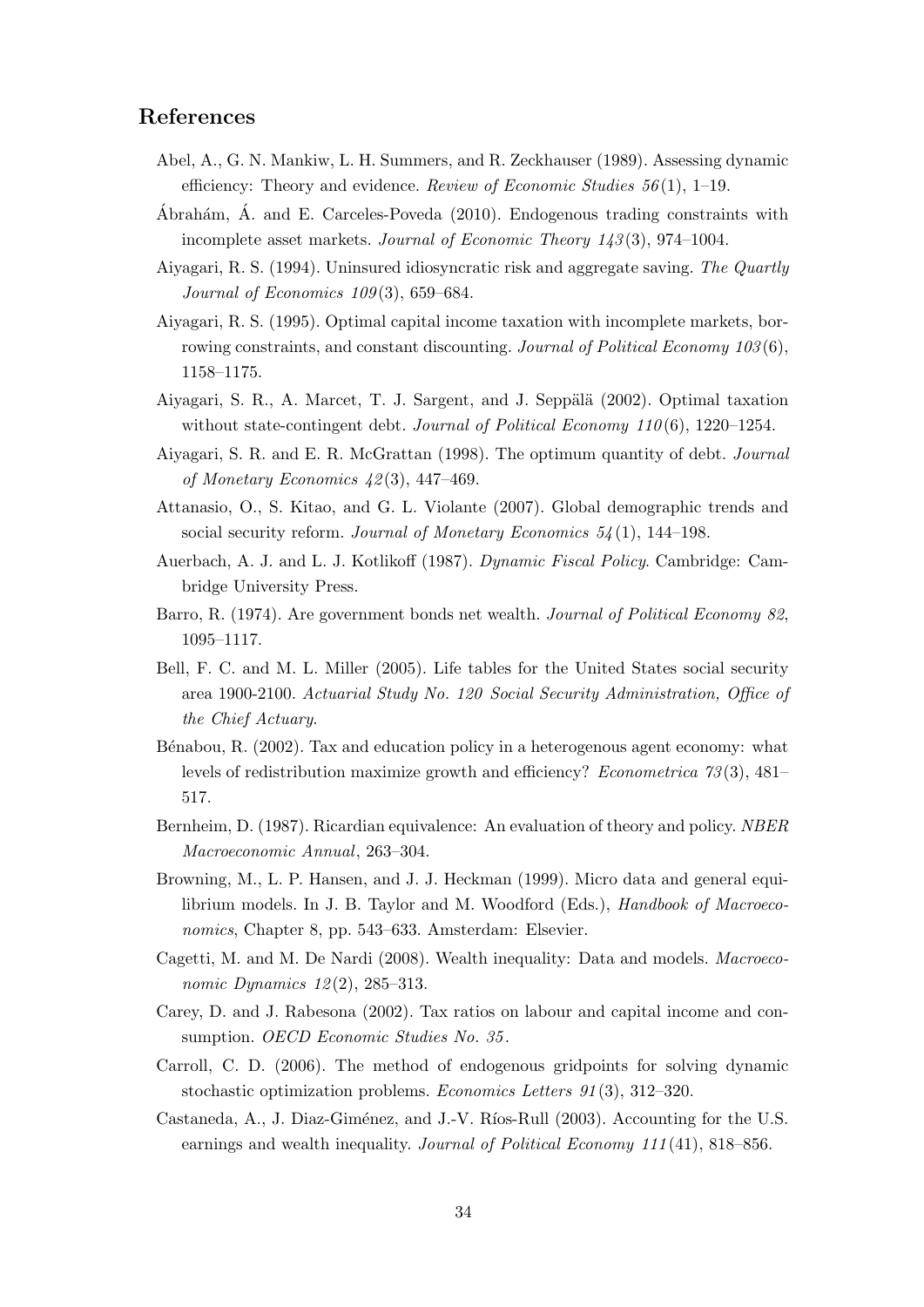- Conesa, J. C., S. Kitao, and D. Krüger (2009). Taxing capital? Not a bad idea after all! *American Economic Review 99* (1), 25–48.
- Conesa, J. C. and D. Krüger (1999). Social security reform with heterogeneous agents. *Review of Economic Dynamics 2*, 757–795.
- Conesa, J. C. and D. Krüger (2006). On the optimal progressivity of the tax code. *Journal of Monetary Economics 53*, 1425–1450.
- Contreras, J. and S. H. Sinclair (2011). The effect of wage risk and cross-sectional aggregation on the labor supply response in macroeconomic models. *mimeo*.
- Dávila, J., J. H. Hong, P. Krusell, and J.-V. Ríos-Rull (2011). Constrained efficiency in the neoclassical growth model with uninsurable idiosyncratic shocks. *mimeo*.
- Deaton, A. (1991). Saving and liquidity constraints. *Econometrica 59* (5), 1221–1248.
- Desbonnet, A. and S. Kankanamge (2011). Public debt and aggregate risk. *mimeo*.
- Desbonnet, A. and T. Weitzenblum (2011). Why do governments end up in debt? short-run effects matter. *Economic Inquiry*, forthcoming.
- Diamond, P. A. (1965). National debt in a neoclassical growth model. *American Economic Review 55* (5), 1126–1150.
- Diaz-Giminez, J., V. Quadrini, and J.-V. Rios-Rull (1997). Dimensions of inequality: Facts on the U.S. distributions of earnings, income, and wealth. *Federal Reserve Bank of Minneapolis Quarterly Review 21* (2), 3–21.
- Domeij, D. and M. Flodén (2006). The labor-supply elasticity and borrowing constraints: Why estimates are biased. *Review of Economic Dynamics 9*, 242–262.
- Flodén, M. (2001). The effectiveness of government debt and transfers as insurance. *Journal of Monetary Economics 48* (1), 81–108.
- Flodén, M. and J. Lindé (2001). Idiosyncratic risk in the United States and Sweden: Is there a role for government insurance? *Review of Economic Dynamics 4*, 406–437.
- Gomes, F., A. Michaelides, and V. Polkovnichenko (2010). Quantifying the distortionary fiscal cost of 'The Bailout'. *CEPR Discussion Paper No 7942* .
- Gouveia, M. and R. P. Strauss (1994). Effective federal individual income tax functions: An exploratory empirical analysis. *National Tax Journal 47* (2), 317–339.
- Hansen, G. D. (1993). The cyclical and secular behaviour of the labour input: Comparing efficiency units and hours worked. *Journal of Applied Econometrics 8* (1), 71–80.
- Heathcote, J. (2005). Fiscal policy with heterogenous agents and incomplete markets. *Review of Economic Studies 72* (1), 161–181.
- Hiebert, P., J. J. Pérez, and M. Rostagno (2009). The trade-off between public debt reduction and automatic stabilisation. *Economic Modelling 26*, 464–472.
- Huggett, M., G. Ventura, and A. Yaron (2012). Sources of lifetime inequality. *American Economic Review 101* (7), 2923–54.
- ˙Imrohoro˘glu, A., S. ˙Imrohoro˘glu, and D. H. Joines (1995). A life cycle analysis of social securtiy. *Economic Theory 6*, 83–114.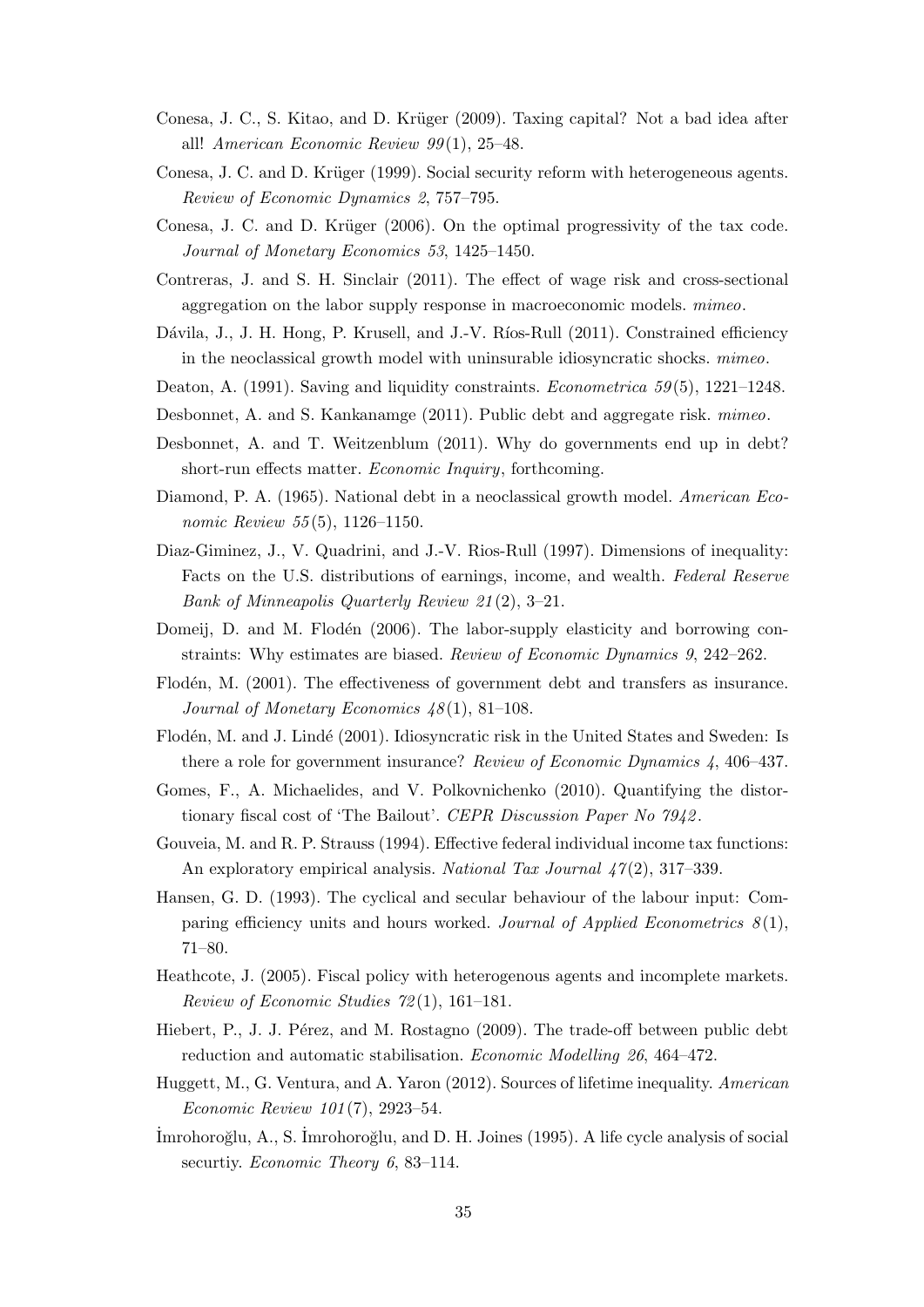- Japelli, T. and M. Pagano (1999). The welfare effects of liquidity constraints. *Oxford Economic Papers 51*, 410–430.
- Kehoe, T. J. and D. K. Levine (2001). Liquidity constrained markets versus debt constrained markets. *Econometrica 69* (3), 575–598.
- Kopecky, K. A. and R. M. Suen (2010). Finite state Markov-chain approximations to highly persistent processes. *Review of Economic Dynamics 13* (3), 701 – 714.
- Krusell, P. and A. Smith (1998). Income and wealth heterogeneity in the macroeconomy. *Journal of Political Economy 106* (5), 867–869.
- Lopez-Garcia, M.-A. (2008). On the role of public debt in an OLG model with endogenous labor supply. *Journal of Macroeconomics 30*, 1323–1328.
- Lucas, R. J. and N. L. Stokey (1983). Optimal fiscal and monetary policy in an economy without capital. *Journal of Monetary Economics 12* (1), 55–93.
- Ludwig, A. (2007). The Gauss-Seidel-Quasi-Newton method: A hybrid algorithm for solving dynamic economic models. *Journal of Economic Dynamics and Control 31* (5), 1610–1632.
- McGrattan, E. (1994). The macroeconomic effects of distortionary taxation. *Journal of Monetery Economics 33*, 573–601.
- Mendoza, E. G., A. Razin, and L. L. Tesar (1994). Effective tax rates in macroeconomics: Cross-country estimates of tax rates on factor incomes and consumption. *Journal of Monetary Economics 34* (3), 297–323.
- Pries, M. J. (2007). Social security reform and intertemporal smoothing. *Journal of Economic Dynamics and Control 31*, 25–54.
- Prskawetz, A. and T. Fent (2007). Workforce ageing and the substitution of labor: the role of supply and demand of labour in Austria. *Metroeconomica 58* (1), 95–126.
- Ricardo, D. (1888). Essay on the funding system. In J. R. McCulloch (Ed.), *The Works of David Ricardo. With a Notice of the Life and Writings of the Author*. London: John Murray.
- Röhrs, S. and C. Winter (2012). Wealth inequality and the optimal level of government debt. *mimeo*.
- Seater, J. (1993). Ricardian equivalence. *Journal of Economic Literature 31*, 142–190.
- Tauchen, G. (1986). Finite state Markov-chain approximations to univariate and vector autoregressions. *Economics Letters 20*, 177–181.
- Trostel, P. A. (1993a). The effect of taxation on human capital. *Journal of Political Economy 101* (2), 327–350.
- Trostel, P. A. (1993b). The nonequivalence between deficits and distortionary taxation. *Journal of Monetary Economics 31*, 207–227.
- Uhlig, H. and M. Trabandt (2012). The Laffer curve revisited. *Journal of Monetary Economics forthcoming*.
- United Nations (2007). *World Population Prospects: The 2002 Revision*. United Nations Population Division. New York.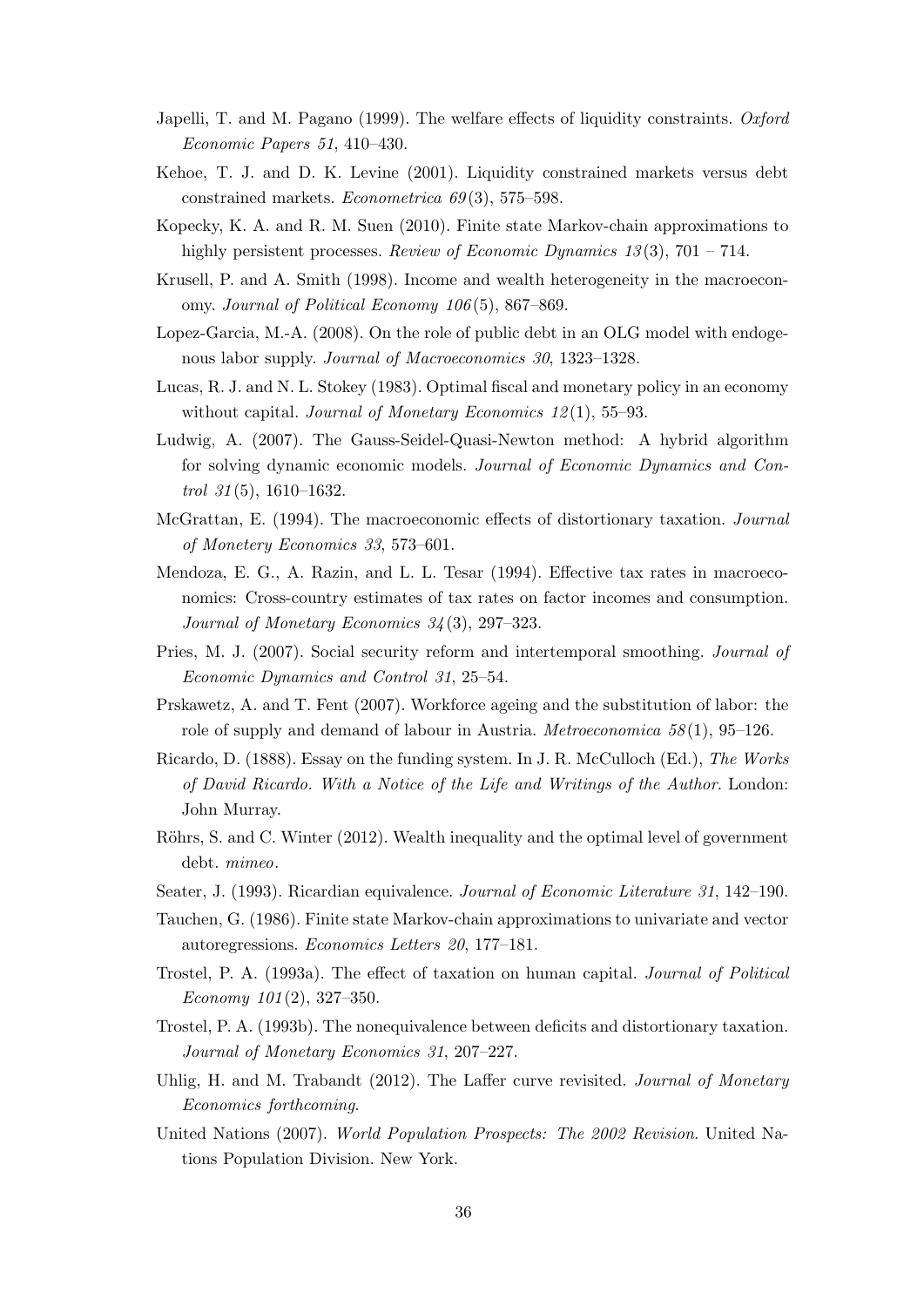- Wallenius, J. (2011). Human capital accumulation and the intertemporal elasticity of substitution of labor: How large is the bias? *Review of Economic Dynamics 14*, 577–591.
- Woodford, M. (1990). Public debt as private liquidity. *American Economic Review 80* (2), pp. 382–388.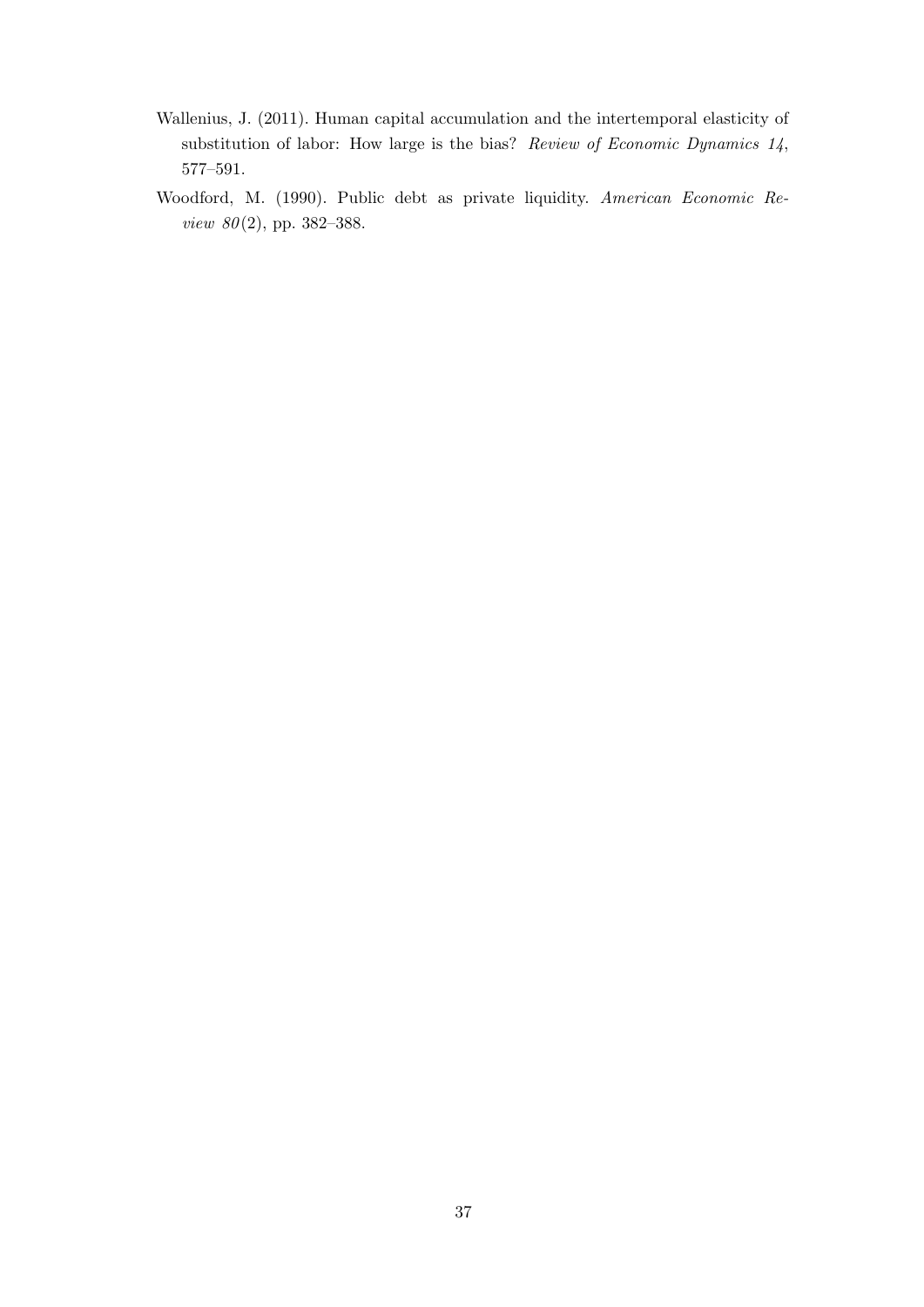# **A Technical Appendix**

## **A.1 Data Construction**

In this section we describe the data used to calibrate the model in more detail

#### **Government Debt**

We use the data from the web-site of U.S. Office of Management and Budget (http://www.whitehouse.gov/omb/budget/Historicals, table 7.1) to compute the average gross government debt for the calibration period. We show the data from 1950-2000 in figure 2.

#### **Social Security System**

We use the statistics provided in the NIPA table 3.14 (Government Social Insurance Funds Current Receipts and Expenditures) and table 2.1 (Compensation of employees, received). When computing contributions and payments, we exclude the interest payments received on assets but include only items related to payroll contributions and administrative expenses (the latter being relatively small). To obtain the model-equivalent numbers we divide contributions by total compensation. The corresponding time series is show in figure 2.

#### **Human Capital Efficiency Profile**

As the raw data from Huggett, Ventura, and Yaron (2012) only covers the age range of 23-60 we extrapolate it to the relevant range of 20-23 and 60-65. To to this, we first estimate of polynomial of degree 3 and use the predicted values in the model. Other frequently used profiles (e.g. Hansen (1993) are very similar to our profile.

### **A.2 Technical Appendix**

Here we describe the technical implementation of the model. We first present the solution to the individual problem. Then we briefly talk about the solution of the aggregate model.

#### **A.2.1 Household Solution**

To solve the household problem we use the technique of endogenous gridpoints developed by Carroll (2006). To economize on notation in this section, we will drop the age and time index and denote future variables with a prime. We also will assume that the age specific efficiency  $h_i = 1$  for all ages (or equivalently,  $w = wh_i$ ). Further, we use r to denote the *net* interest rate (or equivalently, there are no capital taxes) and assume that the efficiency wage  $w$  and the net interest rate  $r$  are constant over time have (hence they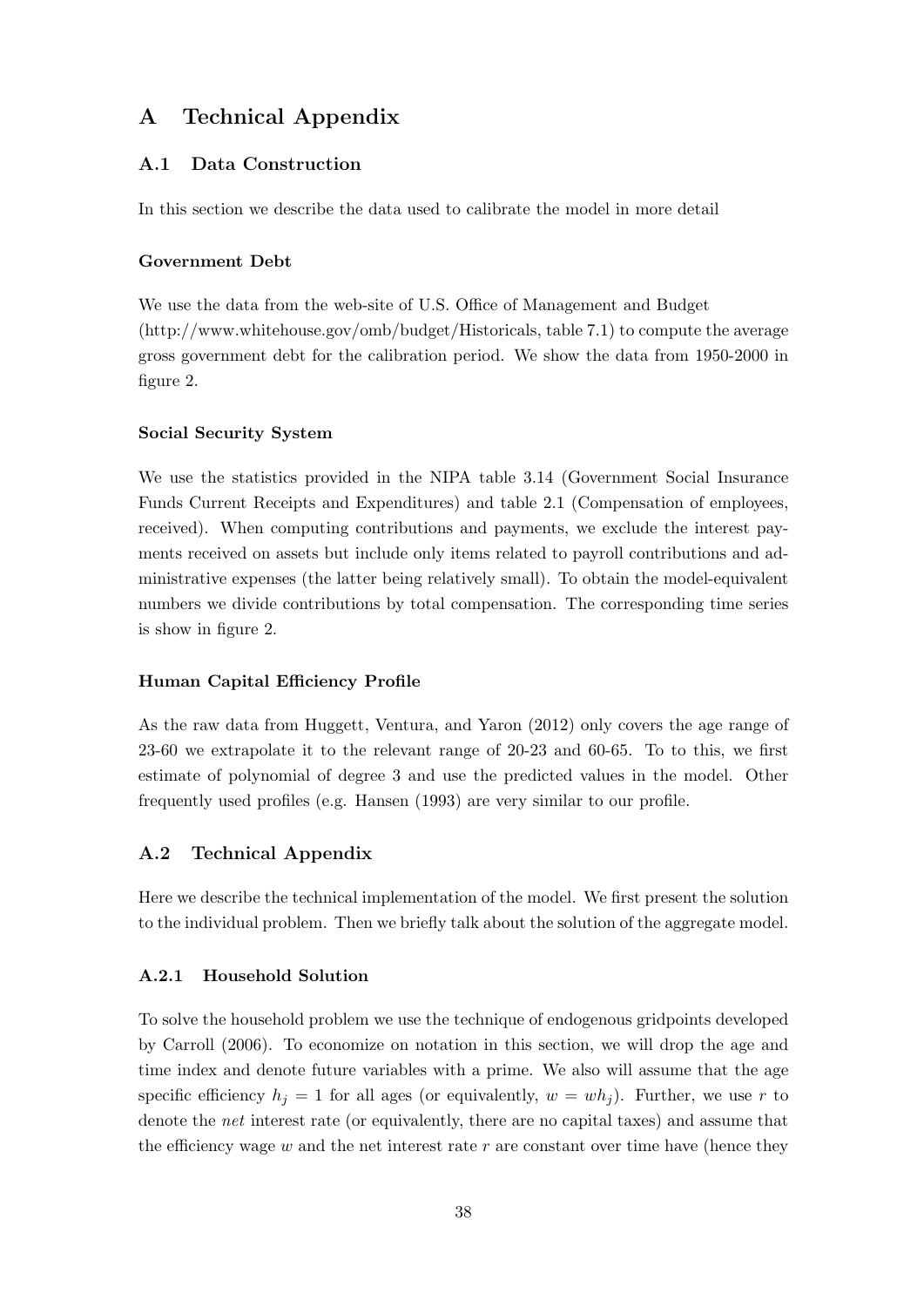carry no time index). In case we want to denote taxes or income in the case the agent is working full time, we use  $|_{\ell=1}$ . The rest of the notation follows the paper.

The dynamic programming problem the household has to solve in each period is then

$$
V(a, \eta, j) = \max_{c, \ell, a'} \{ u(c, 1 - \ell) + \beta \pi \mathbb{E} \left[ V(a', \eta', j + 1) \right] \}
$$
(37)

where the maximization is subject to the constraints specified in (3) and the borrowing constraint  $a' \geq 0$ . The household's individual state variables are current asset holdings *a*, labor market productivity  $\eta$ , and age *j*. Expectations are taken with respect to future realizations of the productivity shocks. Further, following Deaton (1991) we define cash on hand *x* as total resources available with maximum labor supply (i.e.  $\ell = 1$ ) net of labor taxes and social security contributions. To shorten notation we summarize all other (lump-sum) income sources of the agent as net transfers and denote it with *ntr*. Then, total maximum available resources in a given period can be written as

$$
x = a(1+r) + ntr + w\eta(1-\tau)|_{\ell=1} - T(w\eta)|_{\ell=1}
$$
\n(38)

$$
x' = a'(1+r) + ntr' + w\eta'(1-\tau)|_{\ell'=1} - T(w\eta')|_{\ell'=1}
$$
\n(39)

$$
x' = \left[ x - c(1 + \tau^c) - w\eta (1 - \tau) \tilde{T}(w\eta) |_{\ell=1} \left( 1 - \ell \frac{\tilde{T}(w\eta \ell)}{\tilde{T}(w\eta) |_{\ell=1}} \right) \right] (1 + r) \tag{40}
$$

$$
+ntr' + w\eta'(1-\tau)|_{\ell'=1} - T(w\eta')|_{\ell'=1}
$$
\n(41)

where we have replaced *a ′* by the following expression

$$
a' = a(1+r) + ntr + w\eta(1-\tau)\ell - T(w\eta\ell) - c(1+\tau^c)
$$
\n(42)

$$
a' = x - c(1 + \tau^c) + w\eta(1 - \tau)\ell - T(w\eta\ell) - [w\eta(1 - \tau)|_{\ell=1} - T(w\eta)|_{\ell=1}] \tag{43}
$$

$$
a' = x - c(1 + \tau^c) - w\eta(1 - \tau)\tilde{T}(w\eta)|_{\ell=1} \left(1 - \ell \frac{\tilde{T}(w\eta\ell)}{\tilde{T}(w\eta)|_{\ell=1}}\right)
$$
(44)

and used the following definition

$$
\tilde{T}(w\eta\ell) = 1 - \frac{T(w\eta\ell)}{w\eta(1-\tau)\ell} \tag{45}
$$

$$
= 1 - \bar{t}(w\eta\ell), \tag{46}
$$

where  $\bar{t}(w\eta\ell)$  can be interpreted as the average tax rate at the optimal solution. Note that with a linear tax system  $\bar{t}$  is the tax rate and  $a' = x - c(1+\tau^c) - w\eta(1-\tau)(1-\bar{t})(1-\ell)$ . Hence, the last term is now leisure 1*−ℓ* valued at the net wage (independent of the labor supply decision). Using the new notation re-write now the Bellman equation as

$$
V(x, \eta, j) = u(c, 1 - \ell) + \beta \pi \mathbb{E}[V(x', \eta', j + 1)] \tag{47}
$$

where the new state variable is *x*. Optimality conditions with respect to consumption and labor supply are

$$
c: \t u_c = \beta \pi (1 + \tau^c)(1 + r) \mathbb{E}[V_{x'}(x', \eta', j + 1)] \t(48)
$$

$$
\ell: \t u_{1-\ell} = \beta \pi (1+r) w \eta \mathbb{E}[V_{x'}(x', \eta', j+1)] \left(1 - \tau - T'(y)\right)
$$
\n
$$
T'(y) = \frac{\partial T(w \eta \ell)}{\partial w \eta \ell}
$$
\n(49)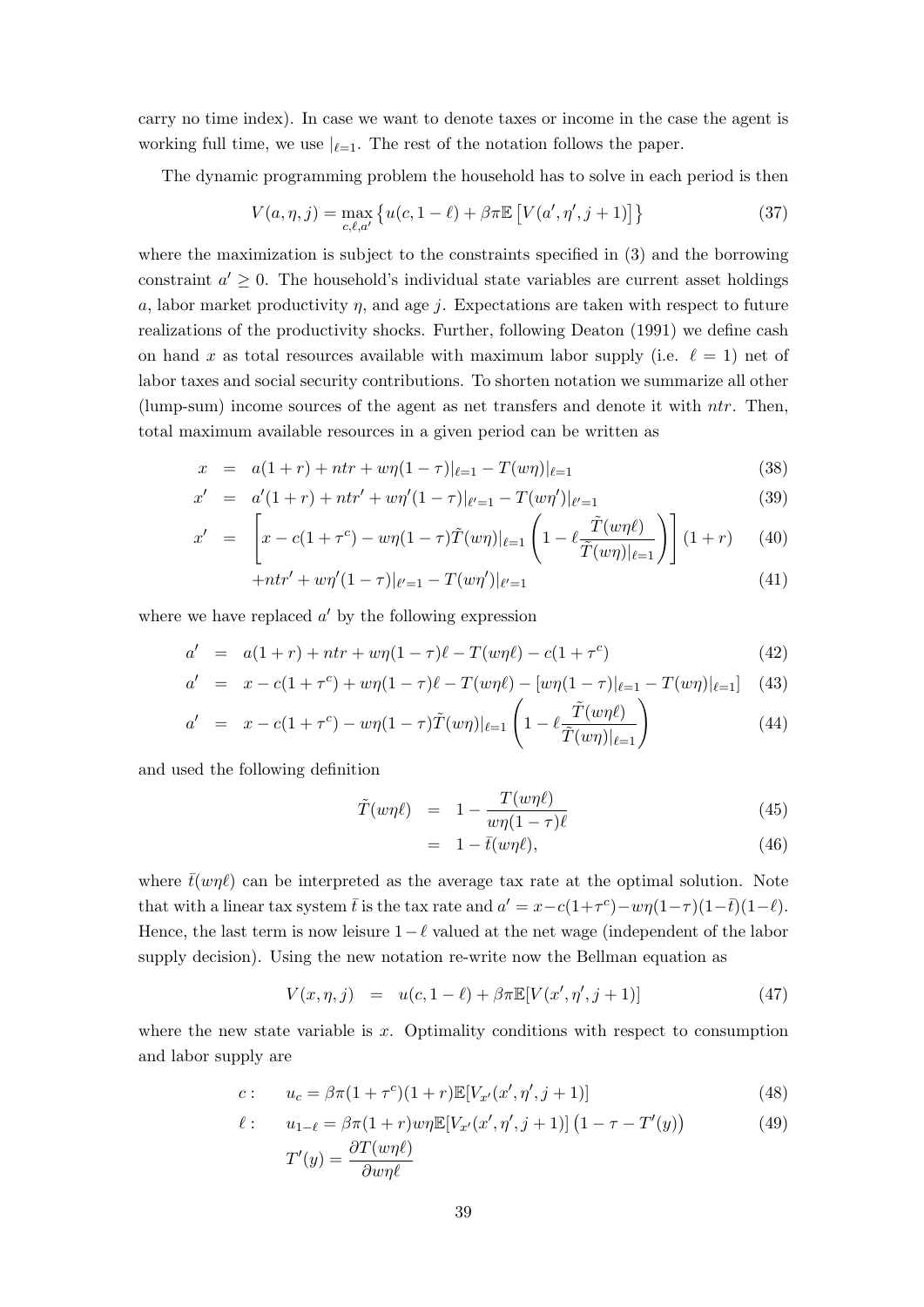The envelope condition is then

$$
V_x = \beta \pi (1+r) \mathbb{E}[V_{x'}(x', \eta', j+1)] \tag{50}
$$

which can be combined with (48) to get

$$
u_c = (1 + \tau^c) V_x(x, \eta, j) \quad \text{and} \quad u_{c'} = (1 + \tau'^c) V_{x'}(x', \eta', j + 1)
$$
 (51)

Combing this with optimality conditions delivers the standard Euler equation

$$
u_c = (1 + \tau^c)\beta\pi(1 + r)\mathbb{E}[V_{x'}(x', \eta', j + 1)] \tag{52}
$$

$$
u_c = \frac{1 + \tau^c}{1 + \tau'^c} \beta \pi (1 + r) \mathbb{E}[u_{c'}].
$$
\n(53)

To solve for optimal labor supply we combine the two first order optimality conditions (for interior solutions) and get the intratemporal optimality condition

$$
u_{1-\ell} = u_c w \eta \frac{1 - \tau - T'(y)}{1 + \tau^c}.
$$
\n(54)

Using the Cobb-Douglas utility function gives

$$
c = \frac{\theta}{1 - \theta} (1 - \ell) w \eta \frac{1 - \tau - T'(y)}{1 + \tau^c}.
$$
 (55)

Given that we have a closed form expression for  $u_c$  we can write

$$
u_c = \left(c^{\theta}(1-\ell)^{1-\theta}\right)^{-\sigma} \theta(1-\ell)^{1-\theta} c^{\theta-1}
$$
\n(56)

where we can substitute  $c$  from (55) into the above equation. Given that we know  $u_c$ (which is a scalar), we can now solve for *ℓ* by solving one (nonlinear) equation in one variable. Alternatively, one can also solve the two by two system simultaneously.

**Remark 1.** *For the case of linear labor taxation we avoid using numerical solution techniques and solve for labor supply and consumption as follows. We compute the leisureconsumption ratio lcr from the intratemporal optimality conditions and from the Cobb-Douglas utility function which gives*

$$
\frac{u_{1-\ell}}{u_c} = w\eta \frac{(1 - \tau - T'(y))}{1 + \tau^c} = \frac{\theta}{1 - \theta} \frac{c}{1 - \ell}
$$
\n(57)

*where*  $T'(y)$  *is a known constant independent of labor supply. Then* 

$$
lcr = \frac{1 - \ell}{c} = \frac{1 - \theta}{\theta} \frac{1 + \tau^c}{w\eta(1 - \tau - T'(y))}.
$$
\n(58)

*Further, using the utility function we can write*

$$
u_c = \theta l c r^{(1-\sigma)(1-\theta)} c^{-\sigma} \tag{59}
$$

$$
c = \left(\frac{u_c}{\theta l c r^{(1-\sigma)(1-\theta)}}\right)^{-\frac{1}{\sigma}} \tag{60}
$$

$$
\ell = 1 - lcr \cdot c. \tag{61}
$$

*the case that*  $\ell < 0$ *, we set*  $\ell = 0$  *and compute consumption as below.*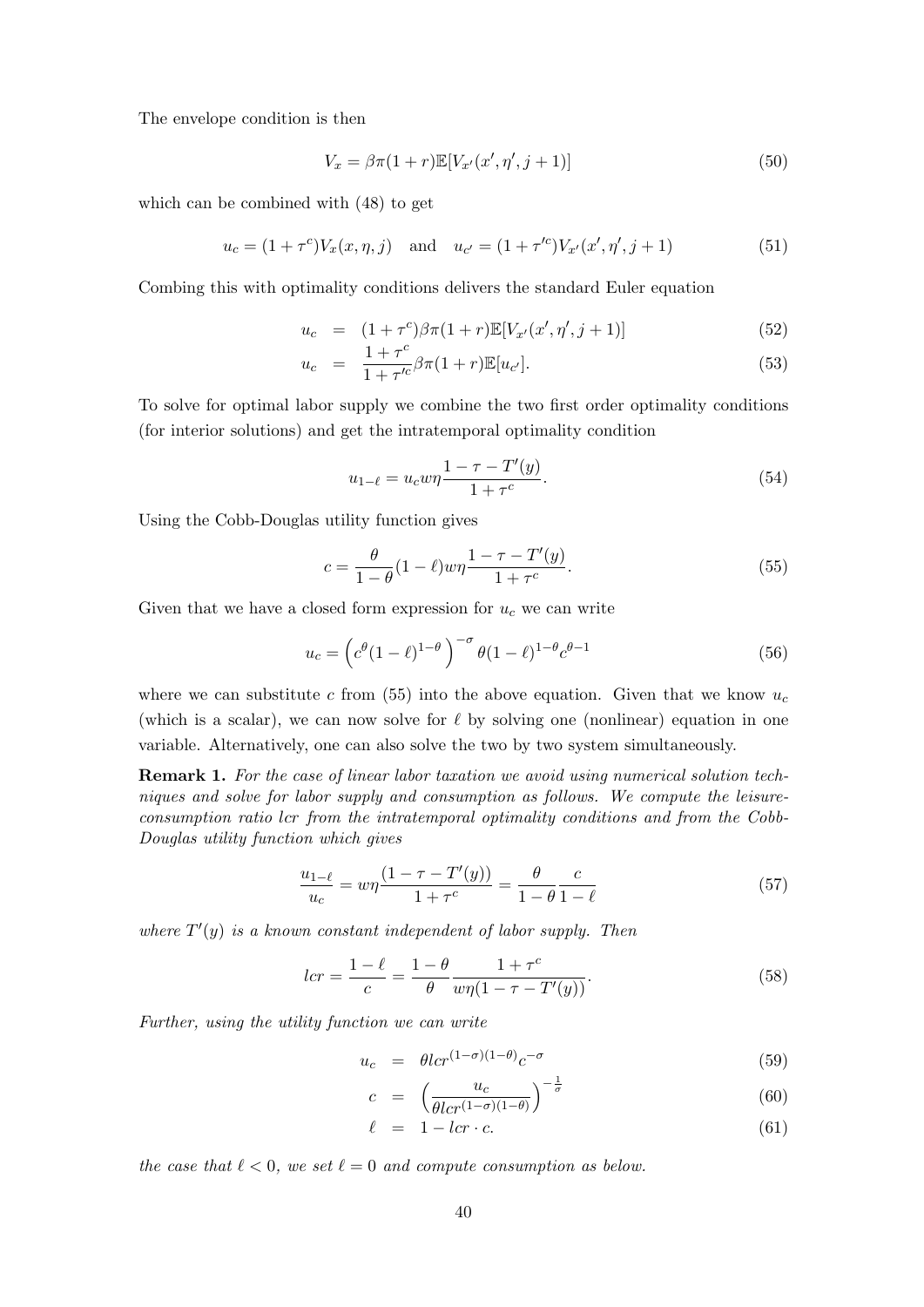For the case that labor supply is binding, i.e.  $\ell = 0$  ( $\ell = 1$  is ruled out by the Inada-Condition) we operate only on the intertemporal Euler-equation for consumption. Hence, by taking  $u_c$  from (48) as given and by the choice of the utility function we can compute consumption as

$$
c = \left( (1 + \tau^c) \beta \pi (1 + r) \mathbb{E}[V_{x'}(x', \eta', j + 1)] \right)^{\frac{1}{\theta (1 - \sigma) - 1}} \tag{62}
$$

with  $\ell = 0$ .

For the case that the agent is borrowing constrained (i.e. we solve the first gridpoint), we proceed as follows. By assuming that the agent's savings are zero  $(a' = 0)$ , we rewrite the cash-on-hand equation to

$$
c = \frac{x - leis}{1 + \tau^c} \tag{63}
$$

where *leis* is

$$
leis = w\eta(1-\tau)\tilde{T}(w\eta)|_{\ell=1}\left(1-\ell\frac{\tilde{T}(w\eta\ell)}{\tilde{T}(w\eta)|_{\ell=1}}\right)
$$
\n(64)

substituting this into the utility function and taking derivatives with respect to *ℓ* gives the first order condition for labor supply of borrowing constrained agents. With *ℓ* at hand now we can compute consumption.

Using the solution procedure described above we proceed as follows

- 1. Define an exogenous grid of savings G*<sup>a</sup>* .
- 2. Starting with the last generation  $j = J$ , define a grid for cash on hand  $G^x$  by computing cash on hand as  $G_J^x = G^a + y_J$  where *y* stands for total income in that period.
- 3. We know that for  $j = J$ , it holds that  $c = x$  and  $a' = 0$  for all gridpoints. Using equation 50 we can update  $V_x(x, \eta, j)$  and  $V_{x'}(x', \eta, j)$  for all gridpoints.
- 4. Given that we know expected marginal utility for period  $J$  for all gridpoints  $x$ , we can now work backwards from  $j = J - 1$ . However, as future cash on hand  $x'$  is generally not on the grid  $G^{x'}$ , we linearly interpolate on a transformation of future marginal utility. Given that interpolated expected marginal utility, we can compute today's consumption *c* and labor supply  $\ell$ . Taking these numbers we can update the grid of cash on hand G*<sup>x</sup>* as

$$
G^{x} = \begin{cases} a' + c(1+\tau^{c}) + w\eta(1-\tau)\tilde{T}(w\eta)|_{\ell=1} \left(1 - \ell \frac{\tilde{T}(w\eta\ell)}{\tilde{T}(w\eta)|_{\ell=1}}\right) & \text{if } j \leq jr\\ a' + c(1+\tau^{c}) + p & \text{if } j > jr, \end{cases}
$$
(65)

for all gridpoints  $i > 1 \in G^x$ . For  $i = 1$  we set x to the lowest possible realization (if this is smaller than  $x_2$ ) or with an arbitrary fraction of  $x_2$ .

5. After having updated policy functions and grids, we update the value functions again by interpolating.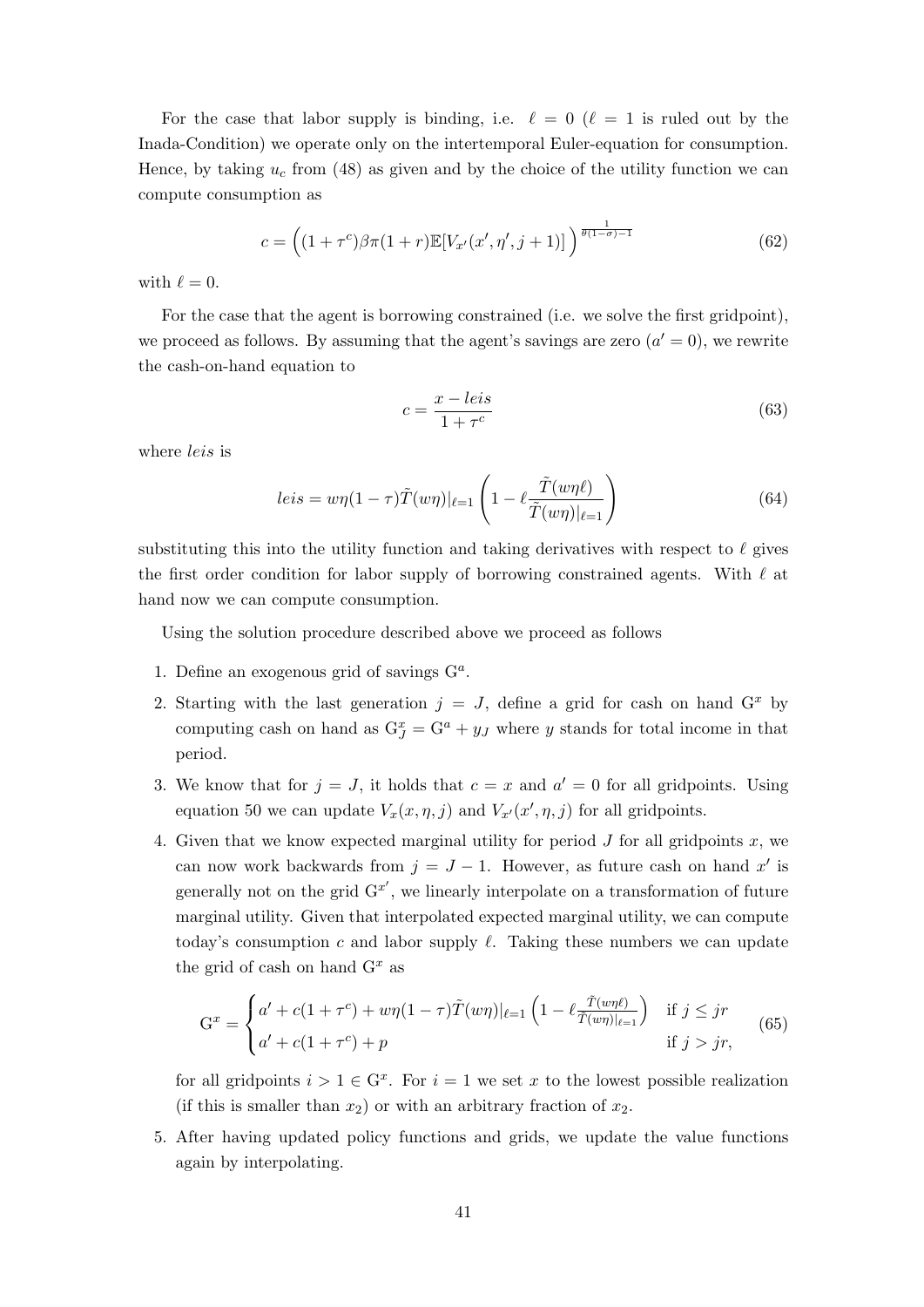#### **A.3 Model Rescaling**

For computational reasons we solve the household problem in its de-trended version where we have to transform *c*, *a*, *tr*, *b*, and *w* (i.e. all trending variables) by diving through  $A_t$ and denote the de-trended terms by a  $\tilde{\cdot}$ . Due to the functional form assumption we can write the utility function as

$$
u(c_{t,j}, 1 - \ell_{t,j}) = A_t^{\phi(1-\sigma)} u(\tilde{c}, 1-\ell),
$$
\n(66)

the budget constraint must be rewritten to

$$
\tilde{a}' = \frac{1}{1+g} \left( (\tilde{a} + \tilde{b})(1+r) + \tilde{w}^n + \tilde{tr} - \tilde{c}(1+\tau^c) \right),\tag{67}
$$

and the discount factor has to be adjusted to  $\tilde{\beta} = \beta \pi (1 + g)^{\phi(1-\sigma)}$ . The de-trended version of the problem is then to maximize

$$
V(\tilde{a}, \eta, j) = \max_{\tilde{c}, \ell, \tilde{a}'} \left\{ u(\tilde{c}, 1 - \ell) + \tilde{\beta} \mathbb{E} V(\tilde{a}', \eta', j + 1) \right\}
$$
(68)

subject to the budget constraint from equation (67) and the borrowing constraint  $\tilde{a}' \geq 0$ . The rest of the procedure is identical.

### **A.4 Solution of the Aggregate Model**

To solve for the general equilibrium of the model we proceed as follows: for a given vector of structural parameters we iterate on a  $m \times 1$  vector of endogenous state variables. Depending on the model variant, some variables (*D/Y* -ratio, tax rates, etc.) may be exogenous or endogenous (see more on this below). Our mechanical steps to find the equilibrium are as follows

- 1. Make an initial guess  $P_q$  for the endogenous aggregate state variables, derive the relevant state variables for the household and solve the household problem
- 2. Update the initial guess  $P_q$  then by
	- (a) Aggregate household assets and household effective labor supply
	- (b) Given the exogenous *D/Y* ratio, private assets, and labor supply compute an update for capital intensity
	- (c) Using private assets, compute an update for the bequest ratio
	- (d) Update social security contributions/replacement rates by using new effective labor supply
	- (e) Update average human capital decision
	- (f) Using the new guess on total output and ratios for government spending, transfers and exogenous taxes, compute aggregate government variables and from the budget constraint pins down the remaining free tax parameter.
- 3. Collect the updated state variables into the vector  $P^{q+1}$ .
- 4. Note that formally we have  $P^{q+1} = H(P^q)$  where *H* is a vector valued function with *m* equations. Define the distance function  $\Delta(P) = P^q - H(P^q)$  and iterate over *P* until  $\Delta(P)$  is sufficiently small, i.e. solve for the root of the function  $\Delta(P)$ .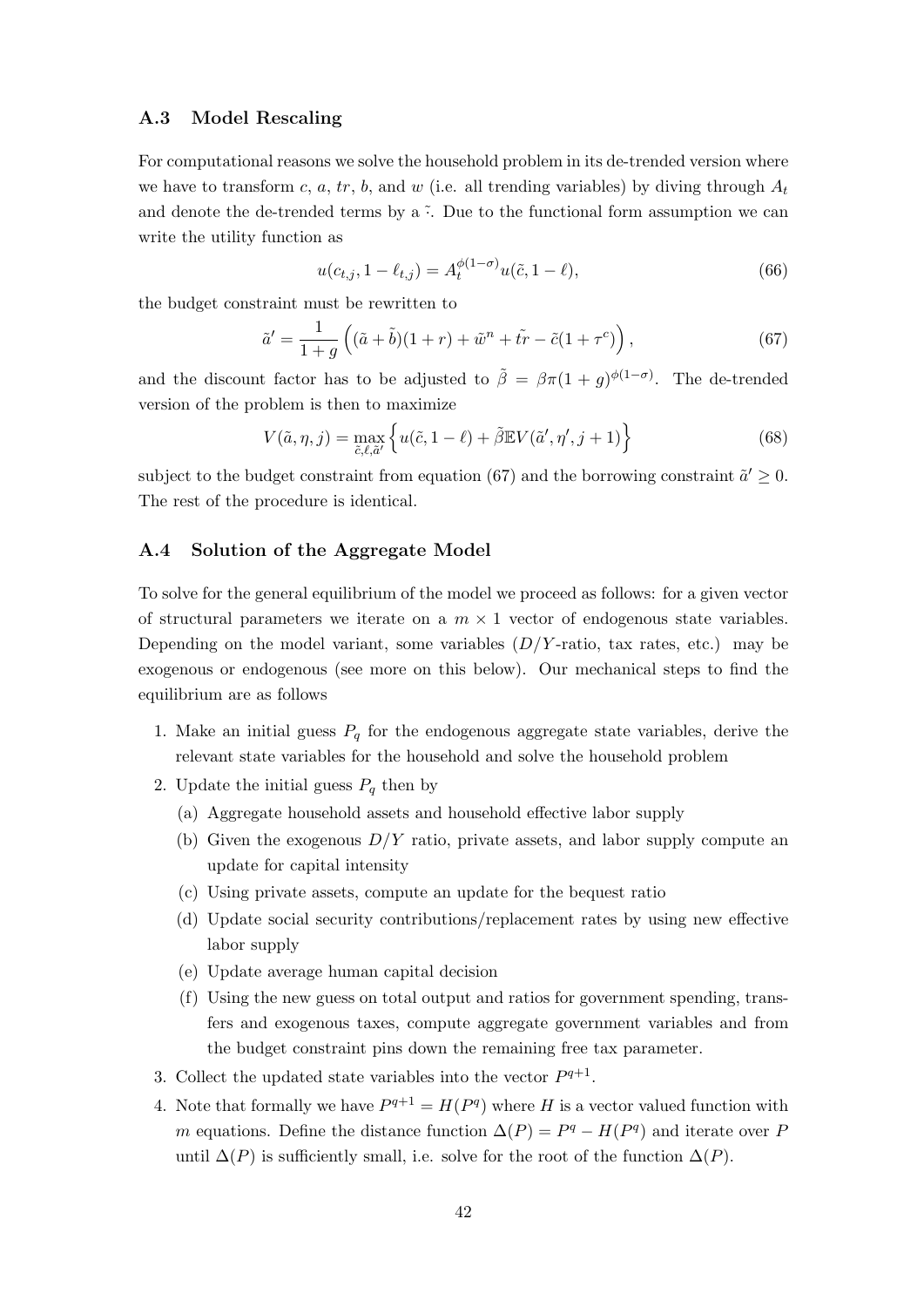## **B Additional Material**

This section contains material which could be not included into the main text due to space limitations.

## **B.1 Life cycle Profiles for Household Decisions and Decomposition of Welfare Gains**

Figure 17 shows the life cycle profiles for labor supply (hours), total labor income (excluding transfers), consumption, and asset holdings. Hours worked is shaped by two considerations. Firstly, the deterministically increasing productivity profile links hours with wages. Secondly, as toward the beginning of the working life agents are subject to a considerable amount of risk, they work more. However, remaining lifetime risk vanishes as the number of uncertain periods decreases and agents decrease their "precautionary" labor supply.



Figure 17: Life Cycle Decisions

*Notes:* Labor supply is in share of available time.

#### **Welfare Decomposition: Keeping Prices at Calibrated Levels**

Here we show the welfare decomposition after the first labor market shock has hit and keep prices at calibrated levels. We show once again aggregate welfare changes for all for variants in panel a) of figure 18. The other panels show the welfare decomposition after all four policies.

#### **Welfare Decomposition: Keeping Taxes and Transfers at Calibrated Levels**

Here we show the welfare decomposition after the first labor market shock has hit and keep taxes and transfers at calibrated levels. We show once again aggregate welfare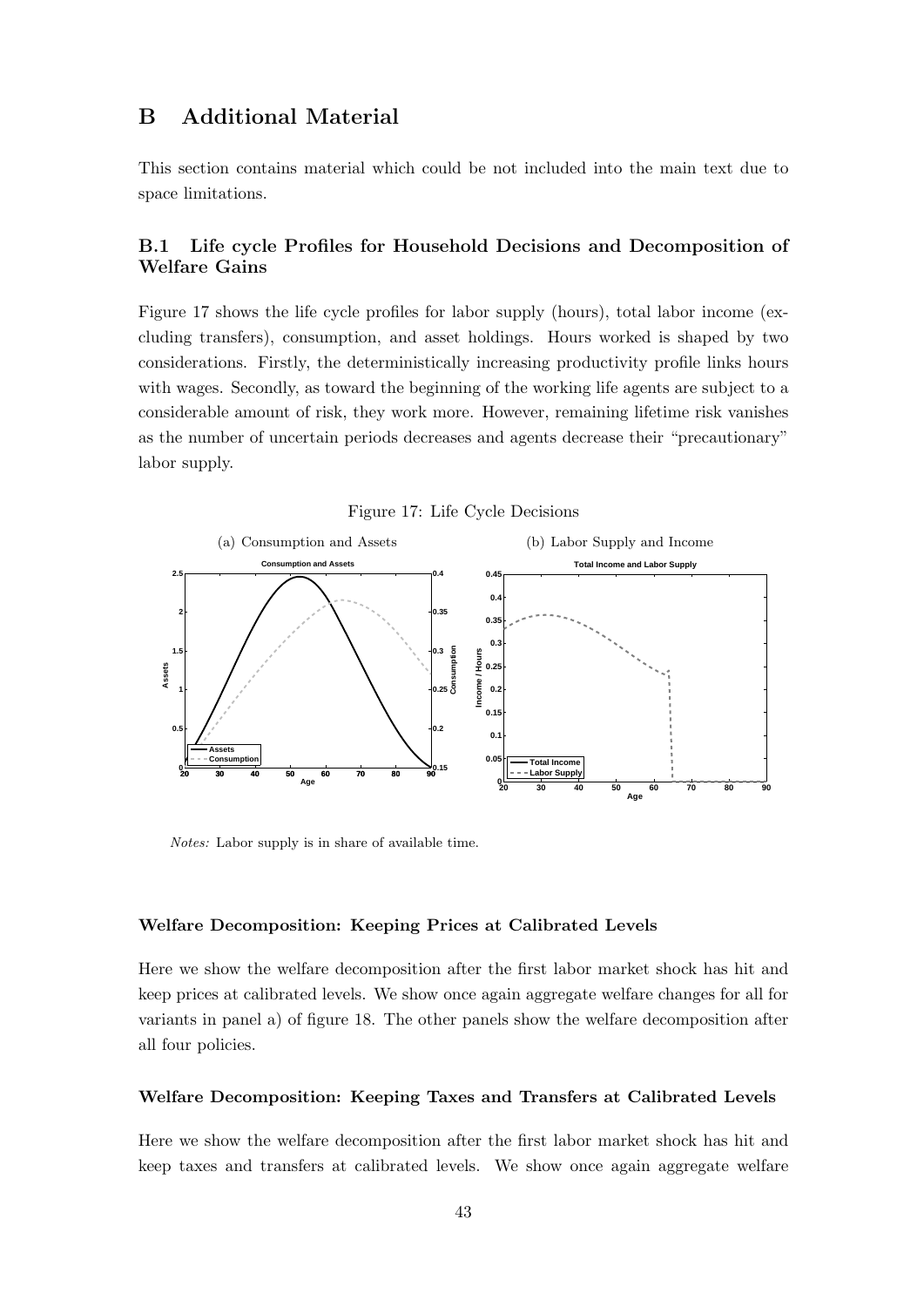

Figure 18: Changes in Welfare

*Notes:* In panels d) and e) the results for  $\eta = 4$  are shown on the right x-axis.

changes for all for variants in panel a) of figure 19. The other panels show the welfare decomposition after all four policies.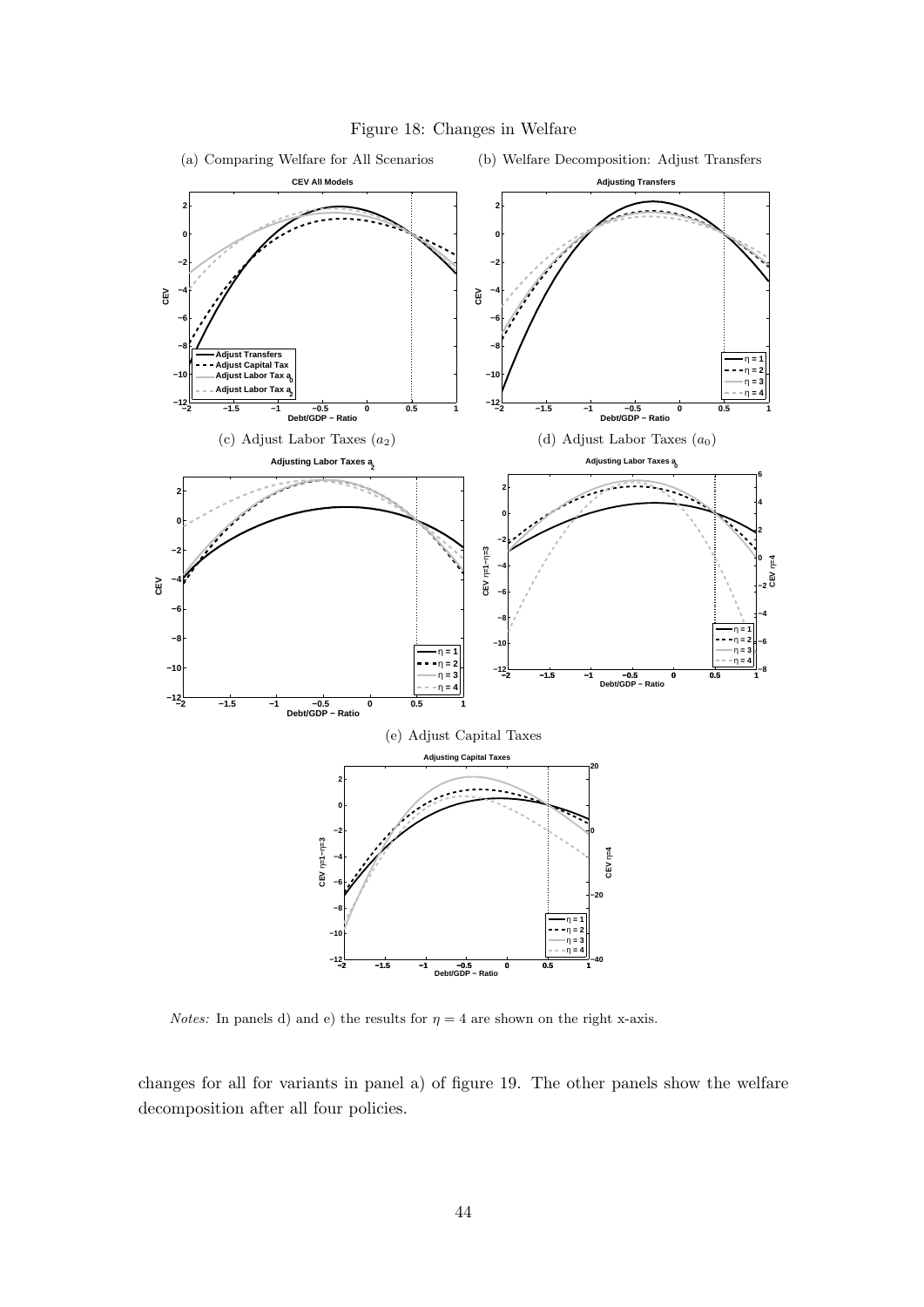

#### Figure 19: Changes in Welfare

*Notes:* In panels d) the results for  $\eta = 4$  are shown on the right x-axis.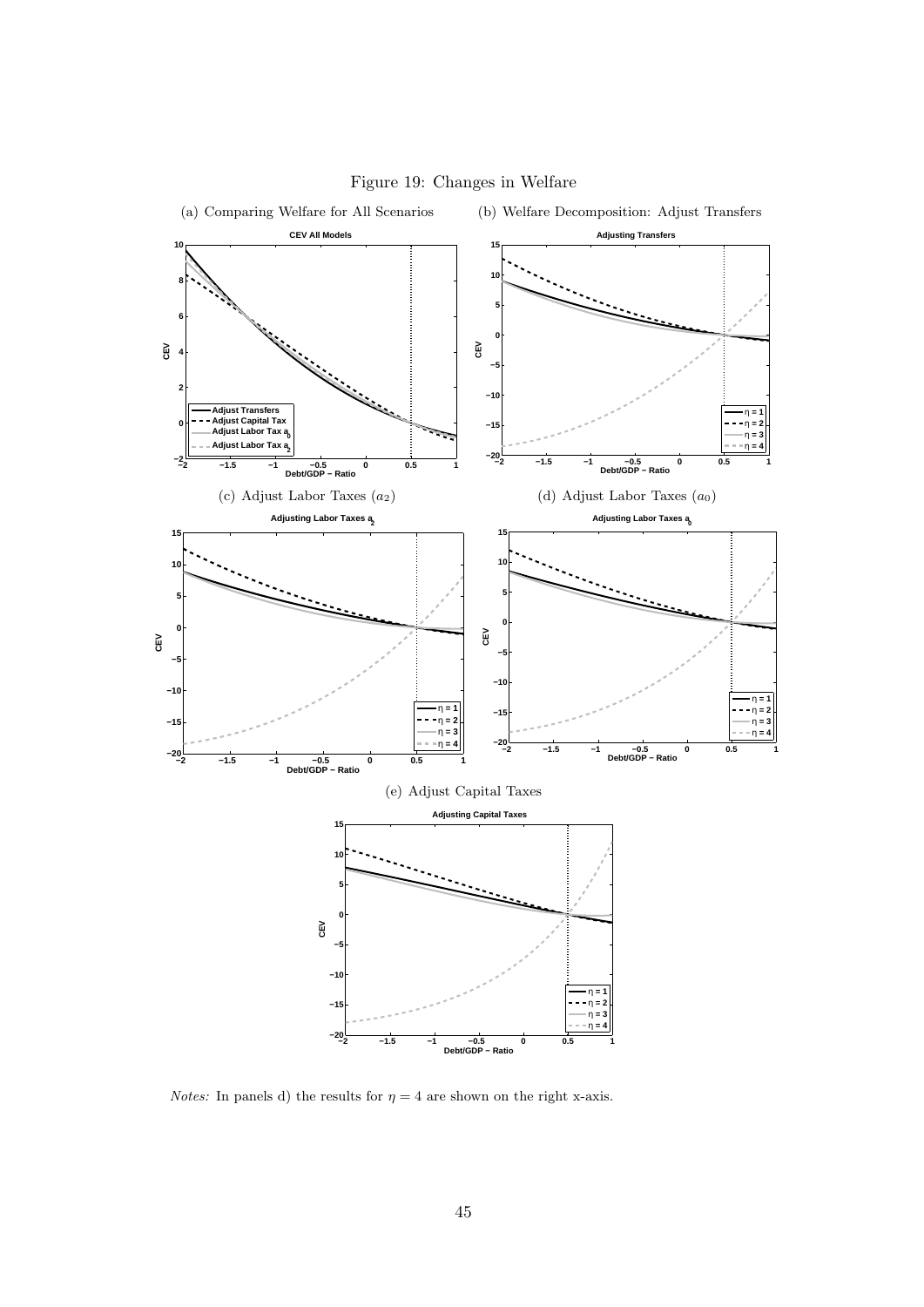



Figure 20: Change in Aggregates (Constant Transfers)

*Notes:* Results from general equilibrium simulation with fixed level of transfers.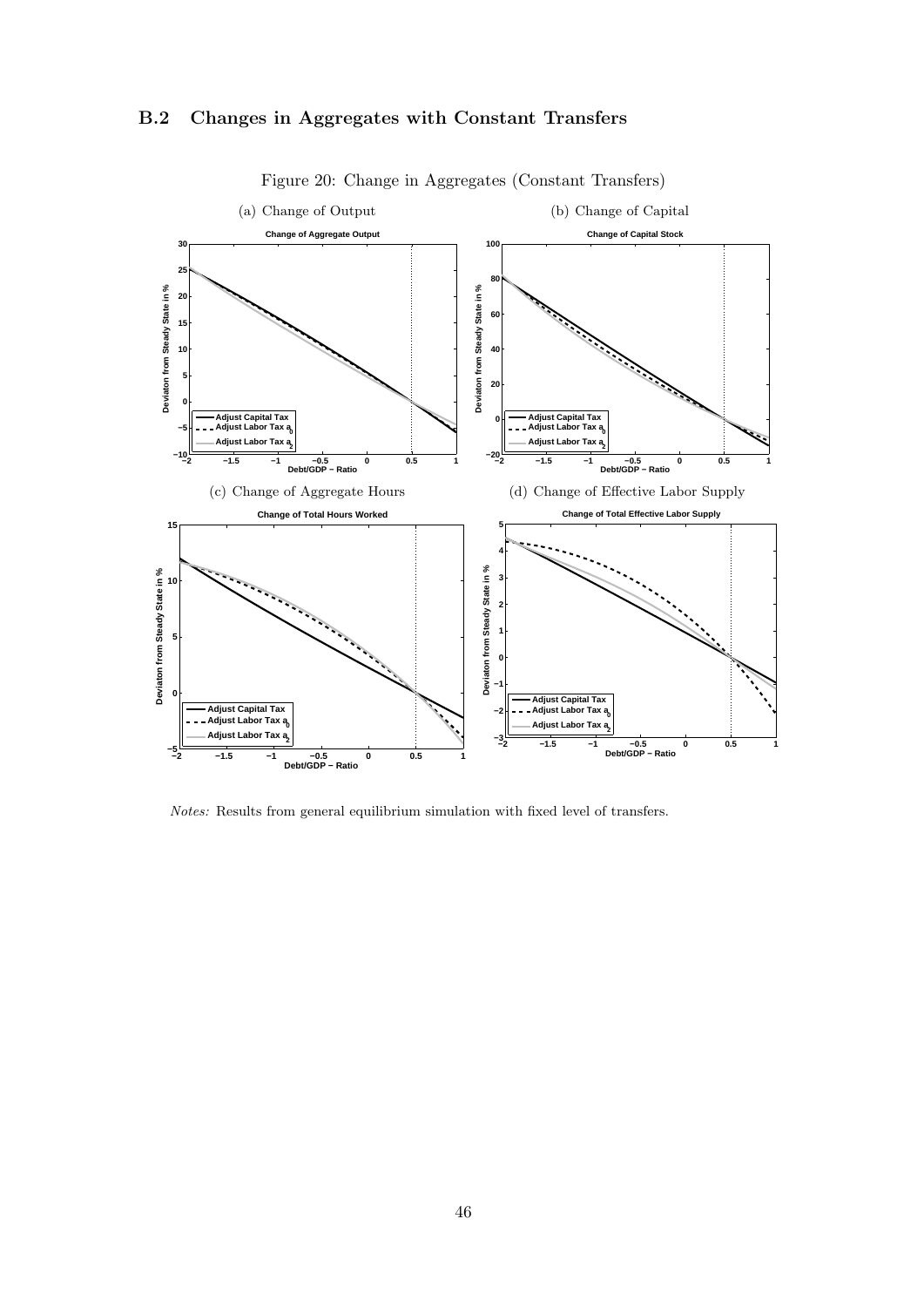#### **B.3 Accounting for Implicit Debt**

While this paper deals only with explicit debt, many countries' quantitatively larger fiscal burden is looming in the implicit debt accumulated in the social security system. Implicit debt are liabilities due at some later point in time. The traditional interpretation is that as the population ages, currently prevailing contribution and replacement rates are not at levels such that revenues and expenses balance each other. However, this is conceptually difficult to model in a steady state environment as the meaning of future is not well defined. Implicit debt is "only" a transitional phenomenon until these liabilities are due in the form of payoffs (pensions) promised to future generations. Hence, the more pragmatic question is how – given the current state of the world (i.e. *explicit* debt, population structure, taxes, etc.) – the government would have to adjust policies to cover the expenses when the implicit debt is transformed into actual pension claims. It is important to note that after all transitional dynamics have played out (assuming a nonexploding system) there is no implicit debt in the new steady state. Three basic ways to cover the deficit during the transition are a) to reduce pensions (implicit default) and/or increase contributions, b) cross-subsidize the social security system or c) to increase explicit debt. A radically alternative view is that by abolishing the social security system, the government will mechanically eliminate implicit debt.

The two feasible ways to approximate the notion of implicit debt in the steady state is to follow b) or to shut down the pension system. The latter implies that the government promises not to pay any pensions and hence mechanically eliminates the possibility of future liabilities. For scenario b) we keep the contribution and replacement rates constant at calibrated levels but feed in an older population. This older population is generated by the survival rates of the cohort born in 2050 (life expectancy 85.7 years) and is taken from Bell and Miller (2005). The gap in the pension system is then financed by higher labor taxes  $(a_0)$ . We re-scale the population size such that total population in the baseline case and the alternative case are identical. For the alternative without a pension system we set contribution and replacement rates both to zero and use the population structure from the baseline scenario. As in the previous case, we adjust  $a_0$  to make the government's budget constraint hold. We chose to adjust *a*<sup>0</sup> as this policy option was the global maximizer in the baseline experiments.

Welfare results and optimal debt levels are markedly different from the baseline case. For the case without social security ("No Social Security") the optimal policy is to have no government debt  $(0\%)$  with welfare gains at the optimum being relatively small  $(0.2\%)$ CEV). For the case where we finance the gap in the pension system with labor taxes ("Implicit Debt") there is no debt level maximizing ex ante welfare in the range considered. Welfare gains are above 15% of lifetime consumption if the government holds 200% of GDP as assets. This stark contrast can be explained by the different incentive and distortional effects of taxes and pensions. Without a social security system, agents have to rely on their own assets for old-age consumption. This will increase private savings and hence the capital stock (figure 22). On the other hand, as the capital stock increases, the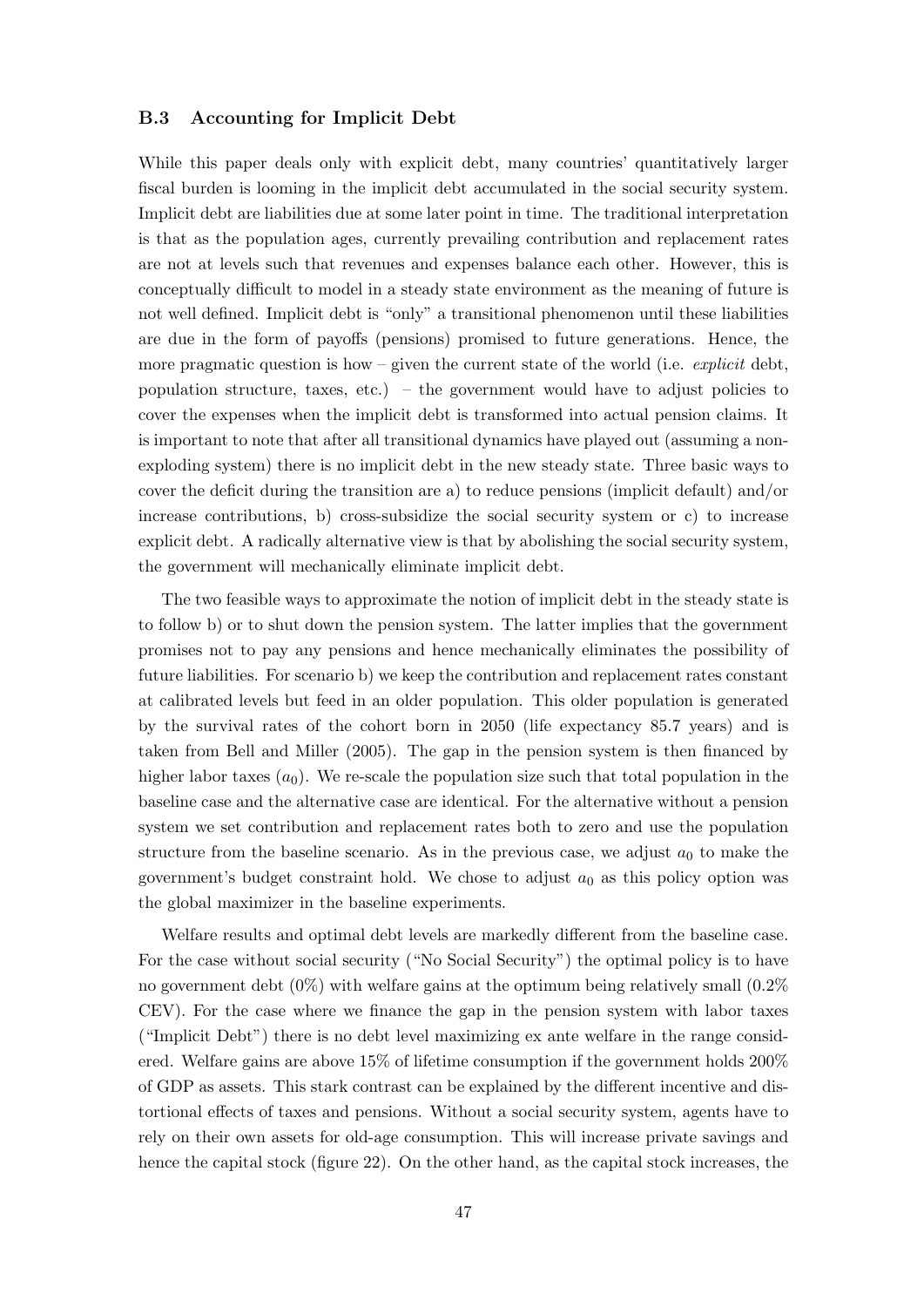government's revenue from capital taxes decreases which is counterbalanced by higher labor taxes (figure 23). To sum up, while there is no government support when old, the decrease in net taxes (i.e. social security contributions and labor taxes) is smaller than the decrease in social security. Hence, overall savings motives (precautionary and old-age) are strengthened pushing private capital accumulation high enough such that the government does not have to accumulate a large amount of assets.

The case is different for the scenario with the older population. Here, agents receive still relatively generous pension benefits which then need to be financed by higher labor taxes (figure 23). Labor tax income relative to GDP jumps by about 9 percentage points, corresponding to the deficit of the pension system. As agents receive pensions but the tax distortion increases, incentives to supply labor and private capital accumulation decrease sharply (figure 22). Hence, capital intensity implied by only private savings is much lower and must be counterbalanced by public action. Note also that this scenario corresponds to increasing contribution rates; the only difference being the non-linear nature of the labor tax code.

Figure 24 provides the usual decomposition of welfare changes after the realization of the first labor market shock. Low income agents  $(\eta=1)$  do not gain much from moving to the optimal level of debt if we consider the "No Social Security" scenario. The reason is that while they have to save for retirement, available funds when young (i.e. net wages) are not increasing substantially. Agents with the highest productivity shock  $(\eta=4)$  incur large losses as they did not benefit from pension payments (loosing them does not hurt) but they now earn a much lower return on their assets. On the contrary, when looking at the subsidized pension system agents with a low income realization gain more than 15% of lifetime consumption at high government asset levels. The reason is that while they still receive pension payments, the majority of the increase in labor taxes is borne by middle and high income agents. In addition, they also benefit from higher wages.



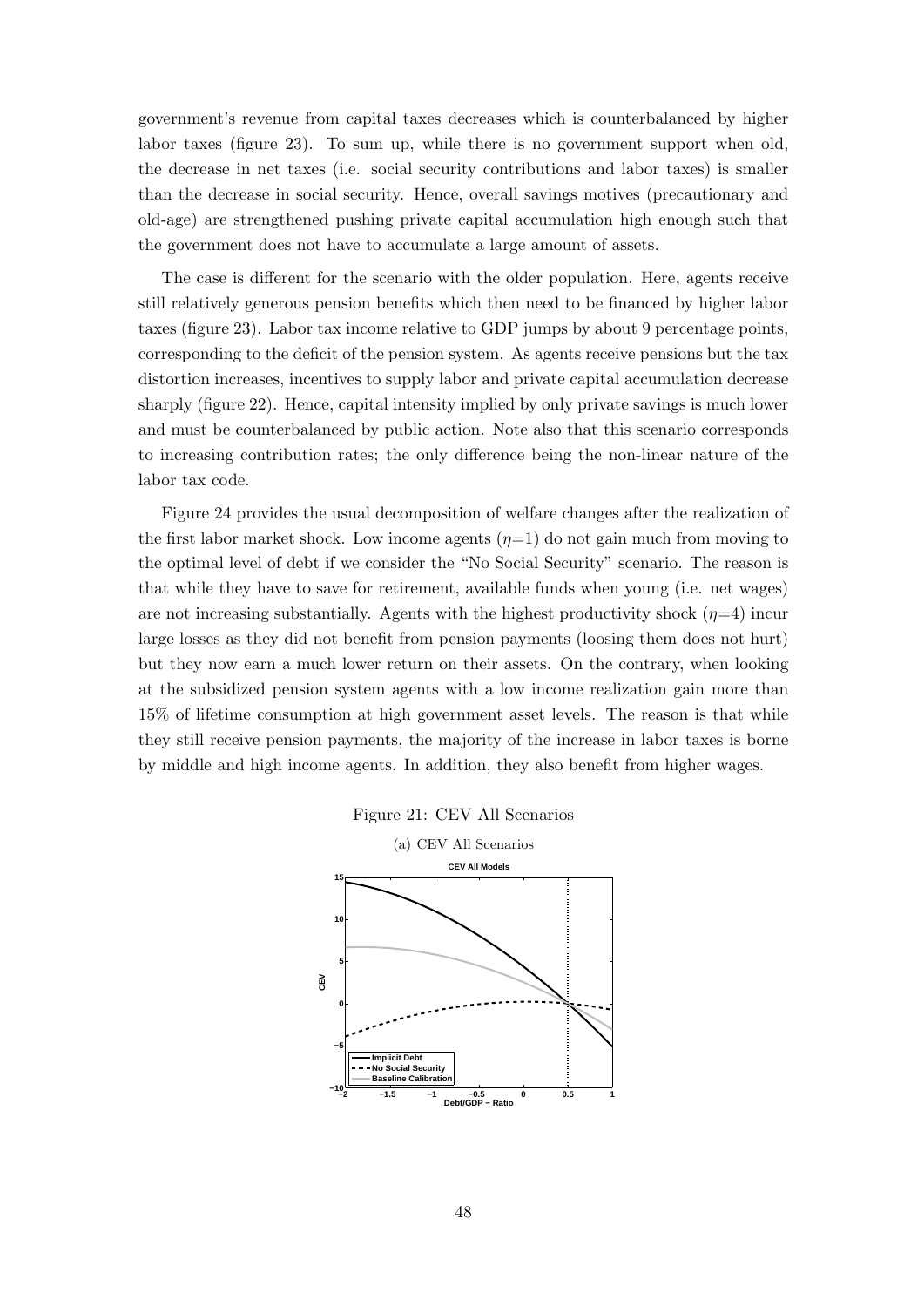

Figure 22: Private Assets and Net Interest Rate

*Notes:* When comparing private assets, population size is standardized to one for all scenarios. All asset levels are relative to the calibrated case (with 50% debt/GDP and baseline calibration).



Figure 23: Labor and Capital Tax Income as % of GDP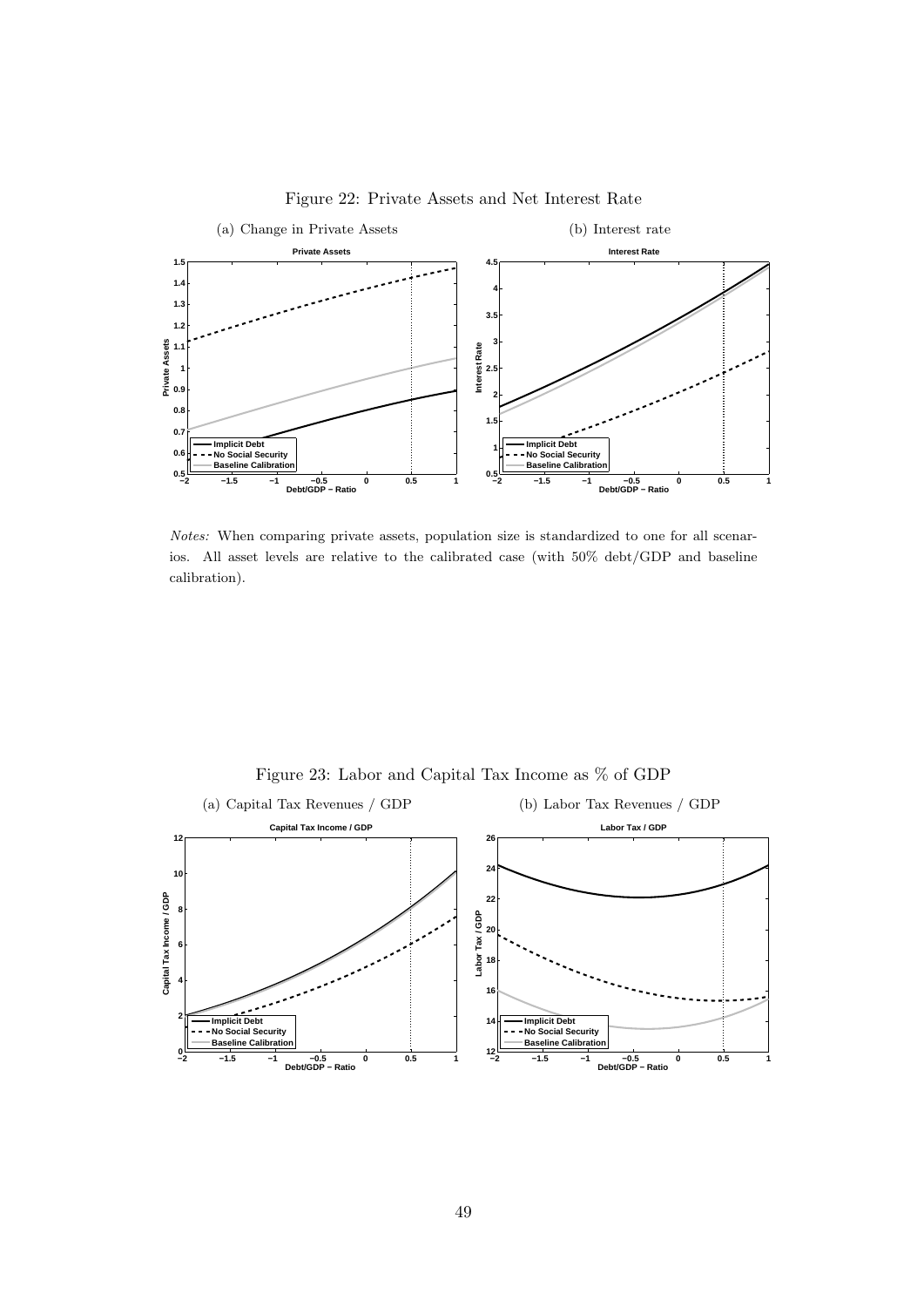

**−30 −25**

**−2 −1.5 −1 −0.5 0 0.5 1 Debt/GDP − Ratio**

**Implicit Debt No Social Security Baseline Calibration**

**−2 −1.5 −1 −0.5 0 0.5 1 Debt/GDP − Ratio**

**Implicit Debt No Social Security Baseline Calibration**

**−5**

**0**

Figure 24: CEV All Scenarios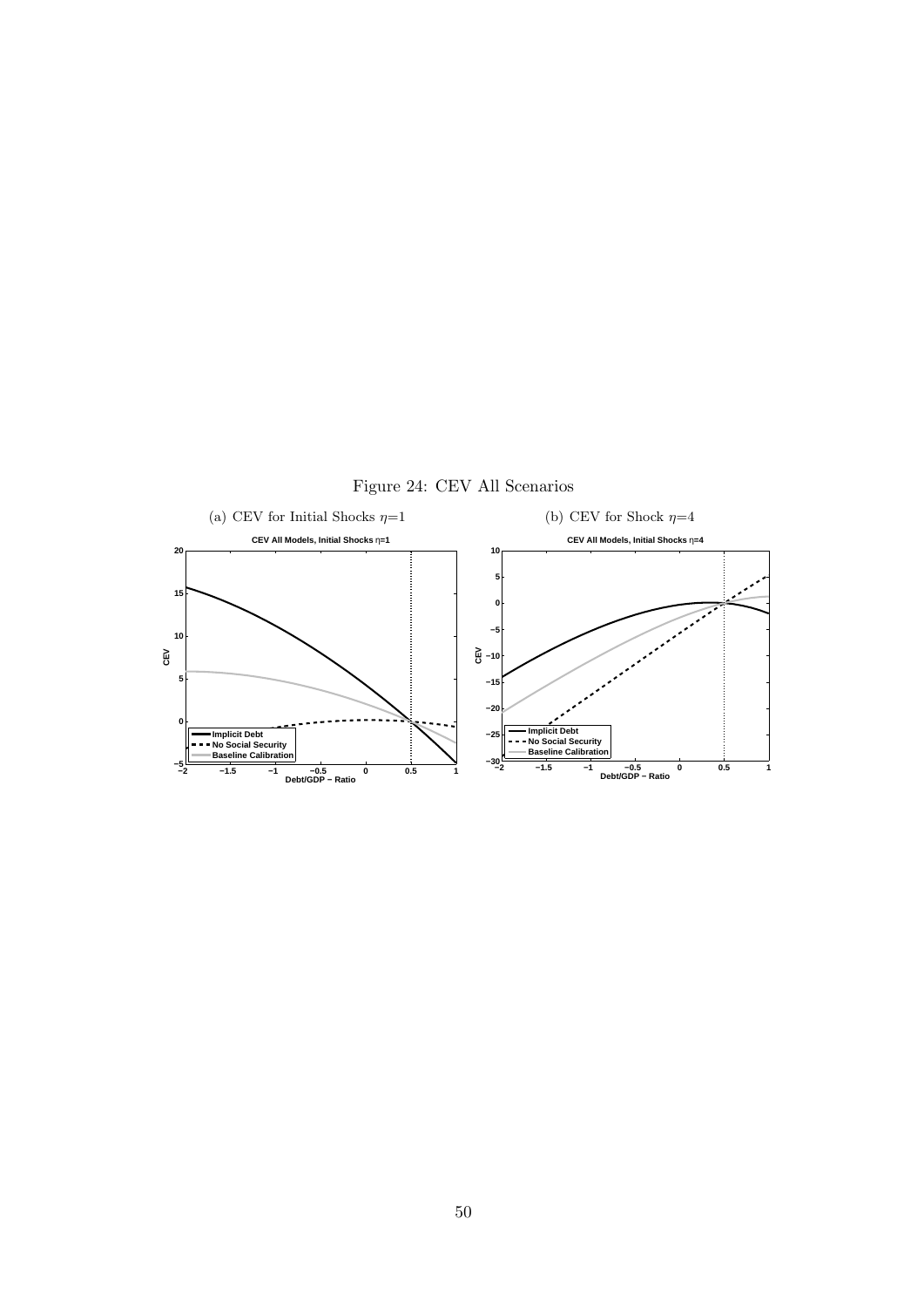#### **B.4 Changes in Inequality**

With more capital, interest rates decline and agents have incentives to frontload their consumption decisions. Young agents rather prefer to consume now and defer building up a capital stock later in life. This is also due to higher wages effectively loosen borrowing constraints and hence carrying less capital into the next period is a less risky strategy. Hence, intuitively one should expect a more dispersed wealth distribution. We confirm this and find that as the capital stock increases, there is an even larger concentration of wealth in the highest quintile. On the other hand, as wages increase, the income distribution becomes more equal with more agents at the lower end of the distribution. This is of course also a consequence of the non-linear tax system which compresses the post-tax income distribution mechanically and the one before taxes by also changing incentives to work. In a nutshell, asset inequality rises while income inequality decreases.

We report the corresponding numbers in table 6 where the first line reports deviations of the Gini coefficient while the rest of the table shows changes along the Lorenz curves. All numbers are for the policy specific optimal debt/GDP-ratio. Figure 25 shows the deviation of the Gini coefficient from the calibrated values for all simulated debt ratios.

|       |         |          |                |                | $\check{ }$ |          | $\cdot$        |                |  |
|-------|---------|----------|----------------|----------------|-------------|----------|----------------|----------------|--|
|       |         |          |                |                |             |          |                |                |  |
|       |         |          | Assets         |                | Earnings    |          |                |                |  |
|       | Tr      | $\tau^k$ | a <sub>0</sub> | a <sub>2</sub> | Tr          | $\tau^k$ | a <sub>0</sub> | a <sub>2</sub> |  |
| Gini  | 0.05    | 0.06     | 0.06           | 0.06           | $-0.01$     | $-0.02$  | $-0.02$        | $-0.02$        |  |
|       |         |          |                |                |             |          |                |                |  |
| Q1    | 0.00    | 0.00     | 0.00           | 0.00           | 0.00        | 0.01     | 0.01           | 0.01           |  |
| Q2    | 0.00    | 0.00     | 0.00           | 0.00           | 0.00        | 0.01     | 0.01           | 0.00           |  |
| Q3    | $-0.02$ | $-0.03$  | $-0.03$        | $-0.03$        | 0.00        | 0.00     | 0.00           | 0.00           |  |
| $Q_4$ | $-0.03$ | $-0.04$  | $-0.04$        | $-0.04$        | 0.00        | 0.00     | 0.00           | 0.00           |  |
| Q5    | 0.06    | 0.07     | 0.07           | 0.07           | $-0.01$     | $-0.01$  | $-0.01$        | $-0.01$        |  |
|       |         |          |                |                |             |          |                |                |  |

Table 6: Decomposition in Change of Inequality

*Notes:* Numbers are deviations from the calibrated values at the policy specific optimal *D/Y* -ratio.